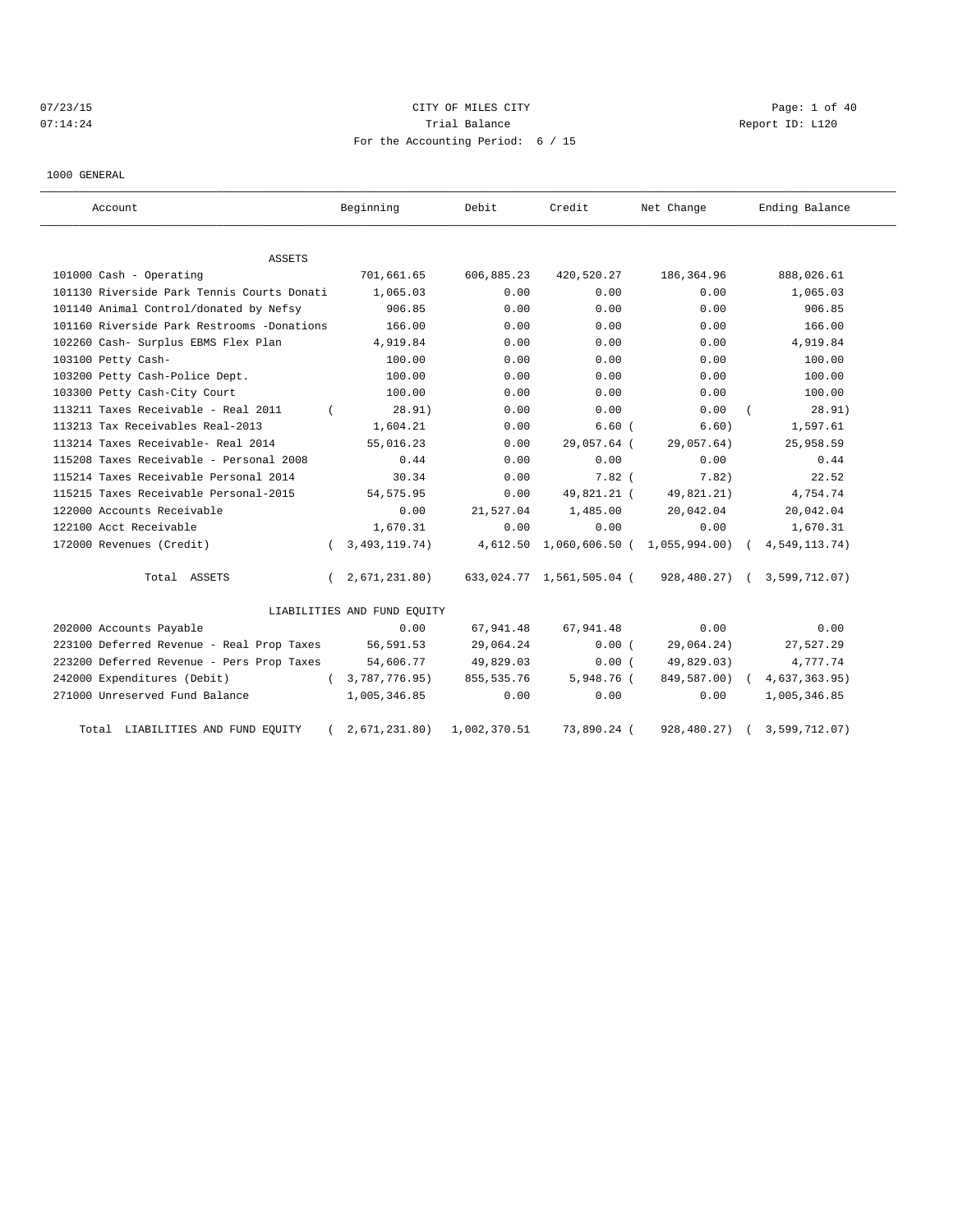## 07/23/15 Page: 2 of 40 07:14:24 **Trial Balance Constanting Constanting Constanting Constanting Constanting Constanting Constanting Constanting Constanting Constanting Constanting Constanting Constanting Constanting Constanting Constanting Cons** For the Accounting Period: 6 / 15

### 2220 LIBRARY

| Account                                    | Beginning                   | Debit       | Credit      | Net Change      | Ending Balance |
|--------------------------------------------|-----------------------------|-------------|-------------|-----------------|----------------|
|                                            |                             |             |             |                 |                |
| ASSETS                                     |                             |             |             |                 |                |
| 101000 Cash - Operating                    | 28,425.50                   | 24, 228.70  | 27,524.44 ( | 3, 295.74)      | 25, 129. 76    |
| 101032 Cash- Library Board of Trustees Mul | 21,658.04                   | 1,050.58    | 0.00        | 1,050.58        | 22,708.62      |
| 103000 Petty Cash                          | 75.00                       | 0.00        | 0.00        | 0.00            | 75.00          |
| 172000 Revenues (Credit)                   | 312,027.96)                 | 0.00        | 25,279.28 ( | $25, 279, 28$ ( | 337,307.24)    |
| Total ASSETS                               | 261,869.42)                 | 25, 279. 28 | 52,803.72 ( | 27,524.44) (    | 289,393.86)    |
|                                            | LIABILITIES AND FUND EQUITY |             |             |                 |                |
| 202000 Accounts Payable                    | 0.00                        | 3,731.08    | 3,731.08    | 0.00            | 0.00           |
| 242000 Expenditures (Debit)                | 296,079.77)                 | 27,524.44   | 0.00(       | 27,524.44) (    | 323,604.21)    |
| 271000 Unreserved Fund Balance             | 34, 210.35                  | 0.00        | 0.00        | 0.00            | 34, 210.35     |
| LIABILITIES AND FUND EQUITY<br>Total       | 261,869.42)                 | 31,255.52   | 3,731.08 (  | 27,524.44) (    | 289,393.86)    |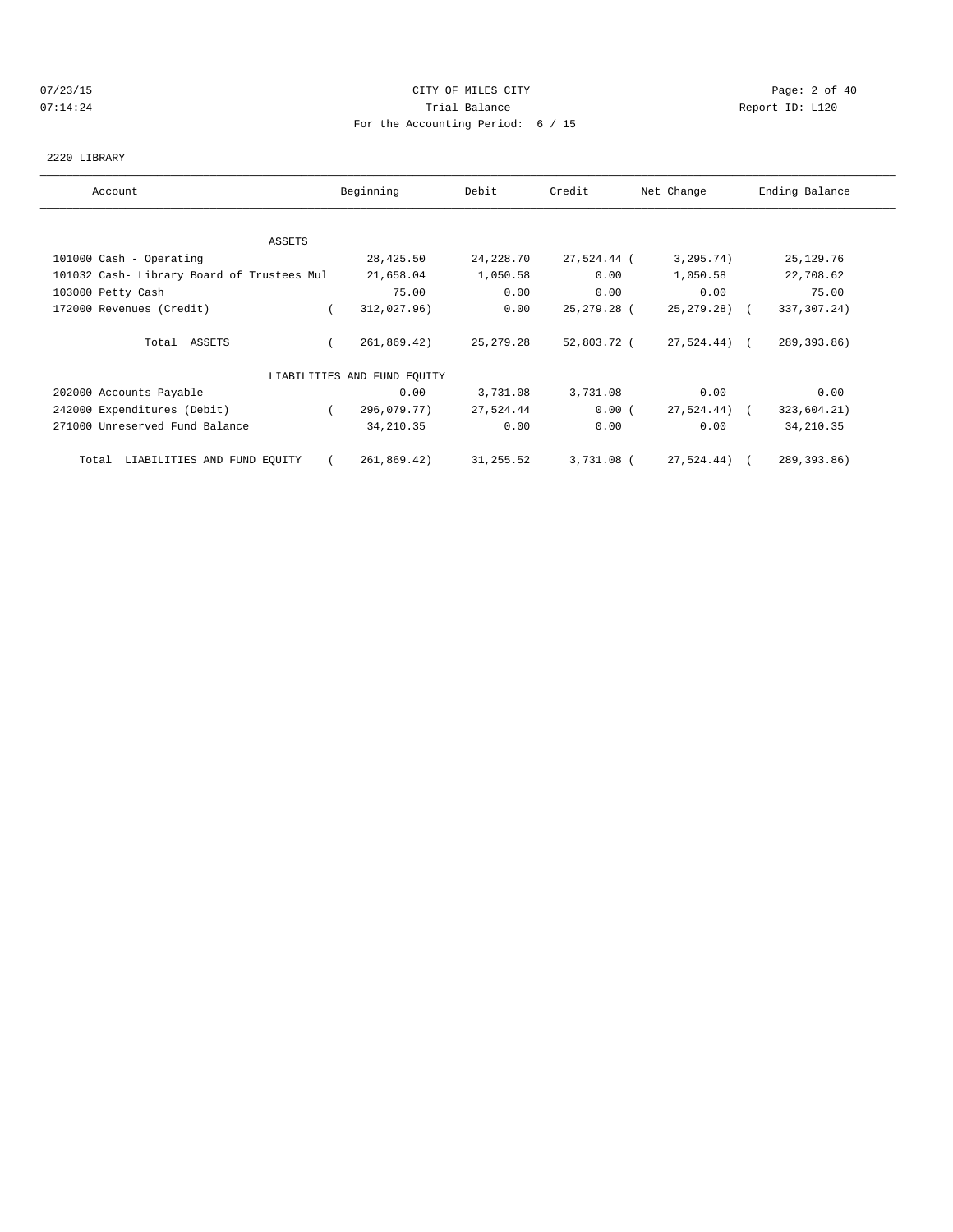| 07/23/15 |  |  |  |
|----------|--|--|--|
| 07.14.24 |  |  |  |

# CITY OF MILES CITY CONTROL CONTROL CONTROL CONTROL CONTROL PAGE: 3 of 40 07:14:24 Report ID: L120 For the Accounting Period: 6 / 15

#### 2260 EMERGENCY DISASTER

| Account                                   | Beginning                   | Debit | Credit   | Net Change | Ending Balance |
|-------------------------------------------|-----------------------------|-------|----------|------------|----------------|
|                                           |                             |       |          |            |                |
| ASSETS                                    |                             |       |          |            |                |
| 101000 Cash - Operating                   | 35.44                       | 3.86  | 0.00     | 3.86       | 39.30          |
| 113211 Taxes Receivable - Real 2011       | 3.46                        | 0.00  | 0.00     | 0.00       | 3.46           |
| 172000 Revenues (Credit)                  | 35.44)                      | 0.00  | $3.86$ ( | $3.86$ ) ( | 39.30)         |
| Total ASSETS                              | 3.46                        | 3.86  | 3.86     | 0.00       | 3.46           |
|                                           | LIABILITIES AND FUND EQUITY |       |          |            |                |
| 223100 Deferred Revenue - Real Prop Taxes | 3.46                        | 0.00  | 0.00     | 0.00       | 3.46           |
| LIABILITIES AND FUND EOUITY<br>Total      | 3.46                        | 0.00  | 0.00     | 0.00       | 3.46           |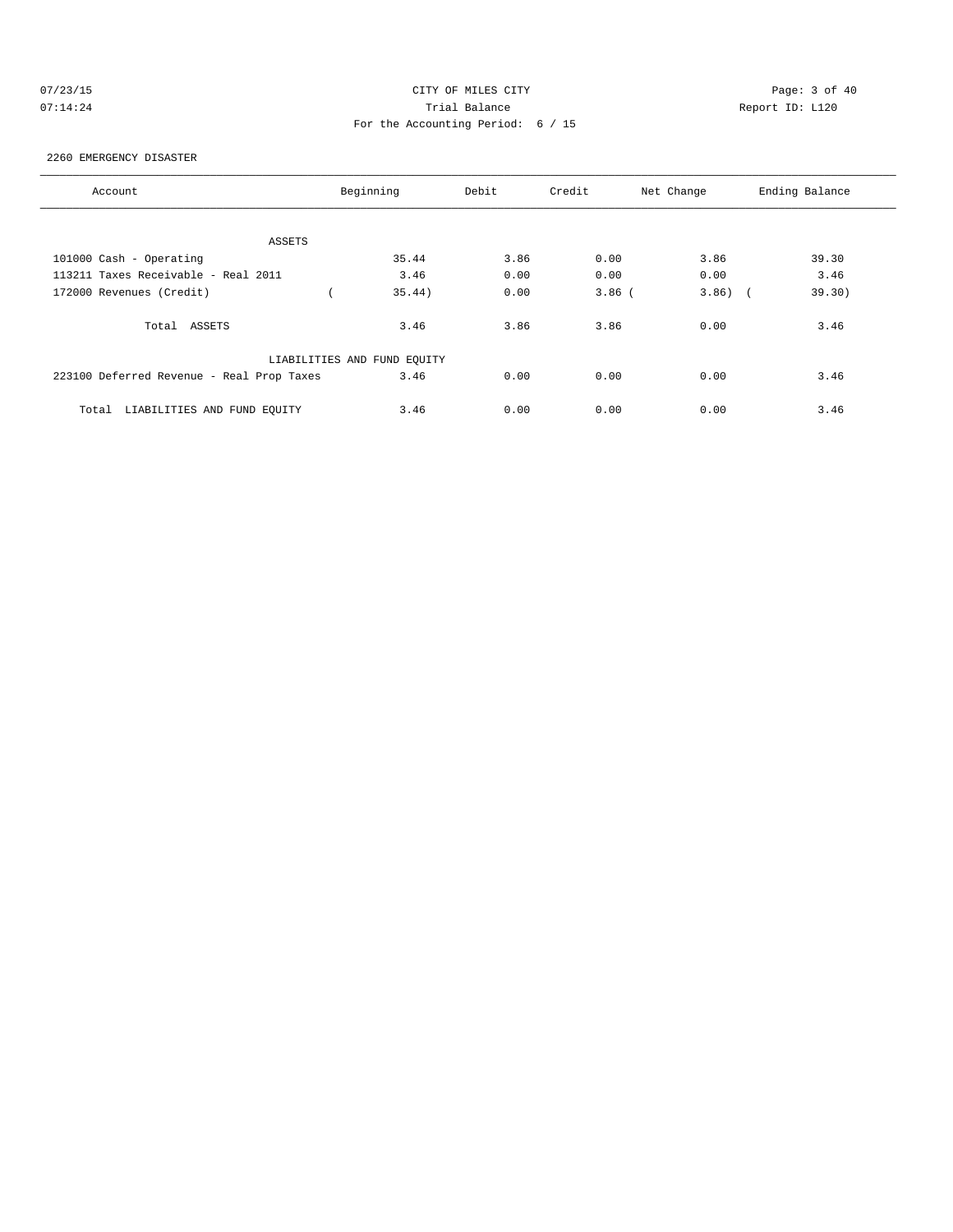## 07/23/15 Page: 4 of 40 07:14:24 **Trial Balance Constanting Constanting Constanting Constanting Constanting Constanting Constanting Constanting Constanting Constanting Constanting Constanting Constanting Constanting Constanting Constanting Cons** For the Accounting Period: 6 / 15

### 2270 Health

| Account                              | Beginning                   | Debit | Credit | Net Change | Ending Balance |
|--------------------------------------|-----------------------------|-------|--------|------------|----------------|
| ASSETS                               |                             |       |        |            |                |
| 101000 Cash - Operating              | 33,229.44                   | 0.00  | 0.70(  | 0.70)      | 33, 228.74     |
| 172000 Revenues (Credit)             | 54, 535.18)                 | 0.00  | 0.00   | 0.00       | 54, 535.18)    |
| Total ASSETS                         | 21,305.74)                  | 0.00  | 0.70(  | $0.70$ $($ | 21,306.44)     |
|                                      | LIABILITIES AND FUND EQUITY |       |        |            |                |
| 242000 Expenditures (Debit)          | 33,050.63)                  | 0.70  | 0.00(  | $0.70)$ (  | 33,051.33)     |
| 271000 Unreserved Fund Balance       | 11,744.89                   | 0.00  | 0.00   | 0.00       | 11,744.89      |
| LIABILITIES AND FUND EQUITY<br>Total | 21,305.74)                  | 0.70  | 0.00(  | $0.70$ (   | 21,306.44)     |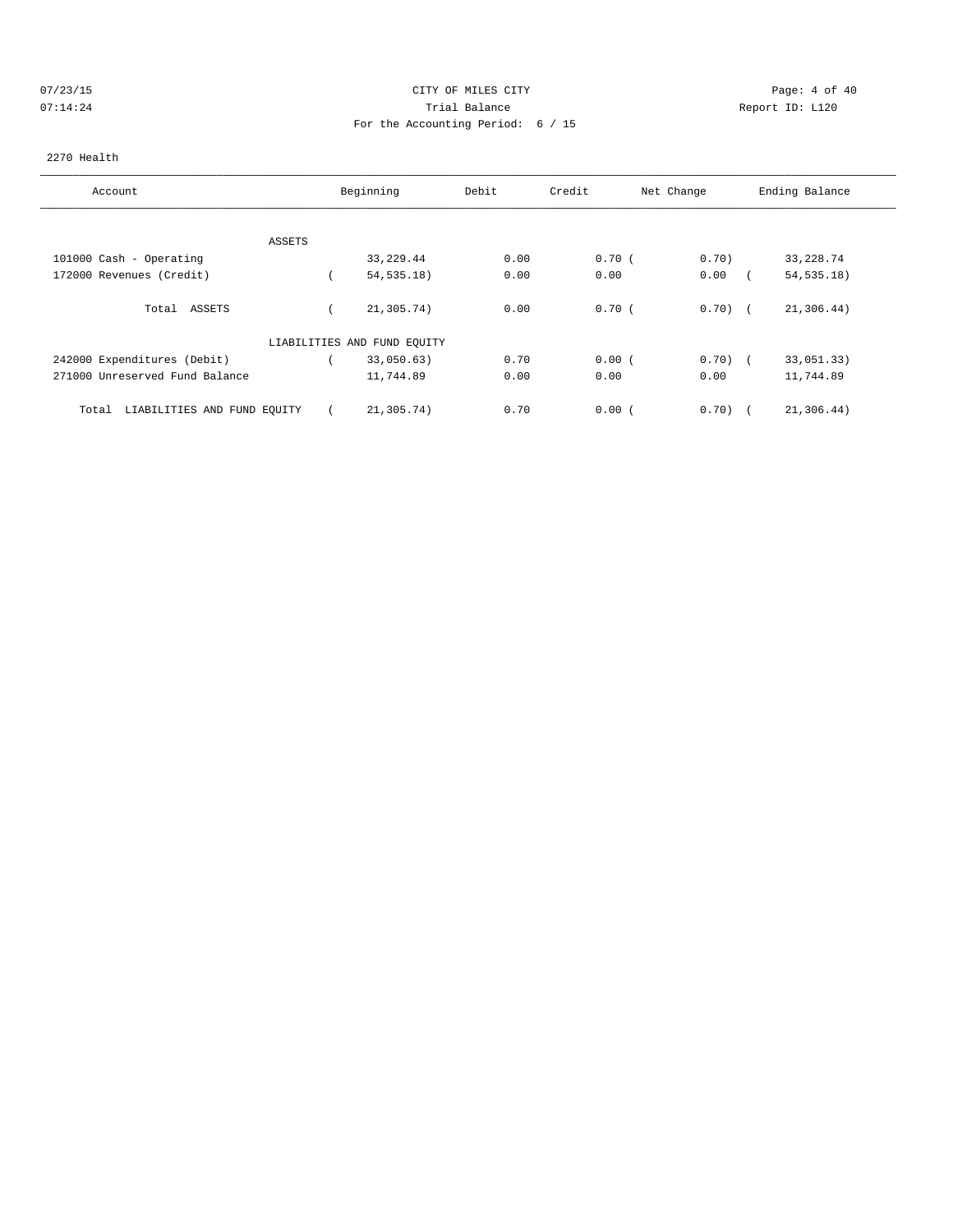# 07/23/15 Page: 5 of 40 07:14:24 **Trial Balance Constanting Constanting Constanting Constanting Constanting Constanting Constanting Constanting Constanting Constanting Constanting Constanting Constanting Constanting Constanting Constanting Cons** For the Accounting Period: 6 / 15

### 2350 Local Government/Study Commission

| Account                                   | Beginning                   | Debit    | Credit     | Net Change     | Ending Balance |
|-------------------------------------------|-----------------------------|----------|------------|----------------|----------------|
|                                           |                             |          |            |                |                |
| ASSETS                                    |                             |          |            |                |                |
| 101000 Cash - Operating                   | 3,442.75                    | 379.62   | 868.30 (   | 488.68)        | 2,954.07       |
| 113214 Taxes Receivable- Real 2014        | 264.76                      | 0.00     | 139.85 (   | 139.85)        | 124.91         |
| 115215 Taxes Receivable Personal-2015     | 262.66                      | 0.00     | 239.77 (   | 239.77)        | 22.89          |
| 172000 Revenues (Credit)                  | $6, 575.39$ )               | 0.00     | 379.62 (   | $379.62$ ) (   | 6,955.01)      |
| Total ASSETS                              | 2,605.22                    | 379.62   | 1,627.54 ( | $1,247.92$ ) ( | 3,853.14)      |
|                                           | LIABILITIES AND FUND EQUITY |          |            |                |                |
| 202000 Accounts Payable                   | 0.00                        | 868.30   | 868.30     | 0.00           | 0.00           |
| 223100 Deferred Revenue - Real Prop Taxes | 264.76                      | 139.85   | 0.00(      | 139.85)        | 124.91         |
| 223200 Deferred Revenue - Pers Prop Taxes | 262.66                      | 239.77   | 0.00(      | 239.77)        | 22.89          |
| 242000 Expenditures (Debit)               | 3,132.64)                   | 868.30   | 0.00(      | $868.30$ (     | 4,000.94)      |
| Total LIABILITIES AND FUND EQUITY         | 2,605.22)                   | 2,116.22 | 868.30 (   | 1,247.92)      | 3,853.14)      |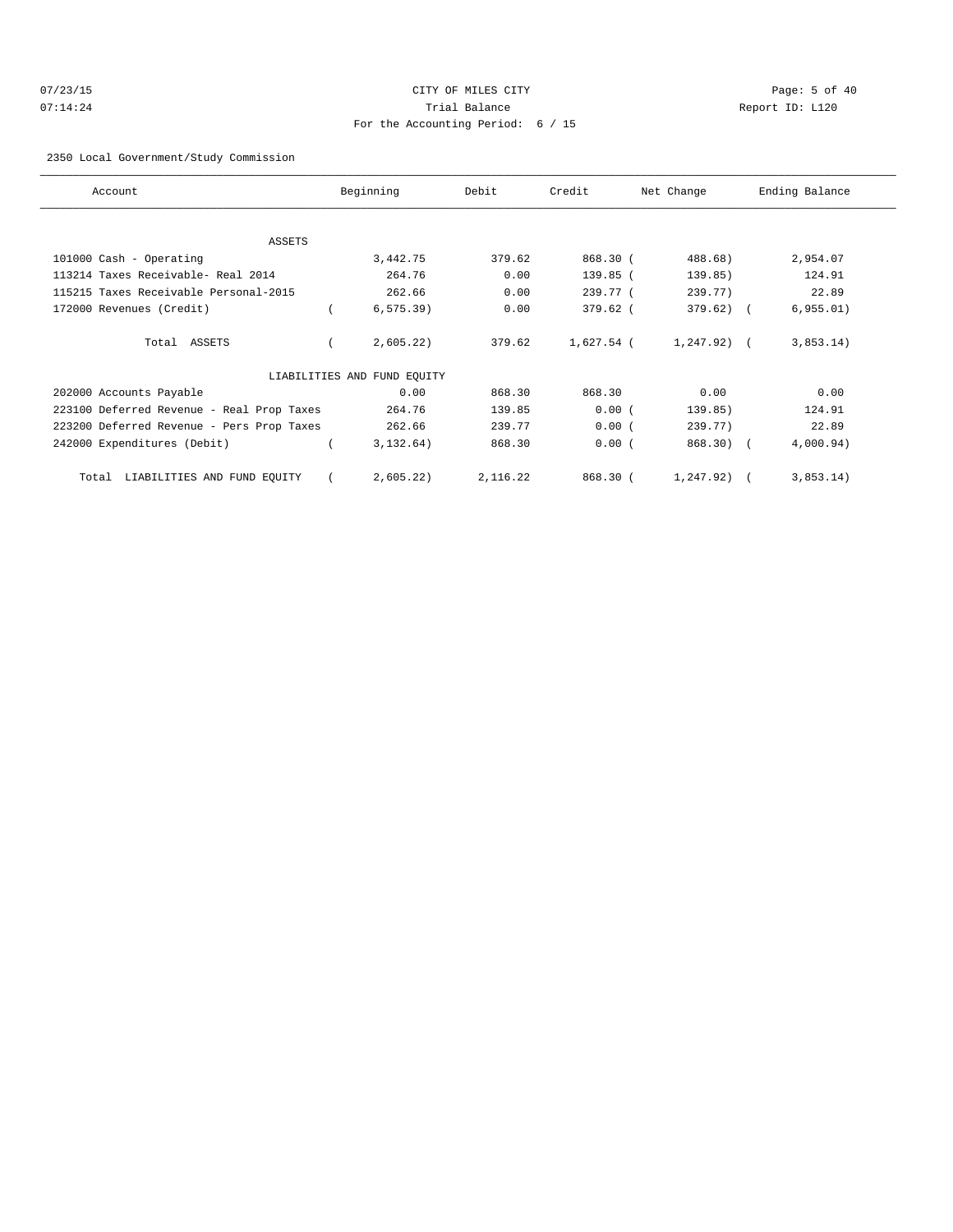## 07/23/15 CITY OF MILES CITY Page: 6 of 40 07:14:24 Report ID: L120 For the Accounting Period: 6 / 15

2372 Permissive Medical Levy

| Account                                   | Beginning                   | Debit     | Credit       | Net Change   | Ending Balance |
|-------------------------------------------|-----------------------------|-----------|--------------|--------------|----------------|
|                                           |                             |           |              |              |                |
| <b>ASSETS</b>                             |                             |           |              |              |                |
| 101000 Cash - Operating                   | 77,470.02                   | 8,669.96  | 86,139.98 (  | 77,470.02)   | 0.00           |
| 113211 Taxes Receivable - Real 2011       | 5.80)                       | 0.00      | 0.00         | 0.00         | 5.80)          |
| 113213 Tax Receivables Real-2013          | 158.83                      | 0.00      | $0.65$ (     | 0.65)        | 158.18         |
| 113214 Taxes Receivable- Real 2014        | 6,036.69                    | 0.00      | 3,188.37 (   | 3,188.37)    | 2,848.32       |
| 115214 Taxes Receivable Personal 2014     | 2.98                        | 0.00      | 0.77(        | 0.77         | 2.21           |
| 115215 Taxes Receivable Personal-2015     | 5,988.38                    | 0.00      | $5,466.66$ ( | 5,466.66)    | 521.72         |
| 172000 Revenues (Credit)                  | 154, 121. 12)               | 0.00      | 8,669.96 (   | $8,669.96$ ( | 162,791.08)    |
| Total ASSETS                              | 64,470.02)                  | 8,669.96  | 103,466.39 ( | 94,796.43) ( | 159,266.45)    |
|                                           | LIABILITIES AND FUND EOUITY |           |              |              |                |
| 223100 Deferred Revenue - Real Prop Taxes | 6,189.69                    | 3,189.02  | 0.00(        | 3,189.02)    | 3,000.67       |
| 223200 Deferred Revenue - Pers Prop Taxes | 5,988.76                    | 5,467.43  | 0.00(        | 5,467.43)    | 521.33         |
| 242000 Expenditures (Debit)               | 81,032.00)                  | 86,139.98 | 0.00(        | 86,139,98) ( | 167, 171.98)   |
| 271000 Unreserved Fund Balance            | 4,383.53                    | 0.00      | 0.00         | 0.00         | 4,383.53       |
| Total LIABILITIES AND FUND EQUITY         | 64,470.02)                  | 94,796.43 | 0.00(        | 94,796.43) ( | 159,266.45)    |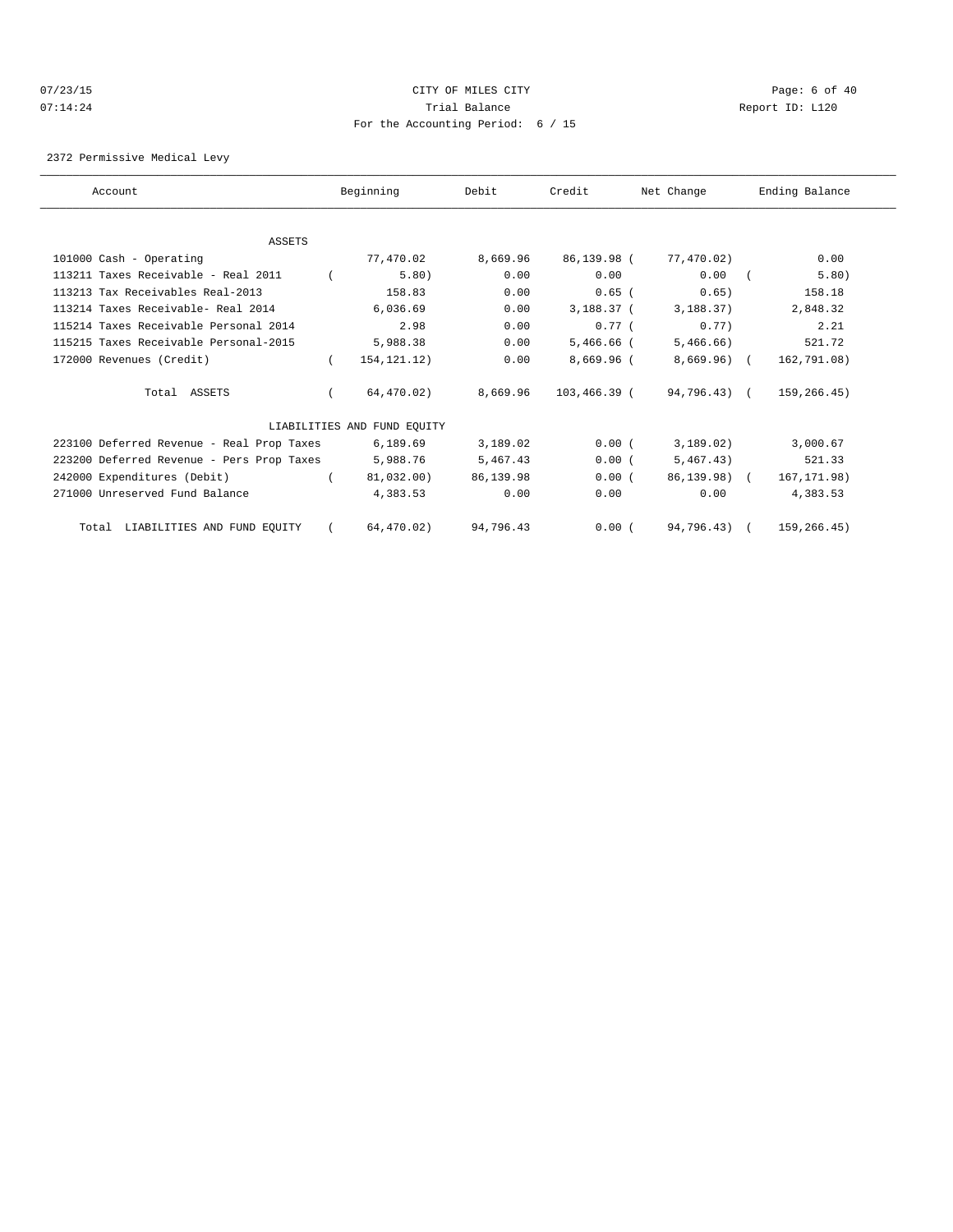# 07/23/15 Page: 7 of 40 07:14:24 **Trial Balance Constanting Constanting Constanting Constanting Constanting Constanting Constanting Constanting Constanting Constanting Constanting Constanting Constanting Constanting Constanting Constanting Cons** For the Accounting Period: 6 / 15

2394 BUILDING CODE ENFORCEMENT

| Account                              |        | Beginning                   | Debit     | Credit         | Net Change    | Ending Balance |
|--------------------------------------|--------|-----------------------------|-----------|----------------|---------------|----------------|
|                                      |        |                             |           |                |               |                |
|                                      | ASSETS |                             |           |                |               |                |
| 101000 Cash - Operating              |        | 111,495.05                  | 7,862.00  | $11, 535.31$ ( | 3,673.31)     | 107,821.74     |
| 172000 Revenues (Credit)             |        | $57, 338.66$ )              | 0.00      | 7,862.00 (     | $7,862.00$ (  | 65, 200.66     |
| Total ASSETS                         |        | 54, 156.39                  | 7,862.00  | 19,397.31 (    | 11, 535.31)   | 42,621.08      |
|                                      |        | LIABILITIES AND FUND EQUITY |           |                |               |                |
| 202000 Accounts Payable              |        | 0.00                        | 9,911.24  | 9,911.24       | 0.00          | 0.00           |
| 242000 Expenditures (Debit)          |        | 64, 195.35)                 | 11,535.31 | 0.00(          | $11,535.31$ ( | 75,730.66)     |
| 271000 Unreserved Fund Balance       |        | 118, 351.74                 | 0.00      | 0.00           | 0.00          | 118, 351. 74   |
| LIABILITIES AND FUND EQUITY<br>Total |        | 54,156.39                   | 21,446.55 | 9,911.24 (     | 11,535.31)    | 42,621.08      |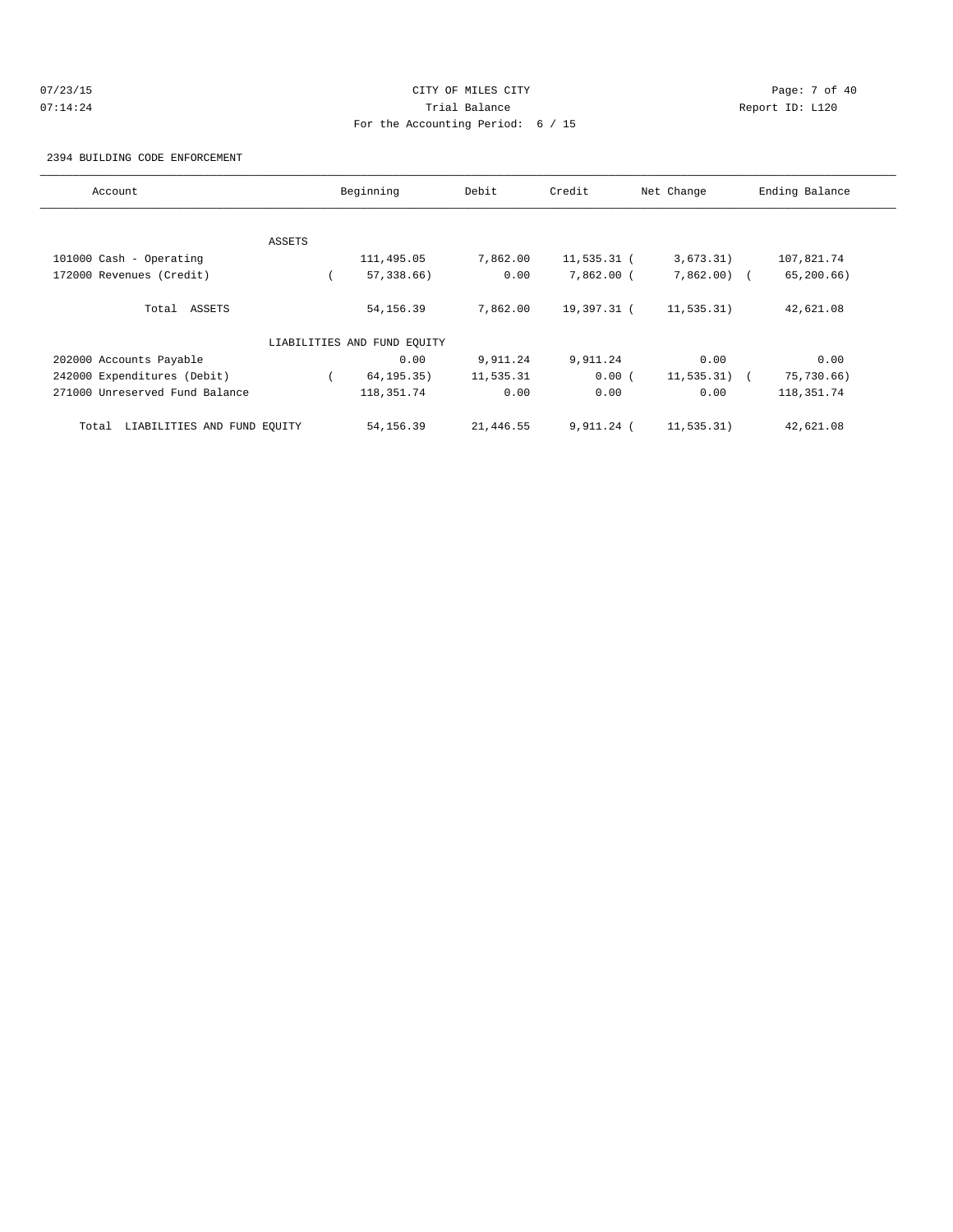## 07/23/15 Page: 8 of 40 07:14:24 **Trial Balance Constanting Constanting Constanting Constanting Constanting Constanting Constanting Constanting Constanting Constanting Constanting Constanting Constanting Constanting Constanting Constanting Cons** For the Accounting Period: 6 / 15

2400 LTG M D#165-(Gen City)

| Account                                    | Beginning                   | Debit     | Credit         | Net Change   | Ending Balance |
|--------------------------------------------|-----------------------------|-----------|----------------|--------------|----------------|
|                                            |                             |           |                |              |                |
| ASSETS                                     |                             |           |                |              |                |
| 101000 Cash - Operating                    | 63,030.51                   | 3,433.02  | 14,968.46 (    | 11,535.44)   | 51,495.07      |
| 118120 Special Assessments Receivable 2012 | 124.68                      | 0.00      | 0.00           | 0.00         | 124.68         |
| 118130 Special Assessments Receivable 2013 | 578.38                      | 0.00      | $30.60$ (      | 30.60)       | 547.78         |
| 118140 Special Assessments Receivables-201 | 8,158.01                    | 0.00      | $3, 295, 43$ ( | 3, 295.43)   | 4,862.58       |
| 172000 Revenues (Credit)                   | 160,661.56)                 | 0.00      | $3,433.02$ (   | $3,433.02$ ( | 164,094.58)    |
| Total ASSETS                               | 88,769.98)                  | 3,433.02  | 21,727.51 (    | 18,294.49) ( | 107,064.47)    |
|                                            | LIABILITIES AND FUND EQUITY |           |                |              |                |
| 202000 Accounts Payable                    | 0.00                        | 14,968.46 | 14,968.46      | 0.00         | 0.00           |
| 223000 Deferred Revenue/Uncollected Taxes  | 8,862.43                    | 3,326.03  | 0.00(          | 3,326.03)    | 5,536.40       |
| 242000 Expenditures (Debit)                | 143,037.61)                 | 14,968.46 | 0.00(          | 14,968.46) ( | 158,006.07)    |
| 271000 Unreserved Fund Balance             | 45,405.20                   | 0.00      | 0.00           | 0.00         | 45,405.20      |
| Total LIABILITIES AND FUND EQUITY          | 88,769.98)                  | 33,262.95 | 14,968.46 (    | 18,294.49) ( | 107,064.47)    |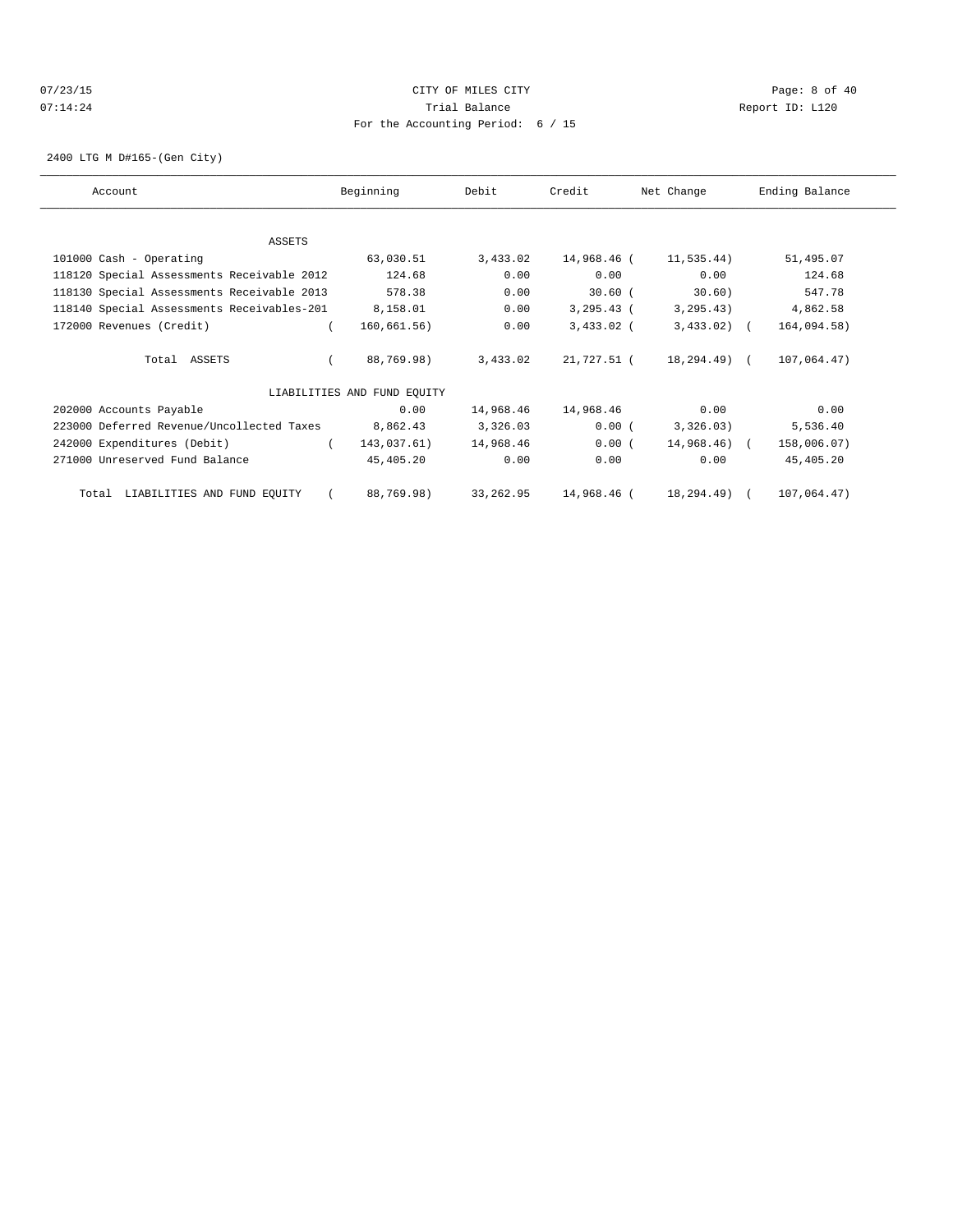## 07/23/15 Page: 9 of 40 07:14:24 **Trial Balance Constanting Constanting Constanting Constanting Constanting Constanting Constanting Constanting Constanting Constanting Constanting Constanting Constanting Constanting Constanting Constanting Cons** For the Accounting Period: 6 / 15

2420 LTG M D#167-(MilesAddn Etc)

| Account                                    | Beginning                   | Debit    | Credit       | Net Change   | Ending Balance |
|--------------------------------------------|-----------------------------|----------|--------------|--------------|----------------|
|                                            |                             |          |              |              |                |
| ASSETS                                     |                             |          |              |              |                |
| 101000 Cash - Operating                    | 14,760.61                   | 520.79   | 2,577.81 (   | 2,057.02     | 12,703.59      |
| 118130 Special Assessments Receivable 2013 | 132.29                      | 0.00     | 0.00         | 0.00         | 132.29         |
| 118140 Special Assessments Receivables-201 | 1,364.63                    | 0.00     | $503.58$ (   | 503.58)      | 861.05         |
| 172000 Revenues (Credit)                   | 32,774.91)                  | 0.00     | 520.79 (     | $520.79$ (   | 33, 295. 70)   |
|                                            |                             |          |              |              |                |
| Total ASSETS                               | 16, 517.38)                 | 520.79   | $3,602.18$ ( | $3,081.39$ ( | 19,598.77)     |
|                                            |                             |          |              |              |                |
|                                            | LIABILITIES AND FUND EQUITY |          |              |              |                |
| 202000 Accounts Payable                    | 0.00                        | 2,577.81 | 2,577.81     | 0.00         | 0.00           |
| 223000 Deferred Revenue/Uncollected Taxes  | 1,496.92                    | 503.58   | 0.00(        | 503.58)      | 993.34         |
| 242000 Expenditures (Debit)                | 27,871.02)                  | 2,577.81 | 0.00(        | $2,577.81$ ( | 30, 448.83)    |
| 271000 Unreserved Fund Balance             | 9,856.72                    | 0.00     | 0.00         | 0.00         | 9,856.72       |
|                                            |                             |          |              |              |                |
| LIABILITIES AND FUND EQUITY<br>Total       | 16, 517.38)                 | 5,659.20 | 2,577.81 (   | $3,081.39$ ( | 19,598.77)     |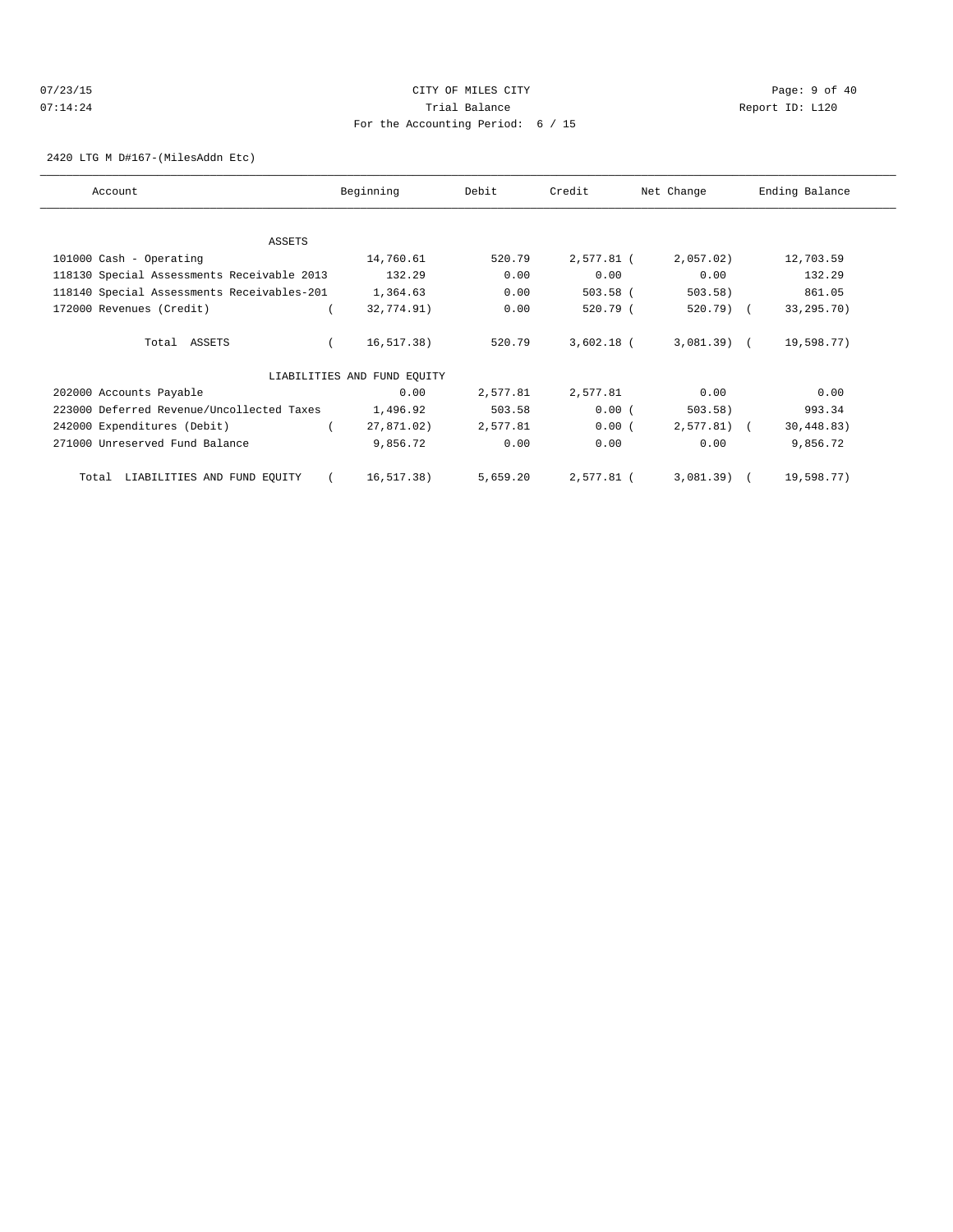## 07/23/15 Page: 10 of 40 07:14:24 **Trial Balance Constanting Constanting Constanting Constanting Constanting Constanting Constanting Constanting Constanting Constanting Constanting Constanting Constanting Constanting Constanting Constanting Cons** For the Accounting Period: 6 / 15

2430 LTG M D#171-(Balsam Est)

| Account                                    | Beginning                   | Debit  | Credit     | Net Change   | Ending Balance |
|--------------------------------------------|-----------------------------|--------|------------|--------------|----------------|
|                                            |                             |        |            |              |                |
| ASSETS                                     |                             |        |            |              |                |
| 101000 Cash - Operating                    | 1,780.86                    | 73.45  | 134.50 (   | 61.05)       | 1,719.81       |
| 118140 Special Assessments Receivables-201 | 71.12                       | 0.00   | $71.12$ (  | 71.12)       | 0.00           |
| 172000 Revenues (Credit)                   | $4,020.06$ )                | 0.00   | $73.45$ (  | $73.45$ (    | 4,093.51)      |
| Total ASSETS                               | 2,168.08)                   | 73.45  | $279.07$ ( | $205.62$ ) ( | 2,373.70)      |
|                                            | LIABILITIES AND FUND EQUITY |        |            |              |                |
| 202000 Accounts Payable                    | 0.00                        | 134.50 | 134.50     | 0.00         | 0.00           |
| 223000 Deferred Revenue/Uncollected Taxes  | 71.12                       | 71.12  | 0.00(      | 71.12)       | 0.00           |
| 242000 Expenditures (Debit)                | 3,392.49)                   | 134.50 | 0.00(      | $134.50$ ) ( | 3,526.99)      |
| 271000 Unreserved Fund Balance             | 1,153.29                    | 0.00   | 0.00       | 0.00         | 1,153.29       |
| LIABILITIES AND FUND EQUITY<br>Total       | 2,168.08)                   | 340.12 | 134.50 (   | 205.62)      | 2,373.70)      |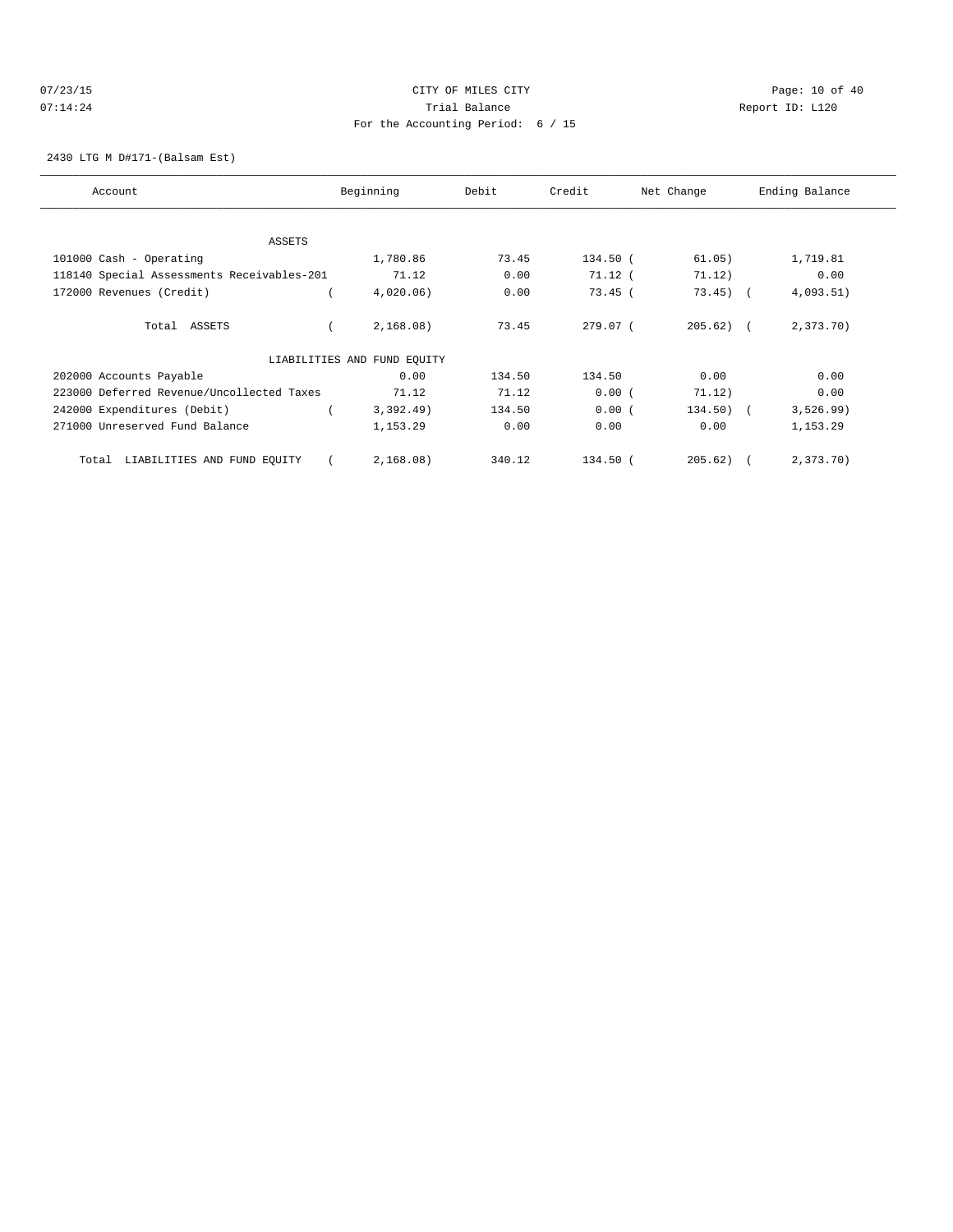## 07/23/15 Page: 11 of 40 07:14:24 **Trial Balance Constanting Constanting Constanting Constanting Constanting Constanting Constanting Constanting Constanting Constanting Constanting Constanting Constanting Constanting Constanting Constanting Cons** For the Accounting Period: 6 / 15

2440 LTG M D#172-(Main Str)

| Account                                    | Beginning                   | Debit    | Credit     | Net Change   | Ending Balance |
|--------------------------------------------|-----------------------------|----------|------------|--------------|----------------|
|                                            |                             |          |            |              |                |
| ASSETS                                     |                             |          |            |              |                |
| 101000 Cash - Operating                    | 8,285.20                    | 151.76   | 1,210.74 ( | 1,058.98)    | 7,226.22       |
| 118140 Special Assessments Receivables-201 | 436.71                      | 0.00     | 145.56 (   | 145.56)      | 291.15         |
| 172000 Revenues (Credit)                   | 19,704.06)                  | 0.00     | 151.76 (   | 151.76) (    | 19,855.82)     |
| Total ASSETS                               | 10,982.15)                  | 151.76   | 1,508.06 ( | $1,356.30$ ( | 12,338.45)     |
|                                            | LIABILITIES AND FUND EQUITY |          |            |              |                |
| 202000 Accounts Payable                    | 0.00                        | 1,210.74 | 1,210.74   | 0.00         | 0.00           |
| 223000 Deferred Revenue/Uncollected Taxes  | 436.71                      | 145.56   | 0.00(      | 145.56)      | 291.15         |
| 242000 Expenditures (Debit)                | 15,329.14)                  | 1,210.74 | 0.00(      | $1,210.74$ ( | 16, 539.88)    |
| 271000 Unreserved Fund Balance             | 3,910.28                    | 0.00     | 0.00       | 0.00         | 3,910.28       |
| Total LIABILITIES AND FUND EQUITY          | 10,982.15)                  | 2,567.04 | 1,210.74 ( | 1,356.30) (  | 12,338.45)     |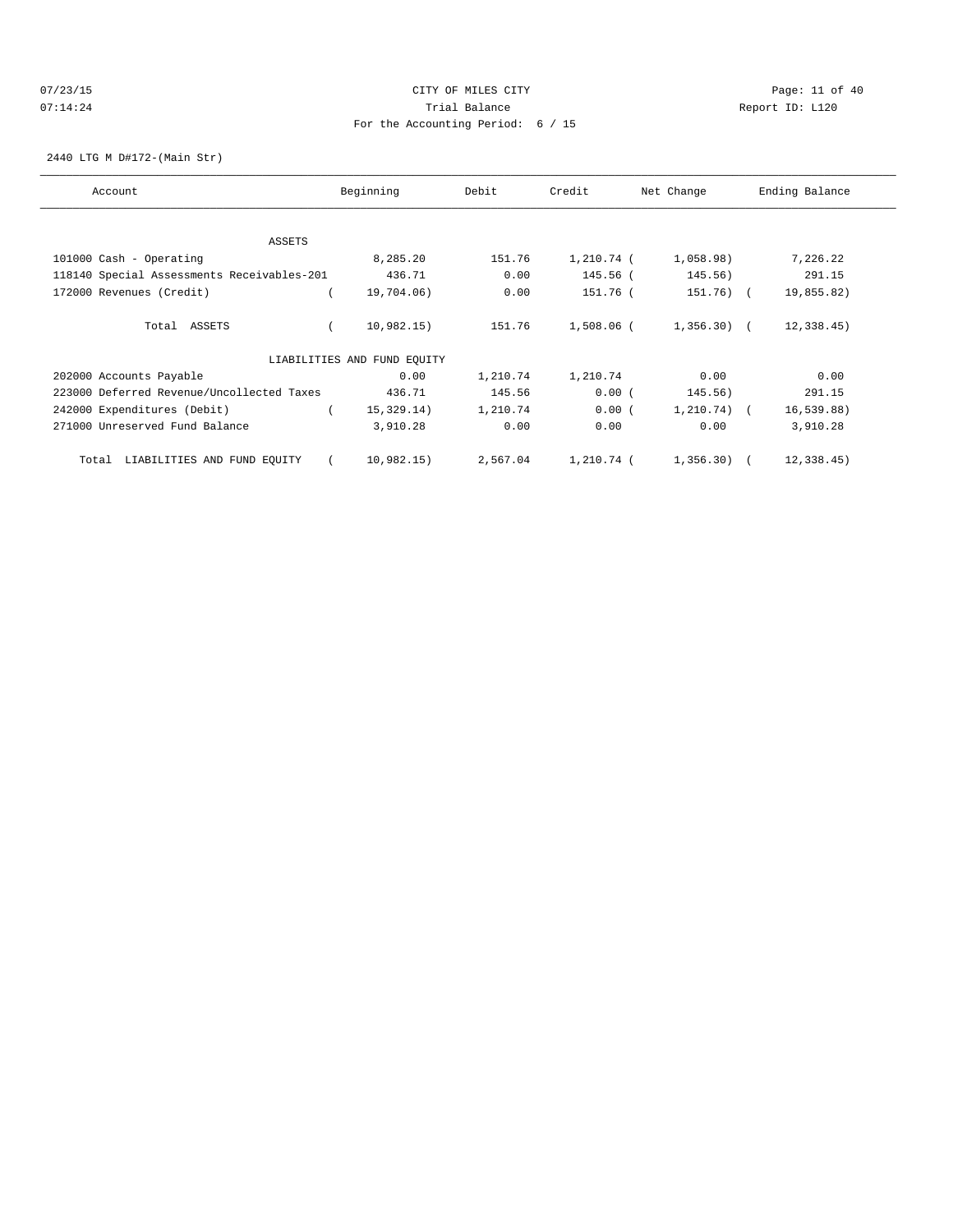## 07/23/15 Page: 12 of 40 07:14:24 **Trial Balance Constanting Constanting Constanting Constanting Constanting Constanting Constanting Constanting Constanting Constanting Constanting Constanting Constanting Constanting Constanting Constanting Cons** For the Accounting Period: 6 / 15

2450 LTG M D#195-(SG-Trico)

| Account                                    | Beginning                   | Debit    | Credit     | Net Change  | Ending Balance |
|--------------------------------------------|-----------------------------|----------|------------|-------------|----------------|
|                                            |                             |          |            |             |                |
| ASSETS                                     |                             |          |            |             |                |
| 101000 Cash - Operating                    | 4,076.85                    | 60.17    | 803.68 (   | 743.51)     | 3,333.34       |
| 118140 Special Assessments Receivables-201 | 94.05                       | 0.00     | $57.48$ (  | 57.48)      | 36.57          |
| 172000 Revenues (Credit)                   | 7,280.37)                   | 0.00     | $60.17$ (  | $60.17)$ (  | 7,340.54)      |
| Total ASSETS                               | 3,109.47)                   | 60.17    | $921.33$ ( | $861.16)$ ( | 3,970.63)      |
|                                            | LIABILITIES AND FUND EQUITY |          |            |             |                |
| 202000 Accounts Payable                    | 0.00                        | 803.68   | 803.68     | 0.00        | 0.00           |
| 223000 Deferred Revenue/Uncollected Taxes  | 94.05                       | 57.48    | 0.00(      | 57.48)      | 36.57          |
| 242000 Expenditures (Debit)                | 5,018.40)                   | 803.68   | 0.00(      | $803.68$ (  | 5,822.08)      |
| 271000 Unreserved Fund Balance             | 1,814.88                    | 0.00     | 0.00       | 0.00        | 1,814.88       |
| LIABILITIES AND FUND EQUITY<br>Total       | 3, 109.47)                  | 1,664.84 | $803.68$ ( | 861.16)     | 3,970.63)      |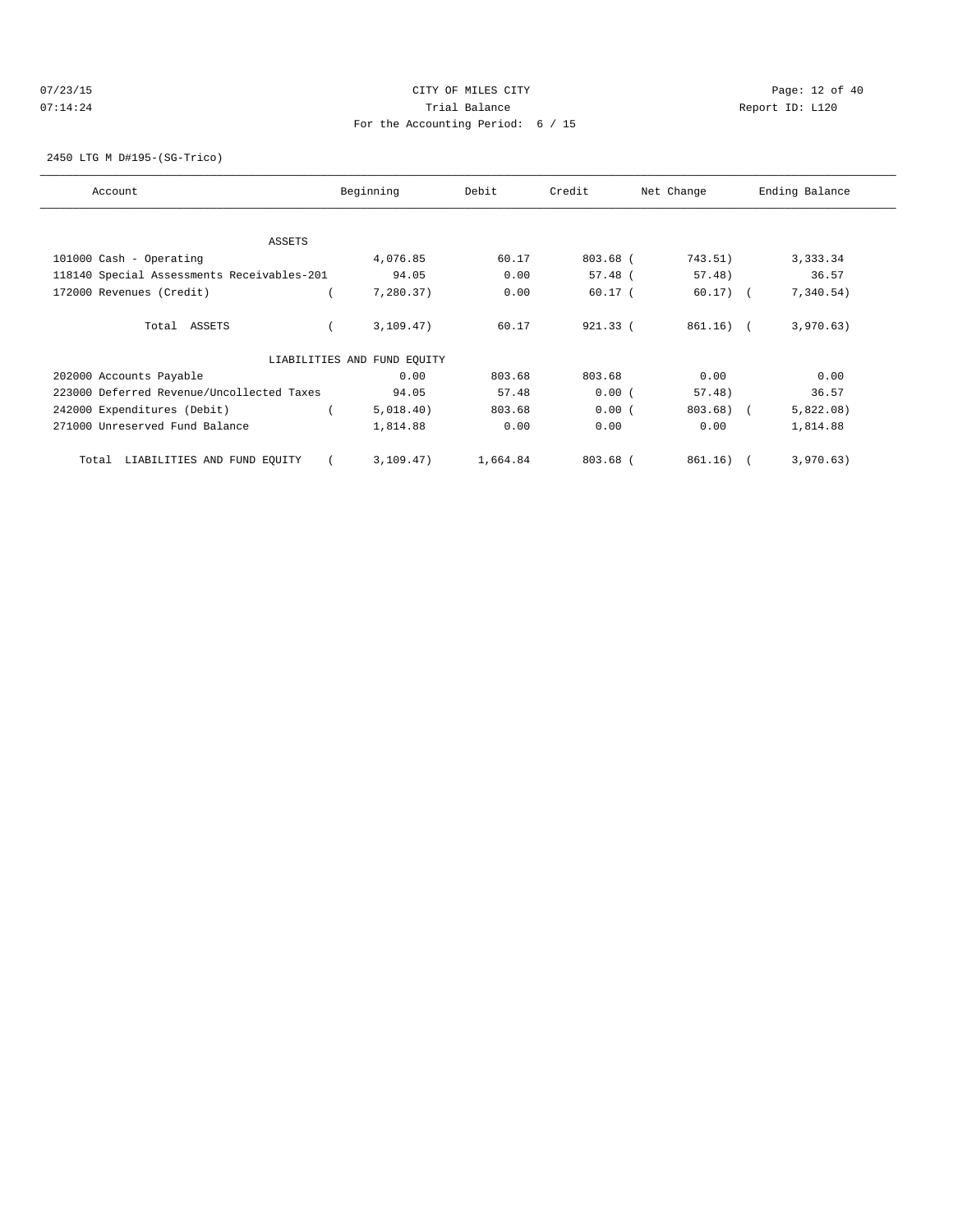## 07/23/15 Page: 13 of 40 07:14:24 **Trial Balance Constanting Constanting Constanting Constanting Constanting Constanting Constanting Constanting Constanting Constanting Constanting Constanting Constanting Constanting Constanting Constanting Cons** For the Accounting Period: 6 / 15

2470 LTG M D#202-(SG-MDU&NV)

| Account                                    | Beginning                   | Debit    | Credit    | Net Change  | Ending Balance |
|--------------------------------------------|-----------------------------|----------|-----------|-------------|----------------|
|                                            |                             |          |           |             |                |
| ASSETS                                     |                             |          |           |             |                |
| 101000 Cash - Operating                    | 3,598.62                    | 31.23    | 591.96 (  | 560.73)     | 3,037.89       |
| 118140 Special Assessments Receivables-201 | 320.36                      | 0.00     | 29.39(    | 29.39       | 290.97         |
| 172000 Revenues (Credit)                   | 7,602.85)                   | 0.00     | $31.23$ ( | $31.23$ (   | 7,634.08)      |
| Total ASSETS                               | 3,683.87)                   | 31.23    | 652.58 (  | $621.35)$ ( | 4,305.22       |
|                                            | LIABILITIES AND FUND EQUITY |          |           |             |                |
| 202000 Accounts Payable                    | 0.00                        | 591.96   | 591.96    | 0.00        | 0.00           |
| 223000 Deferred Revenue/Uncollected Taxes  | 320.36                      | 29.39    | 0.00(     | 29.39)      | 290.97         |
| 242000 Expenditures (Debit)                | 6,709.02)                   | 591.96   | 0.00(     | 591.96) (   | 7,300.98)      |
| 271000 Unreserved Fund Balance             | 2,704.79                    | 0.00     | 0.00      | 0.00        | 2,704.79       |
| LIABILITIES AND FUND EQUITY<br>Total       | 3,683.87)                   | 1,213.31 | 591.96 (  | 621.35)     | 4,305.22       |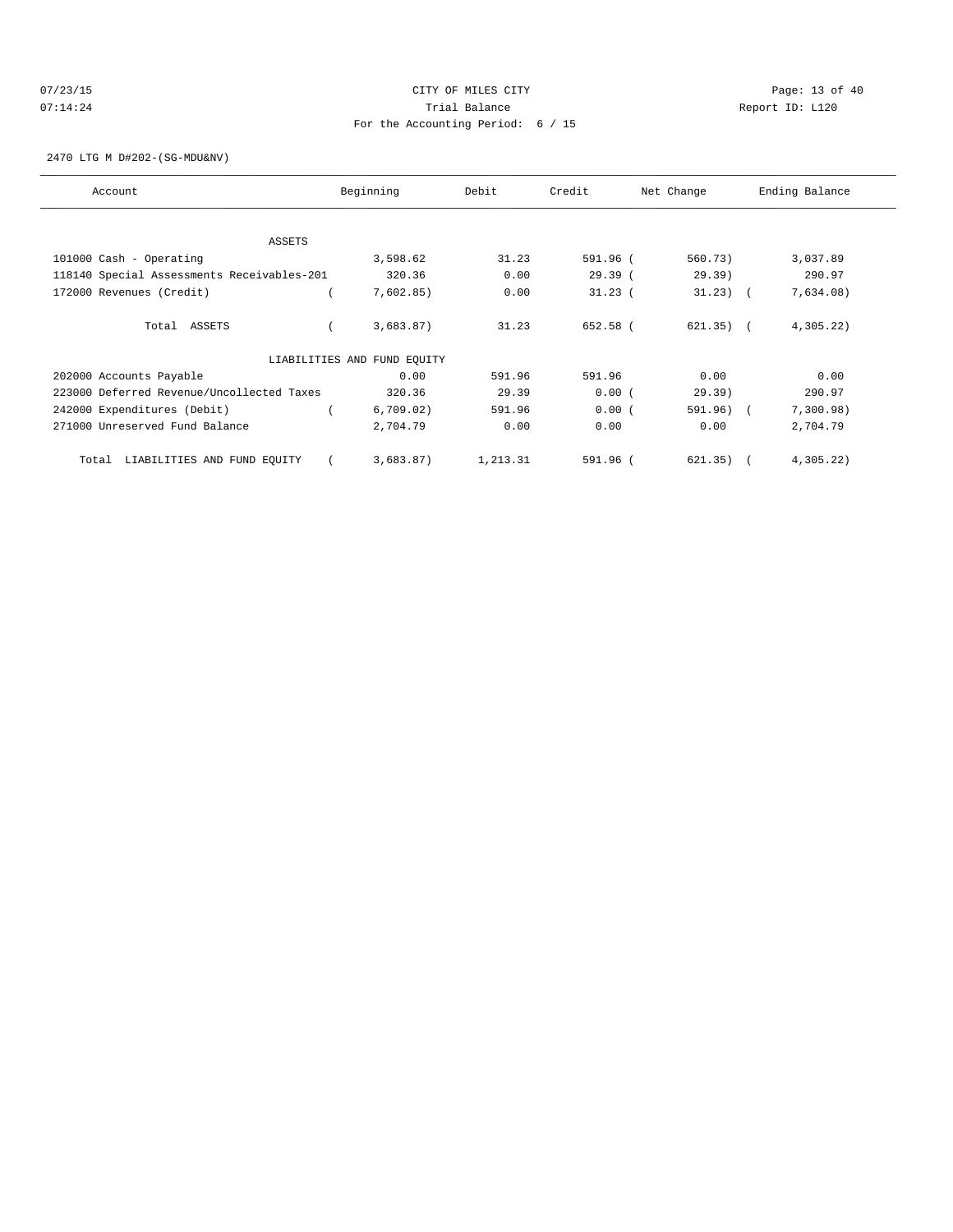## $07/23/15$  Page: 14 of 40 07:14:24 **Trial Balance Constanting Constanting Constanting Constanting Constanting Constanting Constanting Constanting Constanting Constanting Constanting Constanting Constanting Constanting Constanting Constanting Cons** For the Accounting Period: 6 / 15

2480 LTG M M#173-(Milestown Estates)

| Account                                    | Beginning                   | Debit  | Credit     | Net Change  | Ending Balance |
|--------------------------------------------|-----------------------------|--------|------------|-------------|----------------|
|                                            |                             |        |            |             |                |
| ASSETS                                     |                             |        |            |             |                |
| 101000 Cash - Operating                    | 1,431.25                    | 0.44   | 104.74 (   | 104.30)     | 1,326.95       |
| 118140 Special Assessments Receivables-201 | 116.16                      | 0.00   | 0.00       | 0.00        | 116.16         |
| 172000 Revenues (Credit)                   | 1,617.84)                   | 0.00   | $0.44$ (   | $0.44)$ (   | 1,618.28)      |
| Total ASSETS                               | 70.43)                      | 0.44   | $105.18$ ( | $104.74)$ ( | 175.17)        |
|                                            | LIABILITIES AND FUND EQUITY |        |            |             |                |
| 202000 Accounts Payable                    | 0.00                        | 104.74 | 104.74     | 0.00        | 0.00           |
| 223000 Deferred Revenue/Uncollected Taxes  | 116.16                      | 0.00   | 0.00       | 0.00        | 116.16         |
| 242000 Expenditures (Debit)                | 1,426.61)                   | 104.74 | 0.00(      | $104.74)$ ( | 1, 531.35)     |
| 271000 Unreserved Fund Balance             | 1,240.02                    | 0.00   | 0.00       | 0.00        | 1,240.02       |
| LIABILITIES AND FUND EQUITY<br>Total       | 70.43)                      | 209.48 | 104.74 (   | 104.74)     | 175.17)        |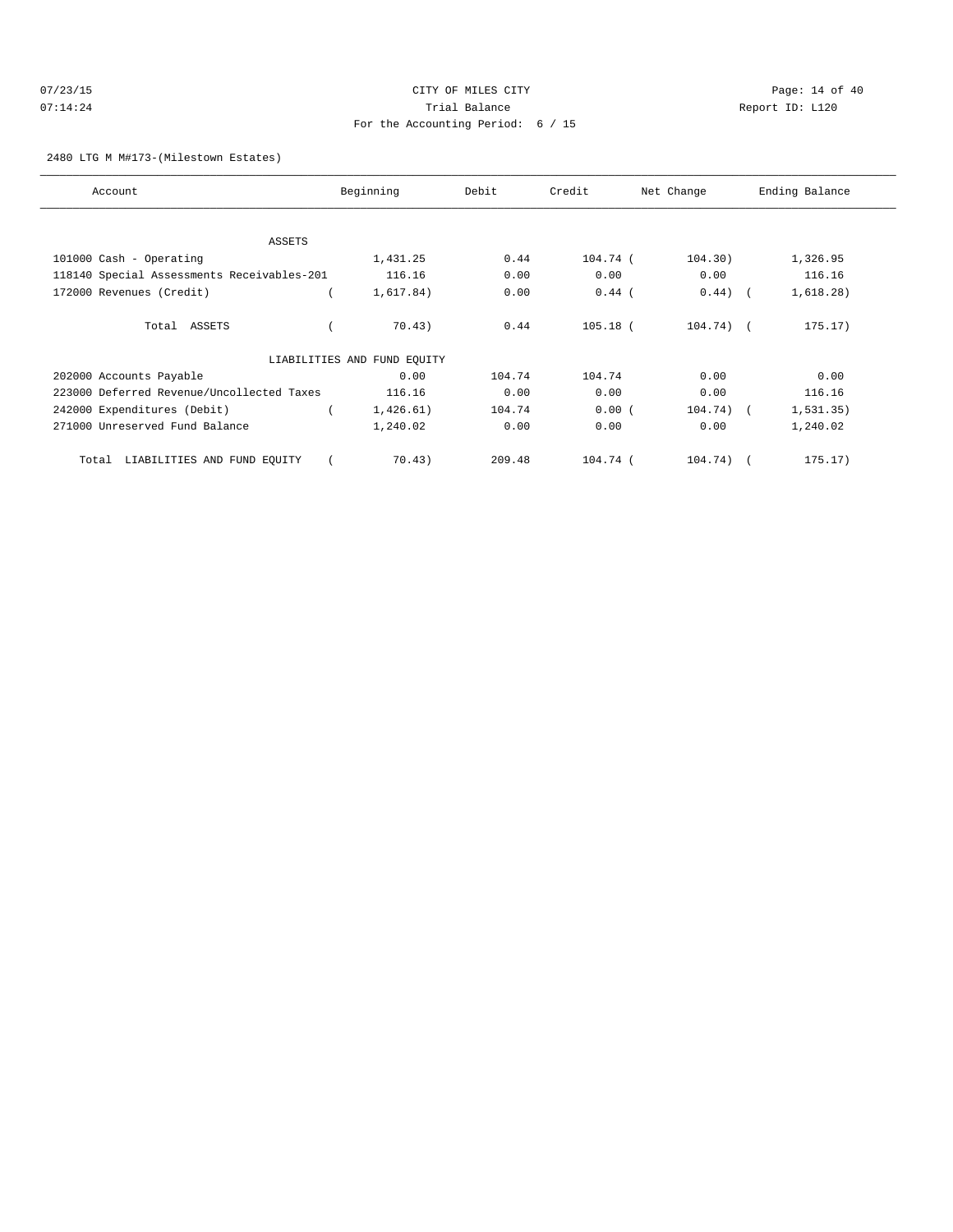## 07/23/15 Page: 15 of 40 07:14:24 **Trial Balance Constanting Constanting Constanting Constanting Constanting Constanting Constanting Constanting Constanting Constanting Constanting Constanting Constanting Constanting Constanting Constanting Cons** For the Accounting Period: 6 / 15

2510 STR MAINT DIST #204

| Account                                    | Beginning                   | Debit      | Credit       | Net Change    | Ending Balance |
|--------------------------------------------|-----------------------------|------------|--------------|---------------|----------------|
|                                            |                             |            |              |               |                |
| ASSETS                                     |                             |            |              |               |                |
| 101000 Cash - Operating                    | 532,049.88                  | 102,141.33 | 266,818.92 ( | 164,677.59)   | 367, 372.29    |
| 118130 Special Assessments Receivable 2013 | 2,300.81                    | 0.00       | 0.00         | 0.00          | 2,300.81       |
| 118140 Special Assessments Receivables-201 | 37,602.16                   | 0.00       | 14,343.07 (  | 14,343.07)    | 23, 259.09     |
| 172000 Revenues (Credit)                   | 948,020.39)                 | 0.00       | 102,141.33 ( | 102, 141, 33) | 1,050,161.72)  |
|                                            |                             |            |              |               |                |
| Total ASSETS                               | 376,067.54)                 | 102,141.33 | 383,303.32 ( | 281,161.99) ( | 657,229.53)    |
|                                            |                             |            |              |               |                |
|                                            | LIABILITIES AND FUND EOUITY |            |              |               |                |
| 202000 Accounts Payable                    | 0.00                        | 212,086.65 | 212,086.65   | 0.00          | 0.00           |
| 223000 Deferred Revenue/Uncollected Taxes  | 39,902.98                   | 14,343.07  | 0.00(        | 14,343.07)    | 25,559.91      |
| 242000 Expenditures (Debit)                | 697, 367.10)                | 266,818.92 | 0.00(        | 266,818.92) ( | 964, 186.02)   |
| 271000 Unreserved Fund Balance             | 281,396.58                  | 0.00       | 0.00         | 0.00          | 281,396.58     |
|                                            |                             |            |              |               |                |
| LIABILITIES AND FUND EQUITY<br>Total       | 376,067.54)                 | 493,248.64 | 212,086.65 ( | 281,161.99) ( | 657,229.53)    |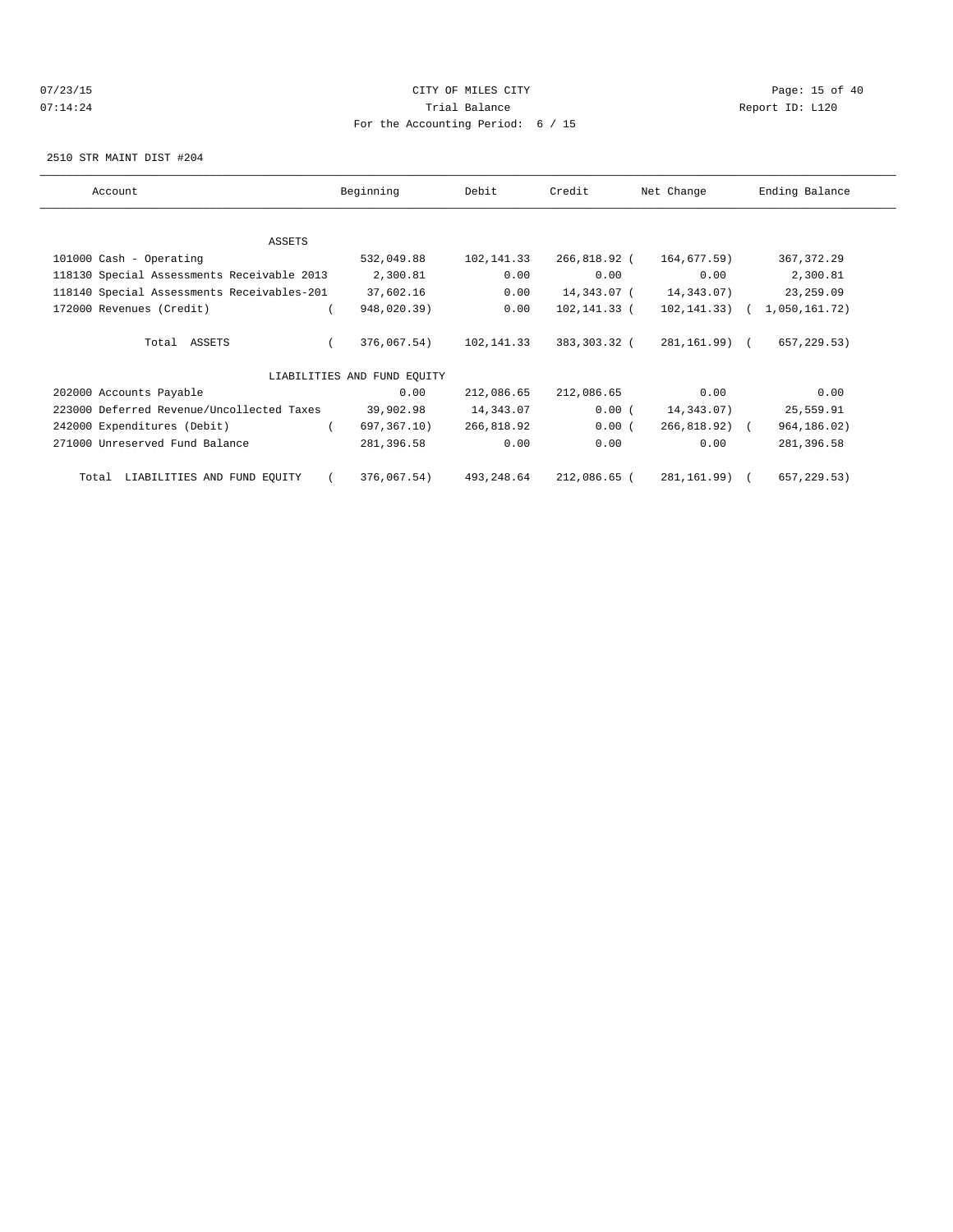# $07/23/15$  Page: 16 of 40 07:14:24 **Trial Balance Constanting Constanting Constanting Constanting Constanting Constanting Constanting Constanting Constanting Constanting Constanting Constanting Constanting Constanting Constanting Constanting Cons** For the Accounting Period: 6 / 15

2520 STR MAINT DIST #205

| Account                                    | Beginning                   | Debit      | Credit       | Net Change    | Ending Balance |
|--------------------------------------------|-----------------------------|------------|--------------|---------------|----------------|
| ASSETS                                     |                             |            |              |               |                |
| 101000 Cash - Operating                    | 303,999.47                  | 96,157.61  | 148,876.10 ( | 52,718.49)    | 251,280.98     |
| 118120 Special Assessments Receivable 2012 | 762.36                      | 0.00       | 0.00         | 0.00          | 762.36         |
| 118130 Special Assessments Receivable 2013 | 2,106.04                    | 0.00       | 189.28 (     | 189.28)       | 1,916.76       |
| 118140 Special Assessments Receivables-201 | 17,800.84                   | 0.00       | 8,362.01 (   | 8,362.01)     | 9,438.83       |
| 172000 Revenues (Credit)                   | 269,661.99)                 | 0.00       | 96,157.61 (  | 96,157.61) (  | 365, 819.60)   |
| Total ASSETS                               | 55,006.72                   | 96,157.61  | 253,585.00 ( | 157,427.39) ( | 102,420.67)    |
|                                            | LIABILITIES AND FUND EQUITY |            |              |               |                |
| 202000 Accounts Payable                    | 0.00                        | 131,383.73 | 131,383.73   | 0.00          | 0.00           |
| 223000 Deferred Revenue/Uncollected Taxes  | 20,669.08                   | 8,551.29   | 0.00(        | 8,551.29)     | 12,117.79      |
| 242000 Expenditures (Debit)                | 195,440.33)<br>$\sqrt{2}$   | 148,876.10 | 0.00(        | 148,876.10) ( | 344, 316.43)   |
| 271000 Unreserved Fund Balance             | 229,777.97                  | 0.00       | 0.00         | 0.00          | 229,777.97     |
| Total LIABILITIES AND FUND EQUITY          | 55,006.72                   | 288,811.12 | 131,383.73 ( | 157,427.39) ( | 102,420.67)    |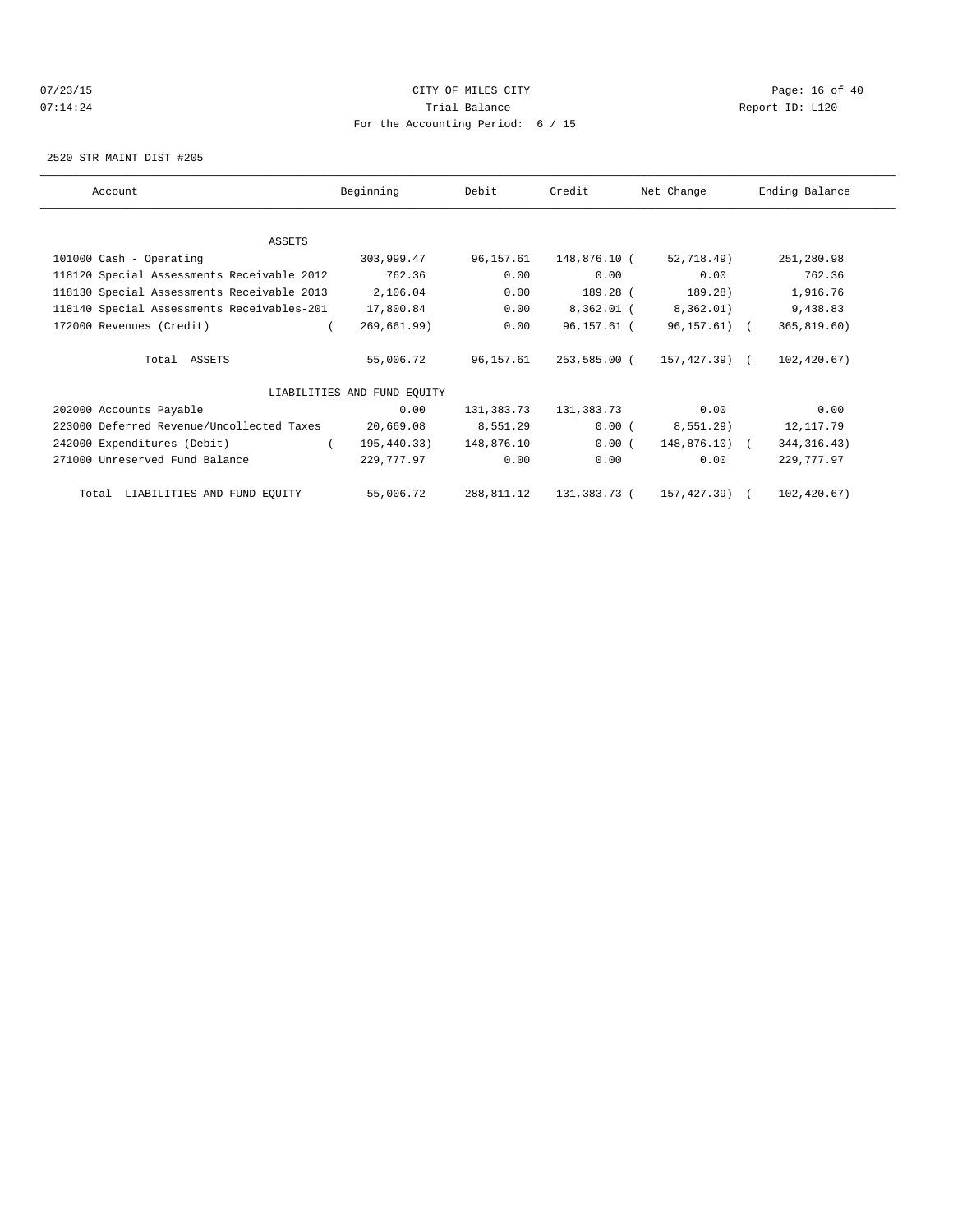| 07/23/15 | CITY OF MILES CITY                | Page: 17 of 40  |
|----------|-----------------------------------|-----------------|
| 07:14:24 | Trial Balance                     | Report ID: L120 |
|          | For the Accounting Period: 6 / 15 |                 |

2540 STR MAINT DIST#207-(MILESTOWN ESTATES)

| Account                                    | Beginning                   | Debit  | Credit     | Net Change   | Ending Balance |
|--------------------------------------------|-----------------------------|--------|------------|--------------|----------------|
|                                            |                             |        |            |              |                |
| ASSETS                                     |                             |        |            |              |                |
| 101000 Cash - Operating                    | 2,328.37                    | 0.71   | 467.10 (   | 466.39       | 1,861.98       |
| 118140 Special Assessments Receivables-201 | 280.85                      | 0.00   | 0.00       | 0.00         | 280.85         |
| 172000 Revenues (Credit)                   | 4,305.91)                   | 0.00   | $0.71$ (   | $0.71)$ (    | 4,306.62)      |
| Total ASSETS                               | 1.696.69                    | 0.71   | $467.81$ ( | $467.10$ ) ( | 2,163.79)      |
|                                            | LIABILITIES AND FUND EOUITY |        |            |              |                |
| 223000 Deferred Revenue/Uncollected Taxes  | 280.85                      | 0.00   | 0.00       | 0.00         | 280.85         |
| 242000 Expenditures (Debit)                | 4,394.49)                   | 467.10 | 0.00(      | $467.10$ (   | 4,861.59)      |
| 271000 Unreserved Fund Balance             | 2,416.95                    | 0.00   | 0.00       | 0.00         | 2,416.95       |
| Total LIABILITIES AND FUND EQUITY          | 1,696.69)                   | 467.10 | 0.00(      | $467.10$ (   | $2, 163.79$ )  |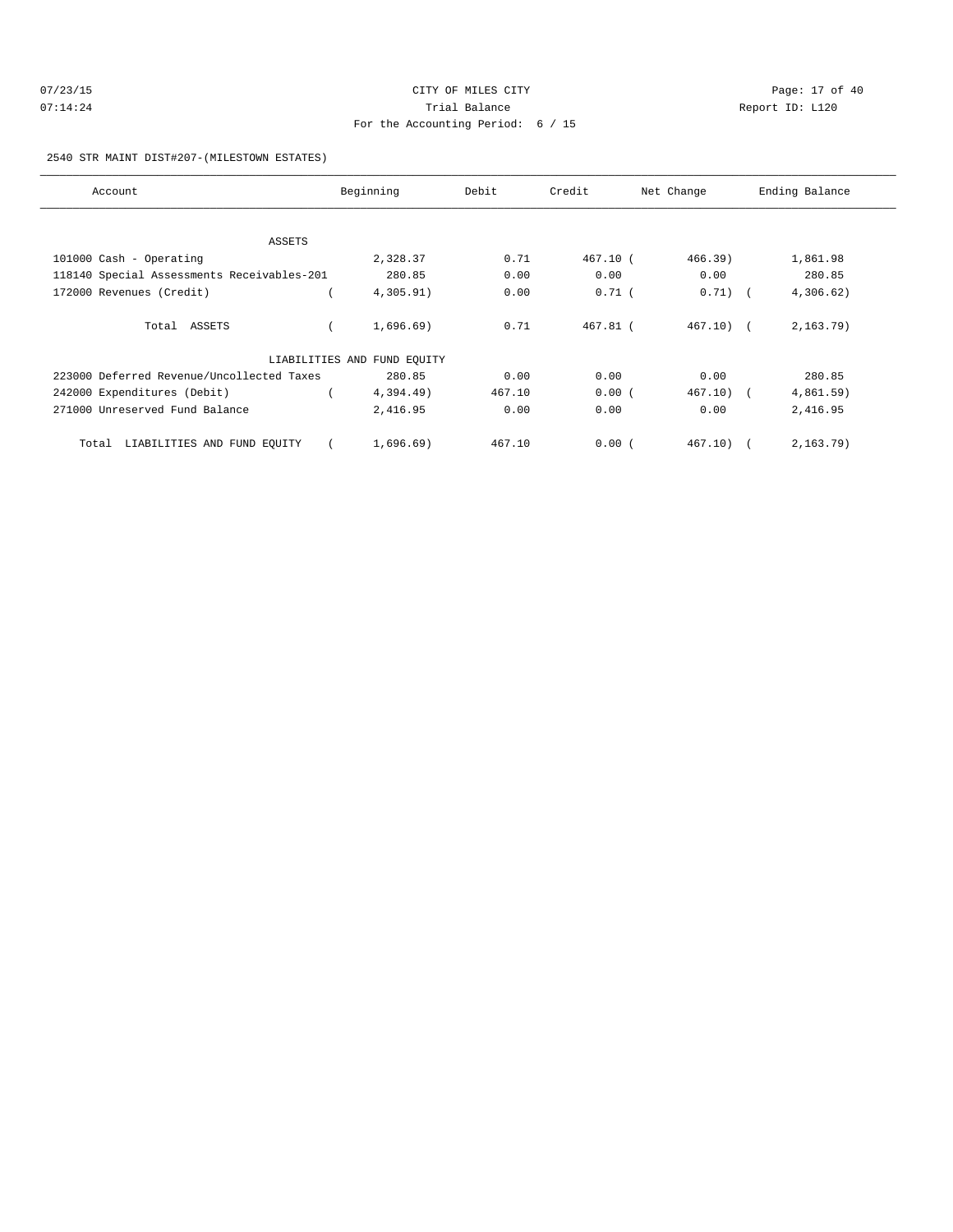| 07/23/15                  |  |  |  |
|---------------------------|--|--|--|
| $0.7 \cdot 1.1 \cdot 2.1$ |  |  |  |

# CITY OF MILES CITY CONTROL CONTROL CONTROL CONTROL CITY 07:14:24 Report ID: L120 For the Accounting Period: 6 / 15

### 2701 Fire Grants

| Account                              |        | Beginning                   | Debit | Credit | Net Change | Ending Balance |
|--------------------------------------|--------|-----------------------------|-------|--------|------------|----------------|
|                                      |        |                             |       |        |            |                |
|                                      | ASSETS |                             |       |        |            |                |
| 101000 Cash - Operating              |        | 800.15                      | 0.00  | 0.00   | 0.00       | 800.15         |
| 172000 Revenues (Credit)             |        | 700.00)                     | 0.00  | 0.00   | 0.00       | 700.00)        |
| Total ASSETS                         |        | 100.15                      | 0.00  | 0.00   | 0.00       | 100.15         |
|                                      |        | LIABILITIES AND FUND EQUITY |       |        |            |                |
| 271000 Unreserved Fund Balance       |        | 100.15                      | 0.00  | 0.00   | 0.00       | 100.15         |
| LIABILITIES AND FUND EQUITY<br>Total |        | 100.15                      | 0.00  | 0.00   | 0.00       | 100.15         |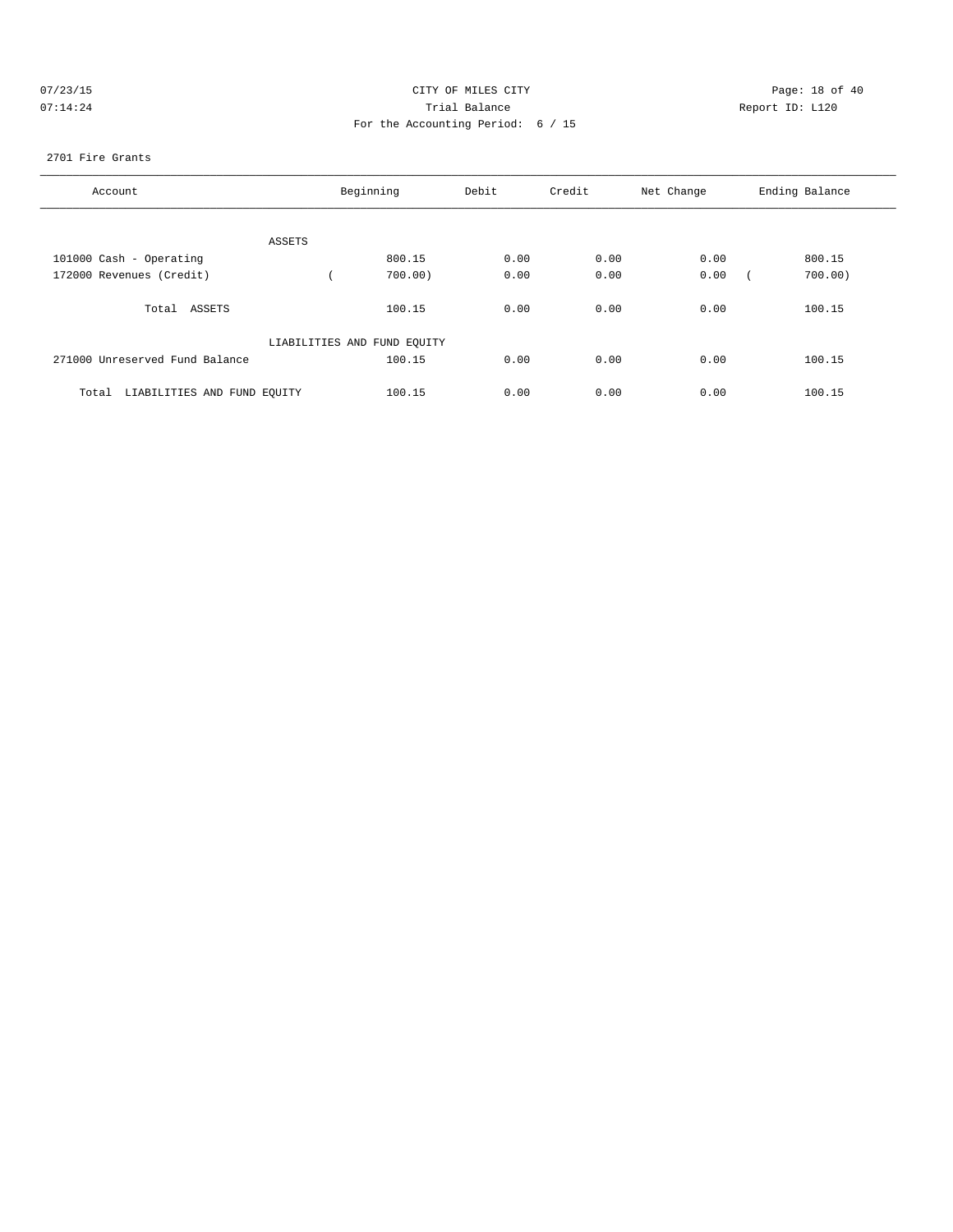## 07/23/15 Page: 19 of 40 07:14:24 **Trial Balance Constanting Constanting Constanting Constanting Constanting Constanting Constanting Constanting Constanting Constanting Constanting Constanting Constanting Constanting Constanting Constanting Cons** For the Accounting Period: 6 / 15

#### 2820 GAS TAX

| Account                              | Beginning                   | Debit      | Credit       | Net Change      | Ending Balance |
|--------------------------------------|-----------------------------|------------|--------------|-----------------|----------------|
|                                      |                             |            |              |                 |                |
| ASSETS                               |                             |            |              |                 |                |
| 101000 Cash - Operating              | 160,002.93                  | 15,056.44  | 175,058.72 ( | 160,002.28)     | 0.65           |
| 172000 Revenues (Credit)             | 165,620.85)                 | 0.00       | 15,056.44 (  | $15,056.44$ ) ( | 180,677.29)    |
| Total ASSETS                         | 5.617.92)                   | 15,056.44  | 190,115.16 ( | 175,058.72) (   | 180,676.64)    |
|                                      | LIABILITIES AND FUND EQUITY |            |              |                 |                |
| 242000 Expenditures (Debit)          | 5.617.92)                   | 175,058.72 | 0.00(        | 175,058.72)     | 180,676.64)    |
| LIABILITIES AND FUND EQUITY<br>Total | 5.617.92)                   | 175,058.72 | 0.00(        | 175,058.72)     | 180,676.64)    |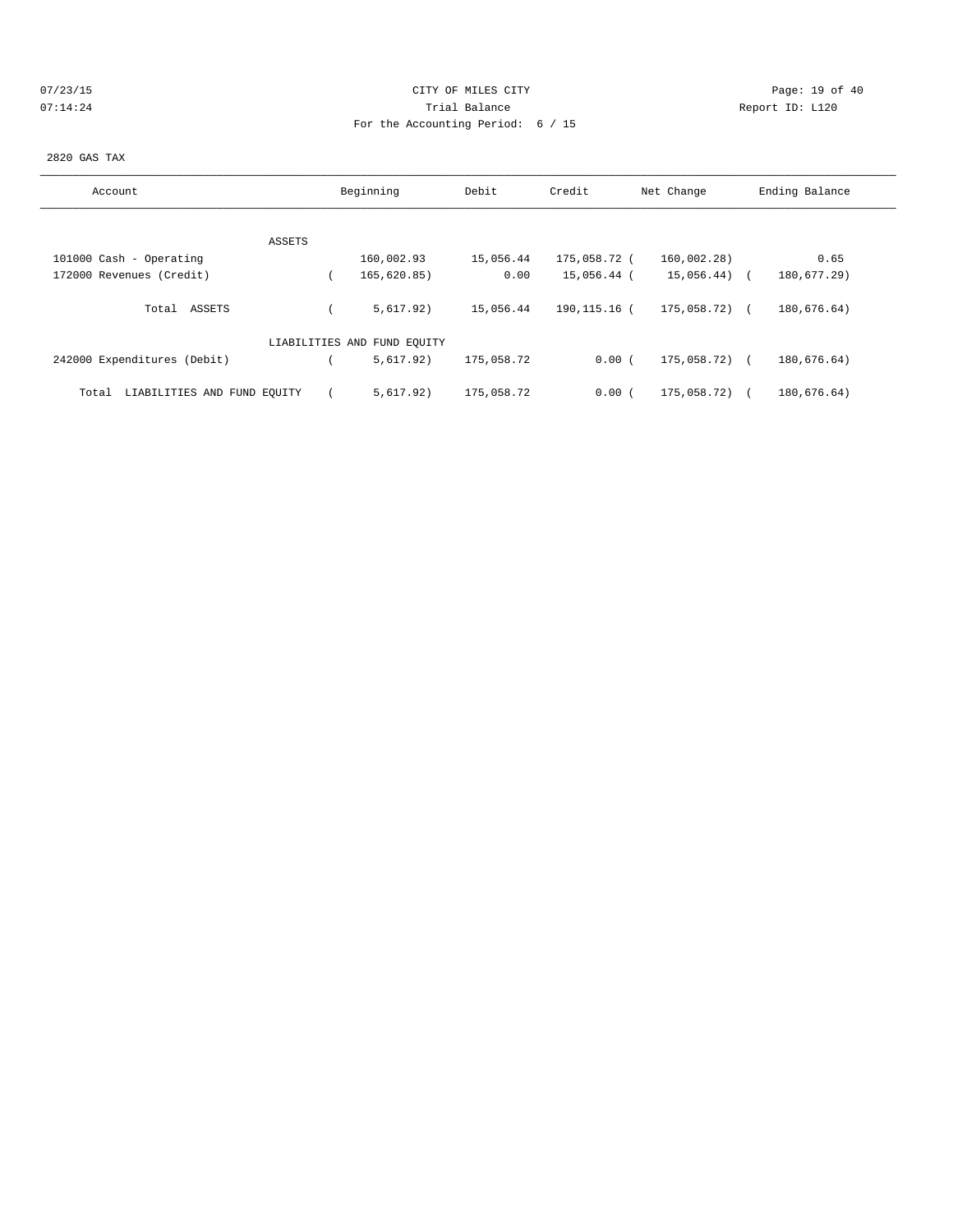# 07/23/15 Page: 20 of 40 07:14:24 **Trial Balance Constanting Constanting Constanting Constanting Constanting Constanting Constanting Constanting Constanting Constanting Constanting Constanting Constanting Constanting Constanting Constanting Cons** For the Accounting Period: 6 / 15

#### 2850 911 EMERGENCY

| Account                              |        | Beginning                   | Debit     | Credit      | Net Change   | Ending Balance |
|--------------------------------------|--------|-----------------------------|-----------|-------------|--------------|----------------|
|                                      |        |                             |           |             |              |                |
|                                      | ASSETS |                             |           |             |              |                |
| 101000 Cash - Operating              |        | 154, 253. 21                | 47.09     | 58,550.00 ( | 58,502.91)   | 95,750.30      |
| 172000 Revenues (Credit)             |        | 231,803.60)                 | 0.00      | $47.09$ (   | $47.09$ (    | 231,850.69)    |
| Total ASSETS                         |        | 77, 550.39)                 | 47.09     | 58,597.09 ( | 58,550.00)   | 136, 100.39)   |
|                                      |        | LIABILITIES AND FUND EQUITY |           |             |              |                |
| 202000 Accounts Payable              |        | 0.00                        | 30,395.64 | 30,395.64   | 0.00         | 0.00           |
| 242000 Expenditures (Debit)          |        | 186, 152.54)                | 58,550.00 | 0.00(       | 58,550.00) ( | 244,702.54)    |
| 271000 Unreserved Fund Balance       |        | 108,602.15                  | 0.00      | 0.00        | 0.00         | 108,602.15     |
| LIABILITIES AND FUND EQUITY<br>Total |        | 77,550.39)                  | 88,945.64 | 30,395.64 ( | 58,550.00)   | 136,100.39)    |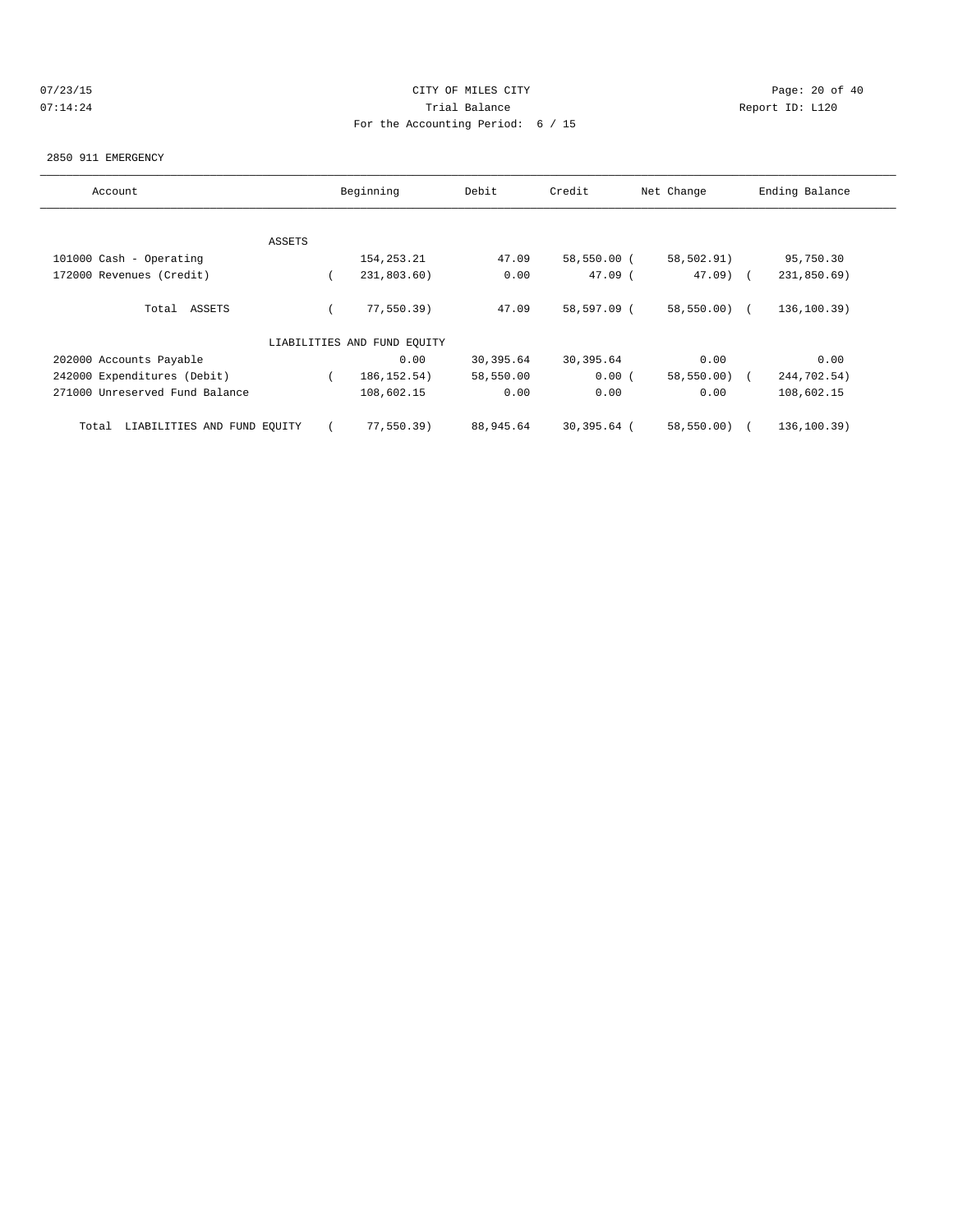## 07/23/15 Page: 21 of 40 07:14:24 **Trial Balance Constanting Constanting Constanting Constanting Constanting Constanting Constanting Constanting Constanting Constanting Constanting Constanting Constanting Constanting Constanting Constanting Cons** For the Accounting Period: 6 / 15

#### 2880 LIBRARY GRANTS

| Account                                | Beginning                   | Debit    | Credit       | Net Change   | Ending Balance |  |
|----------------------------------------|-----------------------------|----------|--------------|--------------|----------------|--|
|                                        |                             |          |              |              |                |  |
| ASSETS                                 |                             |          |              |              |                |  |
| 101000 Cash - Operating                | 0.00                        | 680.00   | 267.00       | 413.00       | 413.00         |  |
| 101003 Cash - per capita               | 9,579.09                    | 0.00     | $3,354.00$ ( | 3,354.00)    | 6, 225.09      |  |
| 101020 Cash - Partners Program         | 45,358.70                   | 0.00     | 889.00 (     | 889.00)      | 44,469.70      |  |
| 101030 Cash - Sagebrush Fed/Base Grant | 6,240.55                    | 0.00     | 571.53 (     | 571.53)      | 5,669.02       |  |
| 101033 Library - Humanities Grant      | 502.08                      | 0.00     | 0.00         | 0.00         | 502.08         |  |
| 172000 Revenues (Credit)               | 11,557.69)                  | 0.00     | 0.00         | 0.00         | $11, 557.69$ ) |  |
| Total ASSETS                           | 50,122.73                   | 680.00   | $5,081.53$ ( | 4,401.53)    | 45,721.20      |  |
|                                        | LIABILITIES AND FUND EQUITY |          |              |              |                |  |
| 202000 Accounts Payable                | 0.00                        | 4,401.53 | 4,401.53     | 0.00         | 0.00           |  |
| 242000 Expenditures (Debit)            | 8,432.01)                   | 4,401.53 | 0.00(        | $4,401.53$ ( | 12,833.54)     |  |
| 271000 Unreserved Fund Balance         | 58,554.74                   | 0.00     | 0.00         | 0.00         | 58,554.74      |  |
| LIABILITIES AND FUND EQUITY<br>Total   | 50,122.73                   | 8,803.06 | $4,401.53$ ( | 4,401.53)    | 45,721.20      |  |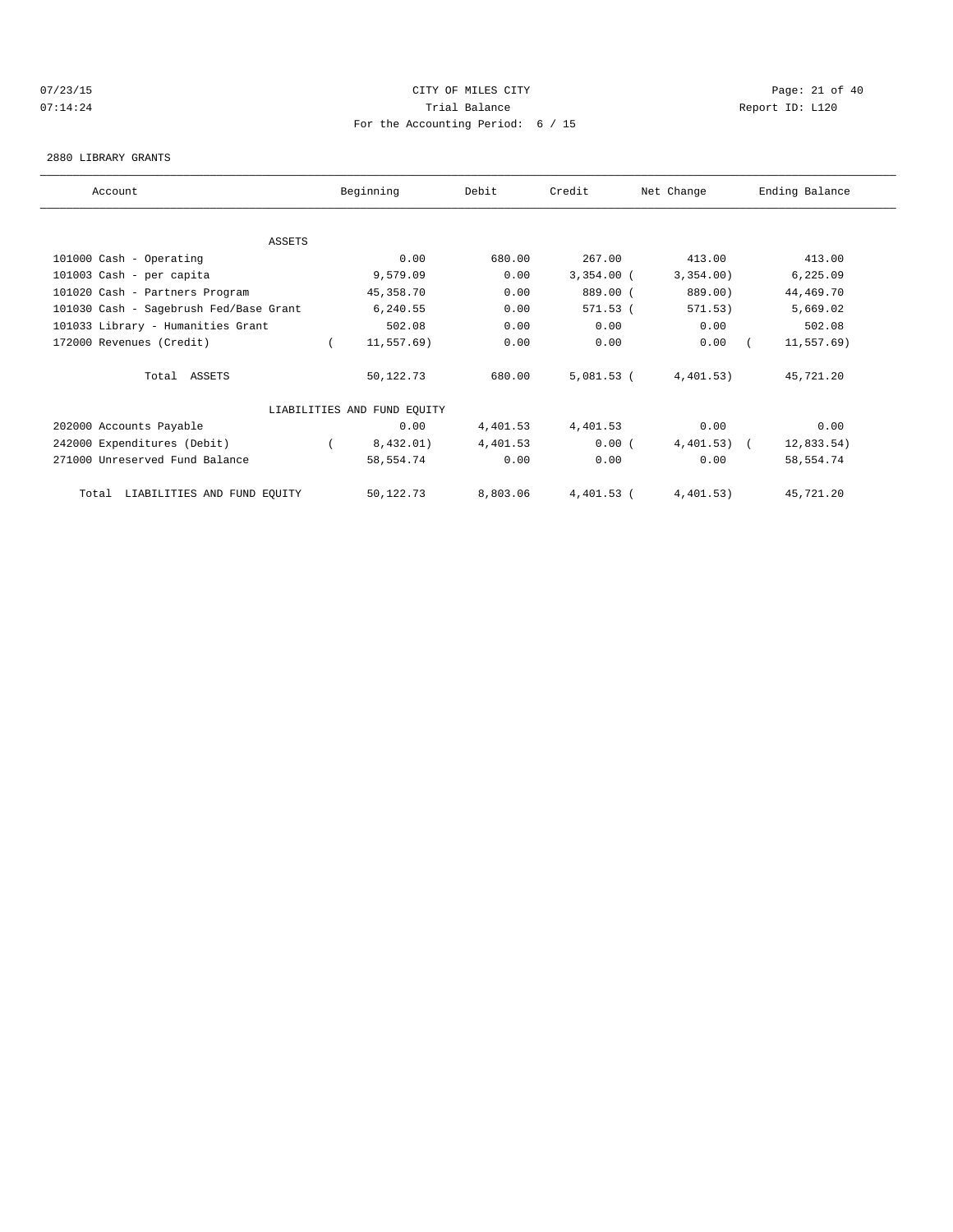## 07/23/15 Page: 22 of 40 07:14:24 **Trial Balance Constanting Constanting Constanting Constanting Constanting Constanting Constanting Constanting Constanting Constanting Constanting Constanting Constanting Constanting Constanting Constanting Cons** For the Accounting Period: 6 / 15

2935 Historic Preservation

| Account                                    | Beginning                   | Debit    | Credit   | Net Change  | Ending Balance |  |
|--------------------------------------------|-----------------------------|----------|----------|-------------|----------------|--|
|                                            |                             |          |          |             |                |  |
| ASSETS                                     |                             |          |          |             |                |  |
| 101000 Cash - Operating                    | 1,601.53                    | 0.00     | 742.13 ( | 742.13)     | 859.40         |  |
| 101036 Cash HP- CDBG-ED Grant              | 778.80                      | 0.00     | 0.00     | 0.00        | 778.80         |  |
| 101038 Cash HP- Sandra Anderson Charitable | 238.50                      | 0.00     | 0.00     | 0.00        | 238.50         |  |
| 101039 HP- CCHS Grant                      | 821.25                      | 0.00     | 0.00     | 0.00        | 821.25         |  |
| 132000 Due From Government (Short Term)    | 3,286.38                    | 0.00     | 0.00     | 0.00        | 3,286.38       |  |
| 172000 Revenues (Credit)                   | 29, 145. 75)                | 0.00     | 0.00     | 0.00        | 29, 145. 75)   |  |
| Total ASSETS                               | 22, 419.29)                 | 0.00     | 742.13 ( | $742.13)$ ( | 23, 161. 42)   |  |
|                                            | LIABILITIES AND FUND EQUITY |          |          |             |                |  |
| 202000 Accounts Payable                    | 0.00                        | 742.13   | 742.13   | 0.00        | 0.00           |  |
| 242000 Expenditures (Debit)                | 23,444.04)                  | 742.13   | 0.00(    | 742.13)     | 24, 186. 17)   |  |
| 271000 Unreserved Fund Balance             | 1,024.75                    | 0.00     | 0.00     | 0.00        | 1,024.75       |  |
| LIABILITIES AND FUND EQUITY<br>Total       | 22, 419.29)                 | 1,484.26 | 742.13 ( | 742.13)     | 23, 161. 42)   |  |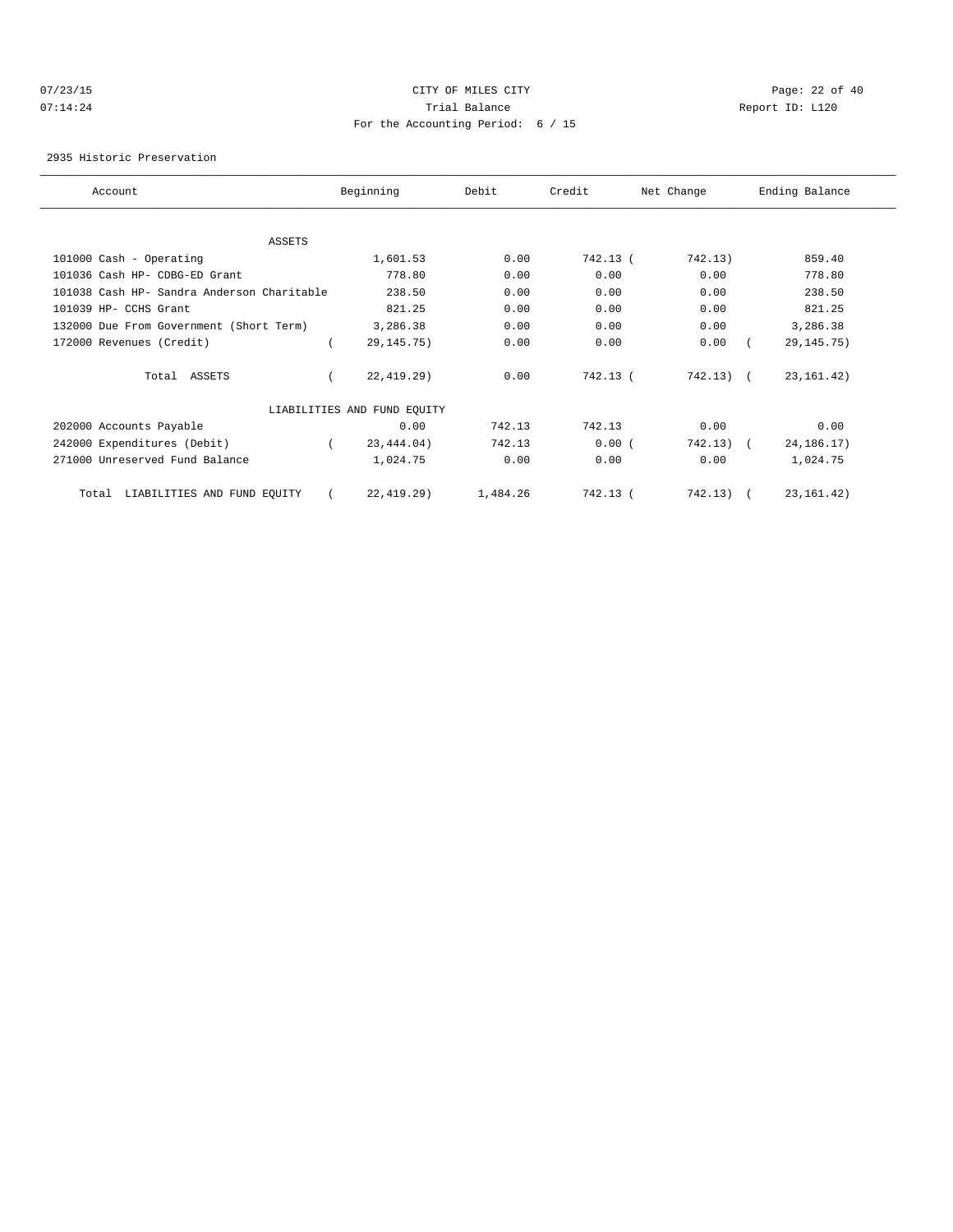| 07/23/15 | CITY OF MILES CITY                  |     |
|----------|-------------------------------------|-----|
| 07:14:24 | Trial Balance                       | Rer |
|          | For the Accounting Period: $6 / 15$ |     |

Page: 23 of 40 port ID: L120

### 2985 RETIRED SENIOR VOLUNTEER PROG (RSVP)

| Account                                    | Beginning                   | Debit     | Credit       | Net Change   |            | Ending Balance |  |
|--------------------------------------------|-----------------------------|-----------|--------------|--------------|------------|----------------|--|
|                                            |                             |           |              |              |            |                |  |
| ASSETS                                     |                             |           |              |              |            |                |  |
| 101000 Cash - Operating                    | 4,684.85)                   | 10,691.60 | 6,387.48     | 4,304.12     | $\sqrt{2}$ | 380.73)        |  |
| 101004 RSVP Non-Federal Cash Operating-Cus | 8,885.08                    | 0.00      | 1,677.82 (   | 1,677.82)    |            | 7,207.26       |  |
| 101006 Cash- operating-Fallon              | 655.77)                     | 1,634.64  | 1,298.67     | 335.97       |            | 319.80)        |  |
| 101008 RSVP- Custer Excess                 | 1,961.19                    | 0.00      | 0.00         | 0.00         |            | 1,961.19       |  |
| 103100 Petty Cash-                         | 200.00                      | 0.00      | 0.00         | 0.00         |            | 200.00         |  |
| 172000 Revenues (Credit)                   | 77, 144. 44)                | 0.00      | 10,057.20 (  | 10,057.20) ( |            | 87,201.64)     |  |
| Total ASSETS                               | 71,438.79)                  | 12,326.24 | 19,421.17 (  | 7,094.93) (  |            | 78,533.72)     |  |
|                                            | LIABILITIES AND FUND EQUITY |           |              |              |            |                |  |
| 202000 Accounts Payable                    | 0.00                        | 1,074.00  | 1,074.00     | 0.00         |            | 0.00           |  |
| 242000 Expenditures (Debit)                | 73,519.35)                  | 9,363.97  | $2,269.04$ ( | 7,094.93) (  |            | 80, 614.28)    |  |
| 271000 Unreserved Fund Balance             | 2,080.56                    | 0.00      | 0.00         | 0.00         |            | 2,080.56       |  |
| LIABILITIES AND FUND EQUITY<br>Total       | 71,438.79)                  | 10,437.97 | $3,343.04$ ( | 7,094.93)    |            | 78,533.72)     |  |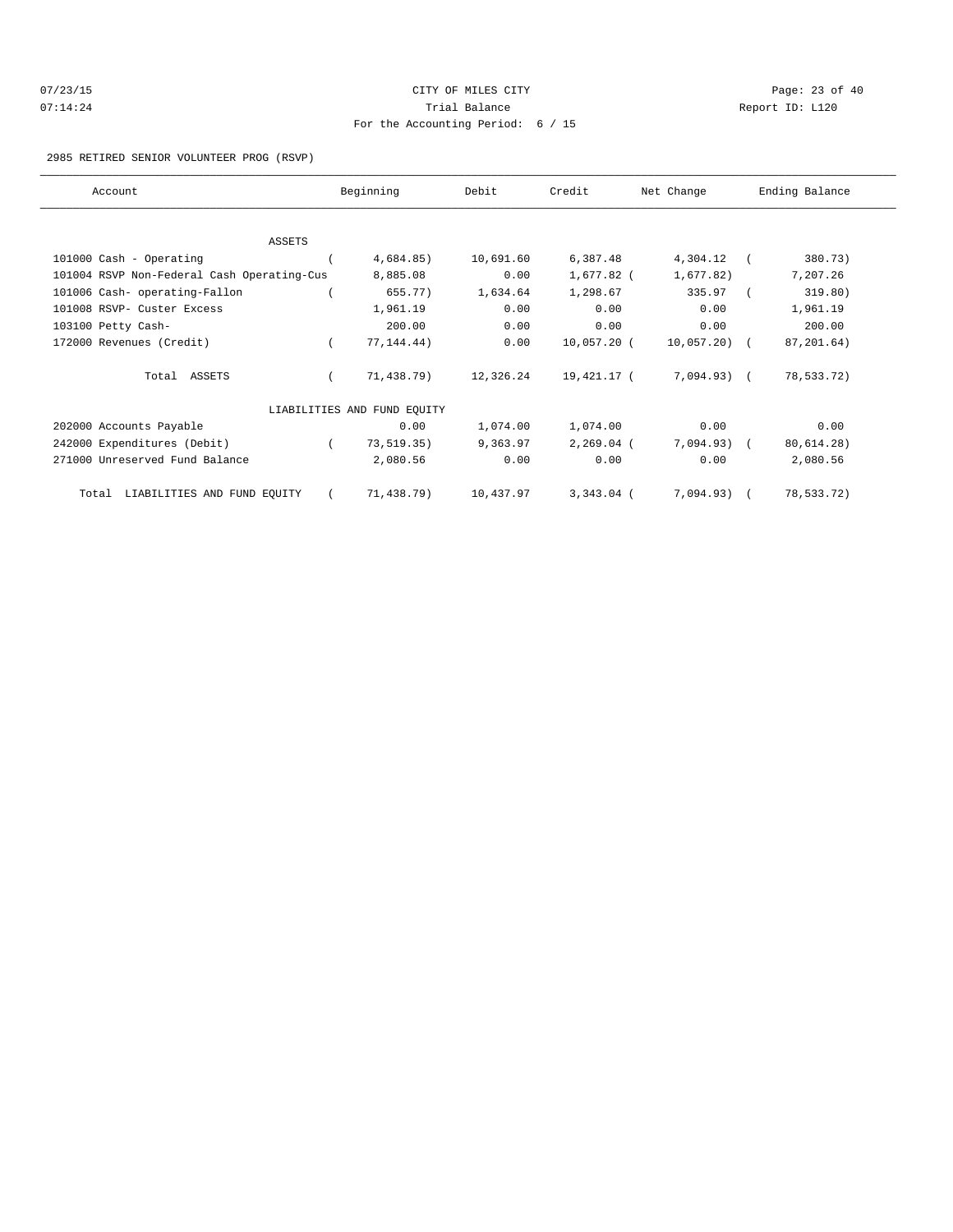| 07/23/15 | CITY OF MILES CITY                  | Page: $24o$     |
|----------|-------------------------------------|-----------------|
| 07:14:24 | Trial Balance                       | Report ID: L120 |
|          | For the Accounting Period: $6 / 15$ |                 |

Page: 24 of 40

3300 Judgement & Losses-Power Settlement

| Account                                     | Beginning                   | Debit | Credit | Net Change | Ending Balance      |
|---------------------------------------------|-----------------------------|-------|--------|------------|---------------------|
|                                             |                             |       |        |            |                     |
|                                             |                             |       |        |            |                     |
| <b>ASSETS</b>                               |                             |       |        |            |                     |
| 115208 Taxes Receivable - Personal 2008     | 0.47)                       | 0.00  | 0.00   | 0.00       | 0.47)               |
|                                             |                             |       |        |            |                     |
| Total ASSETS                                | 0.47)                       | 0.00  | 0.00   | 0.00       | 0.47)               |
|                                             |                             |       |        |            |                     |
|                                             | LIABILITIES AND FUND EQUITY |       |        |            |                     |
| 223200 Deferred Revenue - Pers Prop Taxes ( | 0.47)                       | 0.00  | 0.00   | 0.00       | 0.47)<br>$\sqrt{2}$ |
|                                             |                             |       |        |            |                     |
| LIABILITIES AND FUND EQUITY<br>Total        | 0.47)                       | 0.00  | 0.00   | 0.00       | 0.47)               |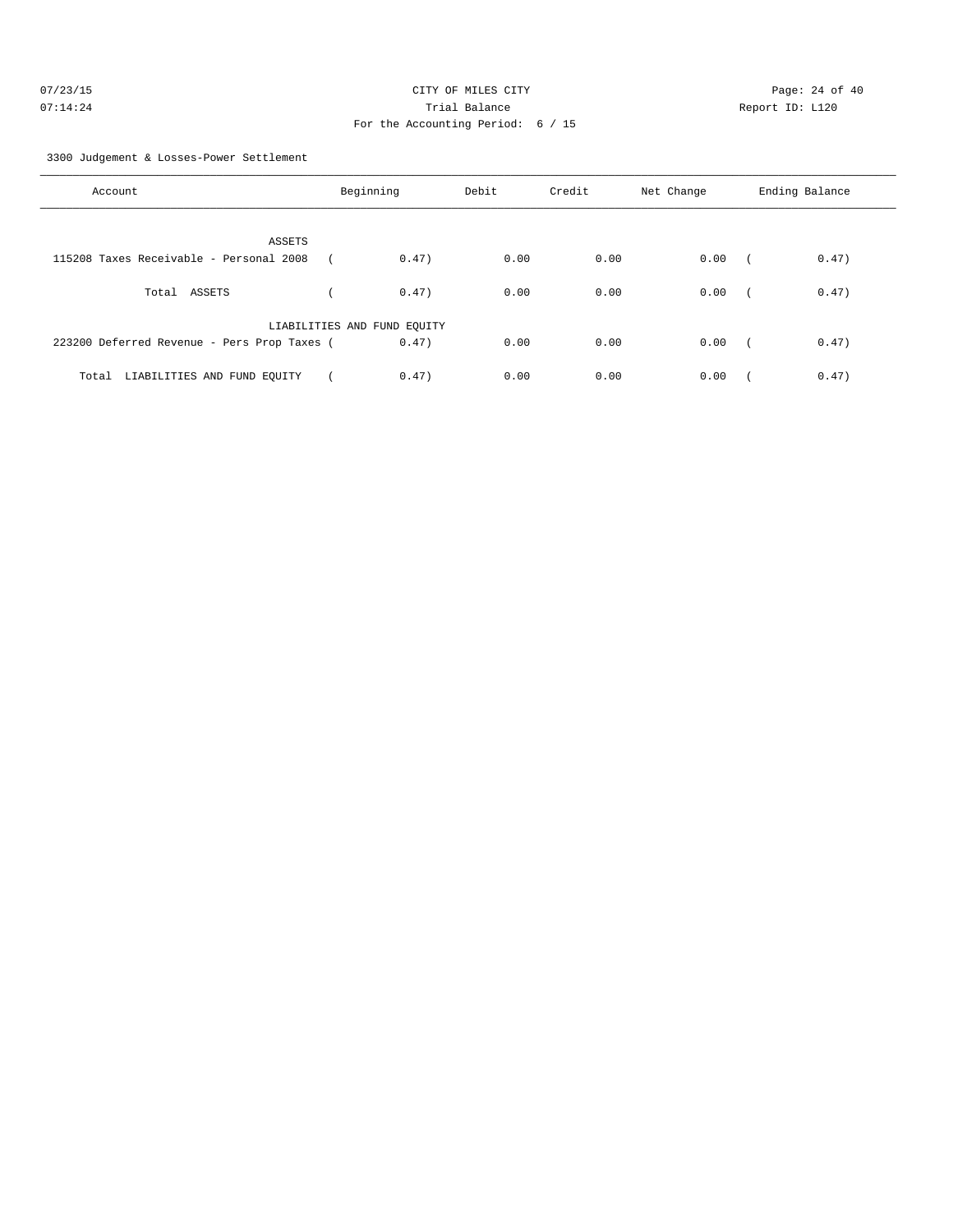| 07/23/15 | CITY OF MILES CITY                | Page: $25o$     |
|----------|-----------------------------------|-----------------|
| 07:14:24 | Trial Balance                     | Report ID: L120 |
|          | For the Accounting Period: 6 / 15 |                 |

Page:  $25$  of  $40$ 

# 4000 General Fund Capitol Improvement Fund

| Account                              |        | Beginning                   | Debit | Credit    | Net Change  | Ending Balance |
|--------------------------------------|--------|-----------------------------|-------|-----------|-------------|----------------|
|                                      |        |                             |       |           |             |                |
|                                      | ASSETS |                             |       |           |             |                |
| 101000 Cash - Operating              |        | 107,156.48                  | 32.72 | 0.00      | 32.72       | 107,189.20     |
| 172000 Revenues (Credit)             |        | 170.95)                     | 0.00  | $32.72$ ( | $32.72$ ) ( | 203.67)        |
| Total ASSETS                         |        | 106,985.53                  | 32.72 | 32.72     | 0.00        | 106,985.53     |
|                                      |        | LIABILITIES AND FUND EQUITY |       |           |             |                |
| 242000 Expenditures (Debit)          |        | 107,977.00)                 | 0.00  | 0.00      | 0.00        | 107,977.00)    |
| 271000 Unreserved Fund Balance       |        | 214,962.53                  | 0.00  | 0.00      | 0.00        | 214,962.53     |
| LIABILITIES AND FUND EQUITY<br>Total |        | 106,985.53                  | 0.00  | 0.00      | 0.00        | 106,985.53     |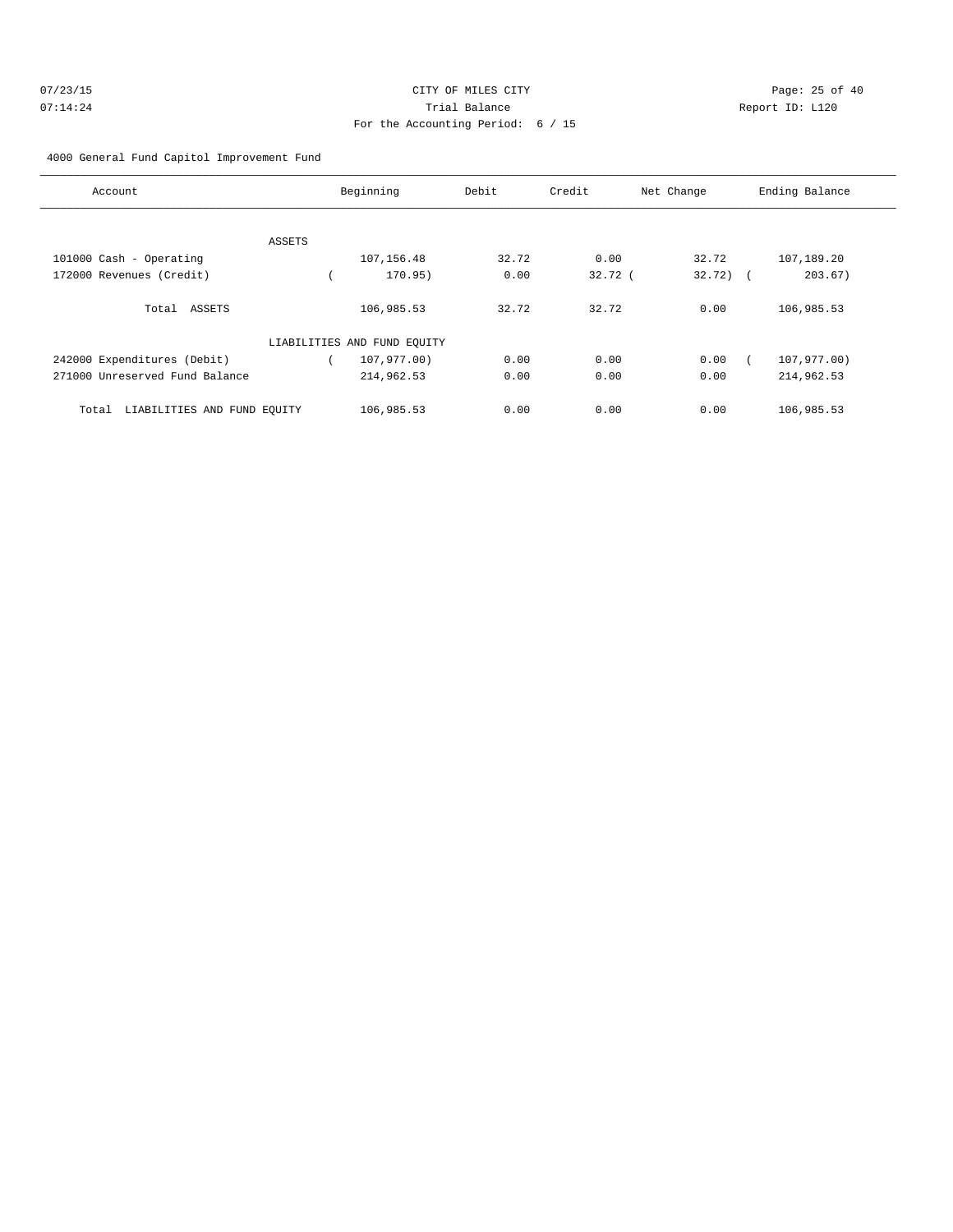# $07/23/15$  Page: 26 of 40 07:14:24 **Trial Balance Constanting Constanting Constanting Constanting Constanting Constanting Constanting Constanting Constanting Constanting Constanting Constanting Constanting Constanting Constanting Constanting Cons** For the Accounting Period: 6 / 15

4060 CAPITAL IMPROV-PUBLIC WORKS

| Account                              |        | Beginning                   | Debit      | Credit        | Net Change      | Ending Balance |
|--------------------------------------|--------|-----------------------------|------------|---------------|-----------------|----------------|
|                                      |        |                             |            |               |                 |                |
|                                      | ASSETS |                             |            |               |                 |                |
| 101000 Cash - Operating              |        | 187,673.91                  | 10,699.30  | 63,885.00 (   | 53,185.70)      | 134,488.21     |
| 122000 Accounts Receivable           |        | 0.00                        | 9,560.00   | 8,840.00      | 720.00          | 720.00         |
| 172000 Revenues (Credit)             |        | 213, 472. 38)               | 0.00       | $10,699.30$ ( | $10,699.30$ (   | 224, 171.68)   |
| Total ASSETS                         |        | 25,798.47)                  | 20,259.30  | 83,424.30 (   | $63, 165, 00$ ( | 88,963.47)     |
|                                      |        | LIABILITIES AND FUND EQUITY |            |               |                 |                |
| 202000 Accounts Payable              |        | 0.00                        | 63,885.00  | 63,885.00     | 0.00            | 0.00           |
| 242000 Expenditures (Debit)          |        | 97,480.00)                  | 63,885.00  | 720.00(       | 63, 165.00      | 160, 645.00)   |
| 271000 Unreserved Fund Balance       |        | 71,681.53                   | 0.00       | 0.00          | 0.00            | 71,681.53      |
| LIABILITIES AND FUND EQUITY<br>Total |        | 25,798.47)                  | 127,770.00 | 64,605.00 (   | 63,165.00) (    | 88,963.47)     |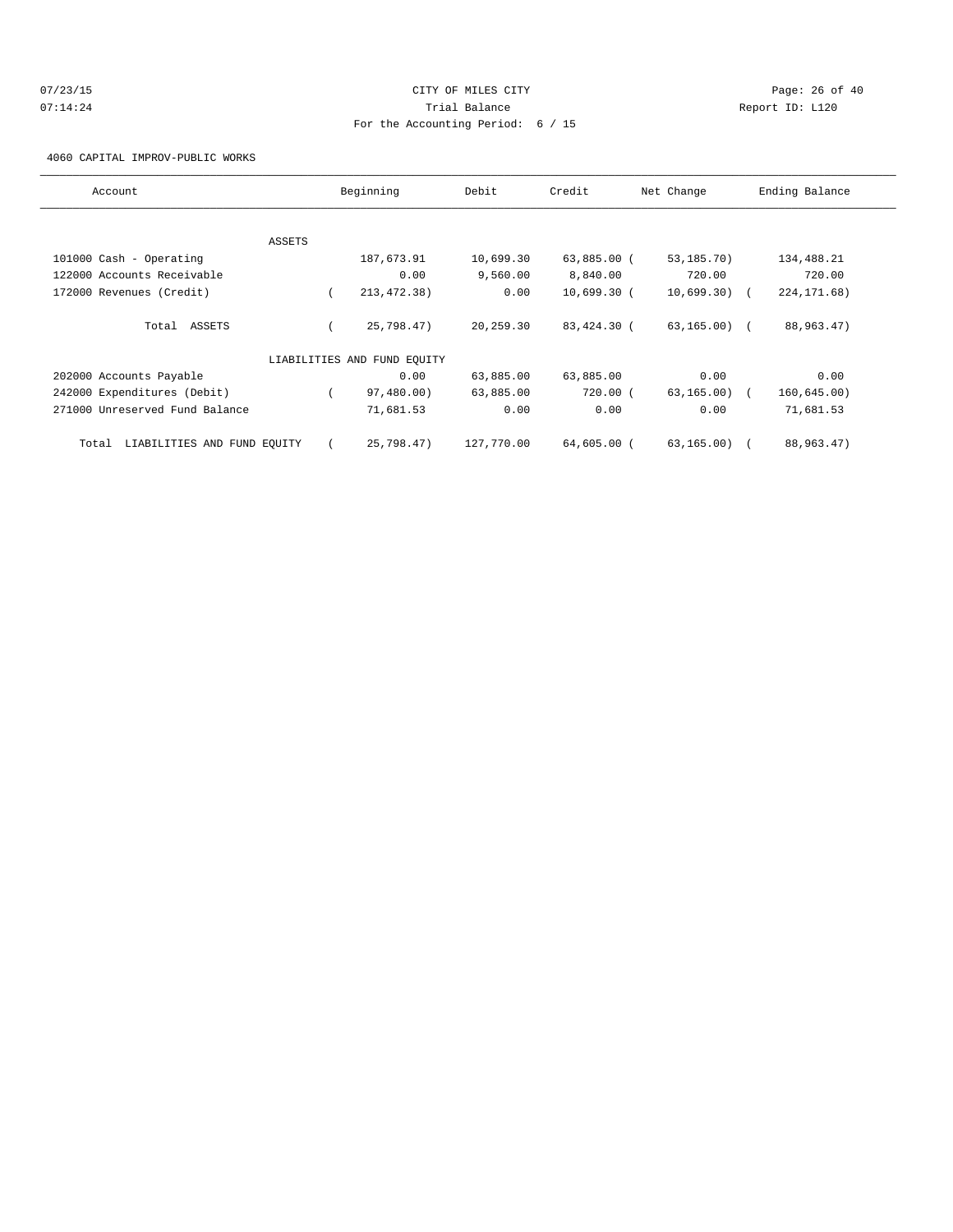## $07/23/15$  Page: 27 of 40 07:14:24 **Trial Balance Constanting Constanting Constanting Constanting Constanting Constanting Constanting Constanting Constanting Constanting Constanting Constanting Constanting Constanting Constanting Constanting Cons** For the Accounting Period: 6 / 15

#### 5210 WATER UTILITY

| Account                                                   | Beginning                   | Debit       | Credit       | Net Change  | Ending Balance              |
|-----------------------------------------------------------|-----------------------------|-------------|--------------|-------------|-----------------------------|
|                                                           |                             |             |              |             |                             |
| ASSETS                                                    |                             |             |              |             |                             |
| 101000 Cash - Operating                                   | 1,830,710.97                | 197, 272.72 | 145,338.69   | 51,934.03   | 1,882,645.00                |
| 101010 Deposit Cash                                       | 81,100.00                   | 3,950.00    | $4,750.00$ ( | 800.00)     | 80,300.00                   |
| 102240 Cash - Replacement & Depreciation                  | 1,489,589.35                | 0.00        | 0.00         | 0.00        | 1,489,589.35                |
| 102250 Cash - System Devlopment Fees                      | 271,673.25                  | 0.00        | 0.00         | 0.00        | 271,673.25                  |
| 102270 Cash - Curb Stop Replacement Fee                   | 231,504.57                  | 3,732.48    | 447.56       | 3,284.92    | 234,789.49                  |
| 102312 RevBnd/CurYearDebt-DNRC/CarbonTank                 | 75,606.91                   | 11,454.38   | 68,975.00 (  | 57, 520.62) | 18,086.29                   |
| 102313 RevBnd/CurYearDebt-DNRC/NE WtrLine                 | 64,872.32                   | 11,749.79   | 70,740.00 (  | 58,990.21)  | 5,882.11                    |
| 102315 RevBnd/CurYearDebt-ARRA/NE Water Li                | 7,454.84                    | 1,493.96    | 8,948.75 (   | 7,454.79)   | 0.05                        |
| 102322 RevBnd/Reserve-DNRC/CarbonTank                     | 153,009.00                  | 0.00        | 0.00         | 0.00        | 153,009.00                  |
| 102323 RevBnd/Reserve-DNRC/NE WtrLine                     | 128,653.00                  | 0.00        | 0.00         | 0.00        | 128,653.00                  |
| 102325 RevBnd/Reserve-ARRA B-NE Waterline                 | 18,245.00                   | 0.00        | 0.00         | 0.00        | 18,245.00                   |
| 103000 Petty Cash                                         | 330.00                      | 0.00        | 0.00         | 0.00        | 330.00                      |
| 122000 Accounts Receivable                                | 217,221.06                  | 208,985.80  | 198,871.17   | 10,114.63   | 227, 335.69                 |
| 122020 Accounts Receivable-\$2.00 State Ass(              | 4.00)                       | 0.00        | 0.00         | 0.00        | 4.00                        |
| 172000 Revenues (Credit)                                  | $1,844,095.29$ )            | 97.54       | 206,682.47 ( | 206,584.93) | 2,050,680.22)               |
| 181000 Land                                               | 41,844.00                   | 0.00        | 0.00         | 0.00        | 41,844.00                   |
| 182000 Buildings                                          | 22,997.00                   | 0.00        | 0.00         | 0.00        | 22,997.00                   |
| 182100 Allowance for Depr - Buildings (Cre(               | 22,997.00)                  | 0.00        | 0.00         | 0.00        | 22,997.00)                  |
| 186000 Machinery and Equipment                            | 378,485.70                  | 0.00        | 0.00         | 0.00        | 378,485.70                  |
| 186100 Allowance for Depr - Machinery & Eq(               | 217,584.00)                 | 0.00        | 0.00         | 0.00        | 217,584.00)                 |
| 188000 Const. Work in Progress-NE Wtr Line                | 1.42                        | 0.00        | 0.00         | 0.00        | 1.42                        |
| 189100 Source of Supply                                   | 3, 448, 234.49              | 0.00        | 0.00         | 0.00        | 3, 448, 234.49              |
| 189110 Allowance for Depreciation - Source(               | 432,197.00)                 | 0.00        | 0.00         | 0.00        | 432,197.00)<br>$\left($     |
| 189300 Treatment Plant                                    | 3,716,158.00                | 0.00        | 0.00         | 0.00        | 3,716,158.00                |
| 189310 Allowance for Depr - Treatment Plan( 1,781,483.00) |                             | 0.00        | 0.00         | 0.00        | (1, 781, 483.00)            |
| 189400 Transmission & Distribution                        | 12,951,364.97               | 0.00        | 0.00         | 0.00        | 12,951,364.97               |
| 189410 Allowance for Depr - Trans & Distri( 3,288,323.00) |                             | 0.00        | 0.00         | 0.00        | (3, 288, 323.00)            |
| Total ASSETS                                              | 17,542,372.56               | 438,736.67  | 704,753.64 ( | 266,016.97) | 17, 276, 355.59             |
|                                                           | LIABILITIES AND FUND EQUITY |             |              |             |                             |
| 202000 Accounts Payable                                   | 0.00                        | 196,024.14  | 196,024.14   | 0.00        | 0.00                        |
| 214000 Deposits Payable                                   | 81,099.50                   | 4,750.00    | $3,950.00$ ( | 800.00)     | 80,299.50                   |
| 214010 Refunds Payable<br>$\left($                        | 530.79)                     | 414.03      | 414.03       | 0.00        | 530.79)                     |
| 231000 BONDS PAYABLE                                      | 4,983,000.00                | 0.00        | 0.00         | 0.00        | 4,983,000.00                |
| 238000 Other Post Employment Benefits                     | 28,280.00                   | 0.00        | 0.00         | 0.00        | 28,280.00                   |
| 239000 Compensated Absences Payable                       | 80,052.00                   | 0.00        | 0.00         | 0.00        | 80,052.00                   |
| 242000 Expenditures (Debit)<br>$\left($                   | 1,171,000.67)               | 265, 293.83 | 76.86 (      | 265,216.97) | 1,436,217.64)<br>$\sqrt{2}$ |
| 250300 Reserve Revenue Bond - Current Debt                | 323, 303.85                 | 0.00        | 0.00         | 0.00        | 323,303.85                  |
| 250500 Reserve - System Dev Fees                          | 171,098.25                  | 0.00        | 0.00         | 0.00        | 171,098.25                  |
| 250600 Reserve for Replacement & Depreciat                | 1,351,889.30                | 0.00        | 0.00         | 0.00        | 1,351,889.30                |
| 272000 Unreserved Retained Earnings                       | 11,695,181.12               | 0.00        | 0.00         | 0.00        | 11,695,181.12               |
|                                                           |                             |             |              |             |                             |
| Total LIABILITIES AND FUND EQUITY                         | 17,542,372.56               | 466,482.00  | 200,465.03 ( | 266,016.97) | 17, 276, 355.59             |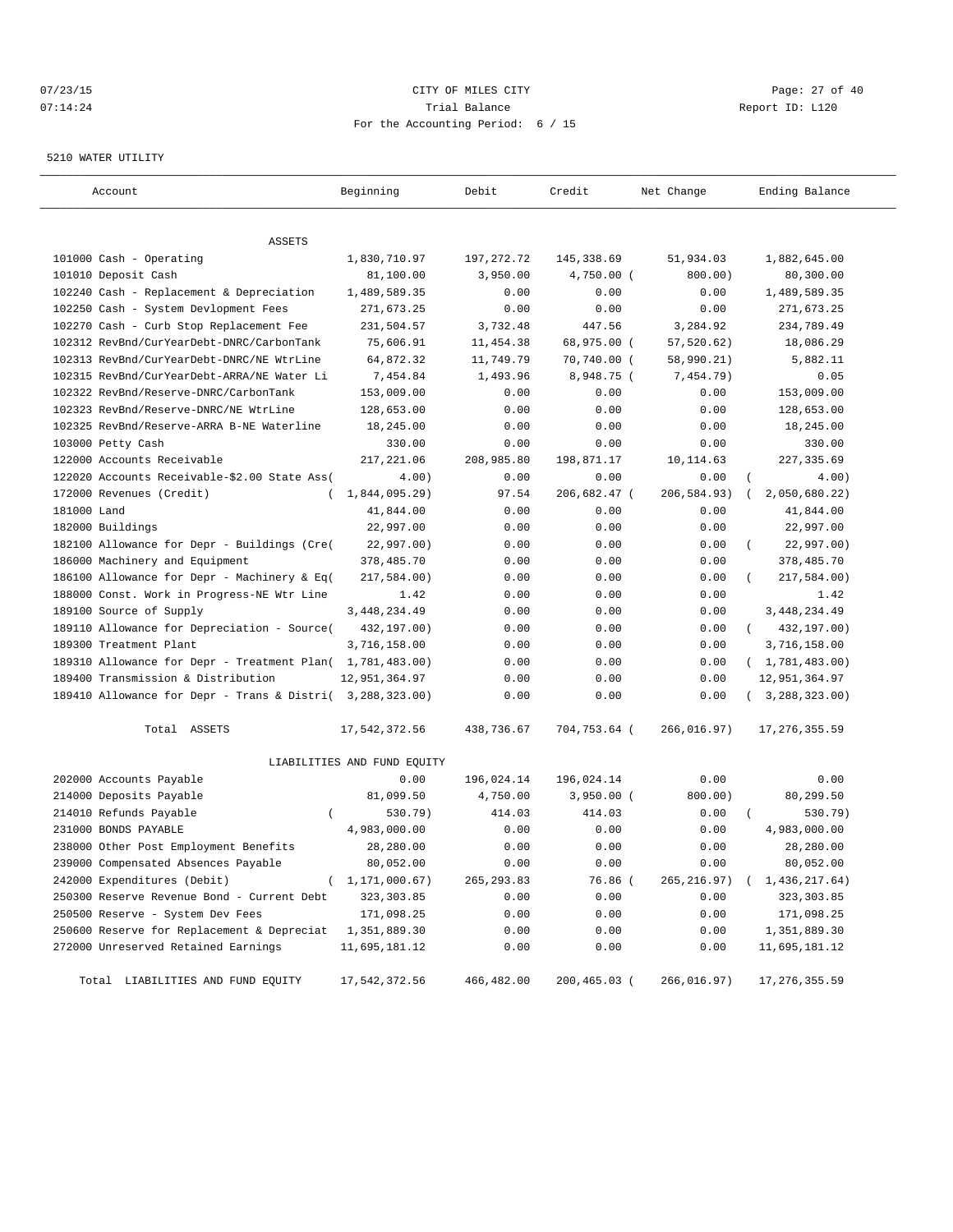# 07/23/15 Page: 28 of 40 07:14:24 **Trial Balance Constanting Constanting Constanting Constanting Constanting Constanting Constanting Constanting Constanting Constanting Constanting Constanting Constanting Constanting Constanting Constanting Cons** For the Accounting Period: 6 / 15

## 5310 SEWER UTILITY

| Account                                     | Beginning                   | Debit        | Credit        | Net Change  | Ending Balance   |
|---------------------------------------------|-----------------------------|--------------|---------------|-------------|------------------|
|                                             |                             |              |               |             |                  |
| ASSETS                                      |                             |              |               |             |                  |
| 101000 Cash - Operating                     | 561,591.38                  | 99,672.41    | 151,210.87 (  | 51, 538.46) | 510,052.92       |
| 102240 Cash - Replacement & Depreciation    | 195,098.39                  | 0.00         | 0.00          | 0.00        | 195,098.39       |
| 102250 Cash - System Devlopment Fees        | 137,280.91                  | 0.00         | 0.00          | 0.00        | 137,280.91       |
| 102280 WWtr Treatment Plant-Phase I Constr  | 575,694.46                  | 0.00         | 0.00          | 0.00        | 575,694.46       |
| 102316 RevBnd/CurYearDebt-Phase 1 Haynes L  | 142, 151.44                 | 8,452.50     | $50,490.00$ ( | 42,037.50)  | 100,113.94       |
| 102390 REV BOND/RESERVE-Sewer Phase 1       | 101,735.00                  | 0.00         | 0.00          | 0.00        | 101,735.00       |
| 122000 Accounts Receivable                  | 108,516.48                  | 93,958.27    | 94,923.07 (   | 964.80)     | 107,551.68       |
| 172000 Revenues (Credit)<br>$\left($        | 1,042,135.31)               | 51.05        | 97,366.25 (   | 97, 315.20) | 1, 139, 450.51)  |
| 181000 Land                                 | 2.00                        | 0.00         | 0.00          | 0.00        | 2.00             |
| 186000 Machinery and Equipment              | 600,909.18                  | 0.00         | 0.00          | 0.00        | 600,909.18       |
| 186100 Allowance for Depr - Machinery & Eq( | 344,225.00)                 | 0.00         | 0.00          | 0.00        | 344,225.00)      |
| 188000 Const. Work in Progress-NE Wtr Line  | 1,625,790.72                | 0.00         | 0.00          | 0.00        | 1,625,790.72     |
| 189300 Treatment Plant                      | 2,928,761.61                | 0.00         | 0.00          | 0.00        | 2,928,761.61     |
| 189310 Allowance for Depr - Treatment Plan( | 1,235,318.00)               | 0.00         | 0.00          | 0.00        | (1, 235, 318.00) |
| 189400 Transmission & Distribution          | 4,028,819.40                | 0.00         | 0.00          | 0.00        | 4,028,819.40     |
| 189410 Allowance for Depr - Trans & Distri( | 1,205,307.00)               | 0.00         | 0.00          | 0.00        | 1, 205, 307.00   |
| Total ASSETS                                | 7,179,365.66                | 202, 134. 23 | 393,990.19 (  | 191,855.96) | 6,987,509.70     |
|                                             | LIABILITIES AND FUND EQUITY |              |               |             |                  |
| 202000 Accounts Payable                     | 0.00                        | 135,260.94   | 135,260.94    | 0.00        | 0.00             |
| 231300 Bonds Pay 1979 Issue                 | 1,396,000.00                | 0.00         | 0.00          | 0.00        | 1,396,000.00     |
| 238000 Other Post Employment Benefits       | 20,235.00                   | 0.00         | 0.00          | 0.00        | 20,235.00        |
| 239000 Compensated Absences Payable         | 58,969.00                   | 0.00         | 0.00          | 0.00        | 58,969.00        |
| 242000 Expenditures (Debit)                 | 1,004,752.17)               | 193,248.37   | $1,392.41$ (  | 191,855.96) | 1, 196, 608.13)  |
| 250500 Reserve - System Dev Fees            | 82,925.91                   | 0.00         | 0.00          | 0.00        | 82,925.91        |
| 250600 Reserve for Replacement & Depreciat  | 1,666,491.83                | 0.00         | 0.00          | 0.00        | 1,666,491.83     |
| 272000 Unreserved Retained Earnings         | 4,959,496.09                | 0.00         | 0.00          | 0.00        | 4,959,496.09     |
| LIABILITIES AND FUND EQUITY<br>Total        | 7,179,365.66                | 328,509.31   | 136,653.35 (  | 191,855.96) | 6,987,509.70     |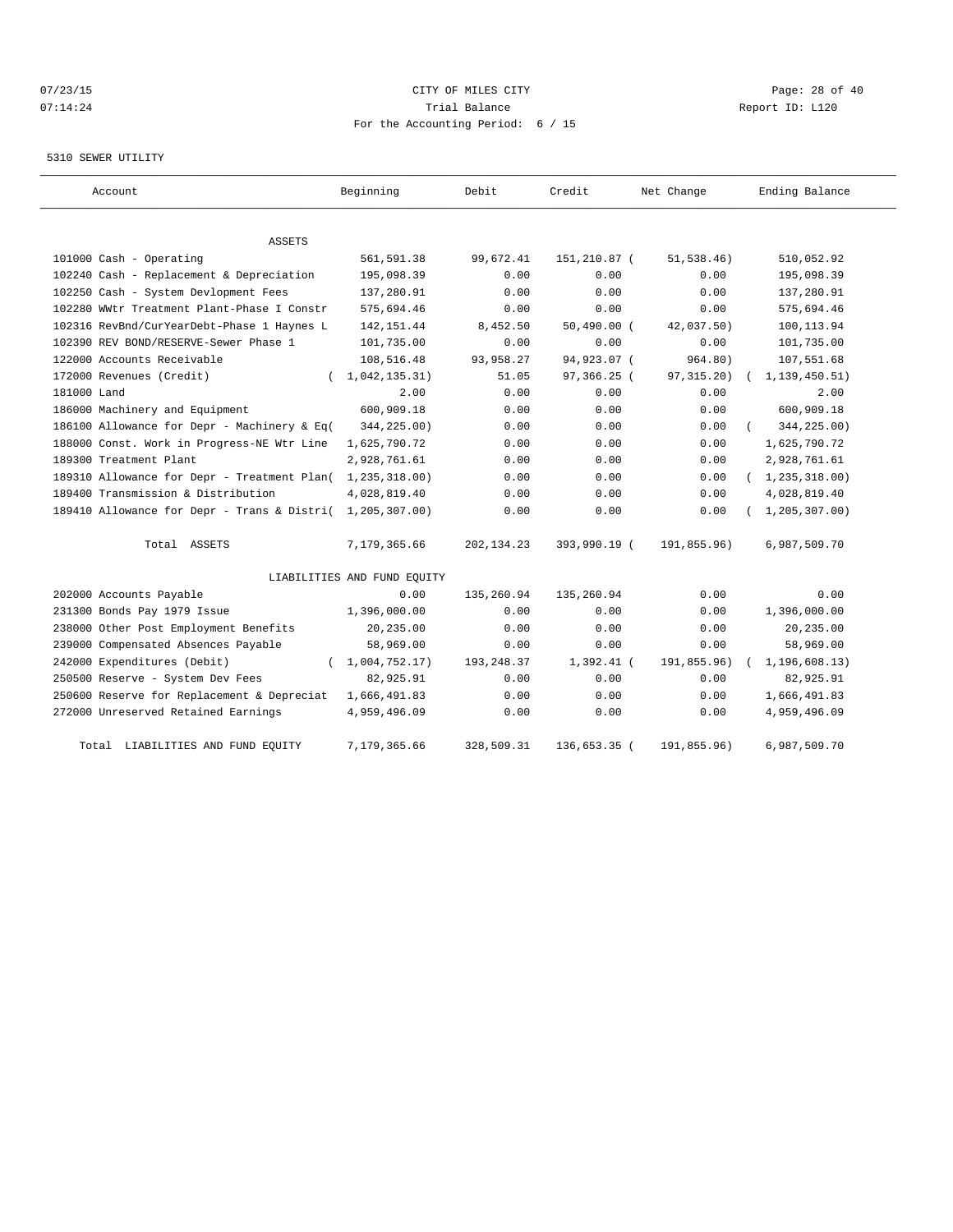## 07/23/15 Page: 29 of 40 07:14:24 **Trial Balance Constanting Constanting Constanting Constanting Constanting Constanting Constanting Constanting Constanting Constanting Constanting Constanting Constanting Constanting Constanting Constanting Cons** For the Accounting Period: 6 / 15

#### 5510 AMBULANCE FUND

| Account                                     | Beginning                   | Debit      | Credit       | Net Change | Ending Balance             |
|---------------------------------------------|-----------------------------|------------|--------------|------------|----------------------------|
| <b>ASSETS</b>                               |                             |            |              |            |                            |
| 101000 Cash - Operating                     | 279,008.77)                 | 65,923.35  | 50,153.88    | 15,769.47  | 263, 239.30)               |
| 113211 Taxes Receivable - Real 2011         | 19.68                       | 0.00       | 0.00         | 0.00       | 19.68                      |
| 113213 Tax Receivables Real-2013            | 7.78                        | 0.00       | $0.03$ (     | 0.03)      | 7.75                       |
| 113214 Taxes Receivable- Real 2014          | 264.76                      | 0.00       | 139.85 (     | 139.85)    | 124.91                     |
| 115208 Taxes Receivable - Personal 2008     | 0.01                        | 0.00       | 0.00         | 0.00       | 0.01                       |
| 115214 Taxes Receivable Personal 2014       | 0.14                        | 0.00       | $0.04$ (     | 0.04)      | 0.10                       |
| 115215 Taxes Receivable Personal-2015       | 262.66                      | 0.00       | 239.77 (     | 239.77)    | 22.89                      |
| 122000 Accounts Receivable                  | 246,317.72                  | 62,096.03  | 74,757.45 (  | 12,661.42) | 233,656.30                 |
| 122100 Acct Receivable                      | 177, 105.67)                | 0.00       | 0.00         | 0.00       | 177, 105.67)               |
| 172000 Revenues (Credit)                    | 907, 402.47)                | 76.45      | 73,986.92 (  | 73,910.47) | 981, 312.94)<br>$\sqrt{2}$ |
| 186000 Machinery and Equipment              | 372,186.93                  | 0.00       | 0.00         | 0.00       | 372,186.93                 |
| 186100 Allowance for Depr - Machinery & Eq( | 211, 306.00)                | 0.00       | 0.00         | 0.00       | 211, 306.00)               |
| Total ASSETS                                | 955, 763. 23)               | 128,095.83 | 199,277.94 ( | 71,182.11) | 1,026,945.34)              |
|                                             | LIABILITIES AND FUND EQUITY |            |              |            |                            |
| 202000 Accounts Payable                     | 0.00                        | 11,515.45  | 11,515.45    | 0.00       | 0.00                       |
| 223100 Deferred Revenue - Real Prop Taxes   | 91.39                       | 139.88     | 0.00(        | 139.88)    | 48.49)                     |
| 223200 Deferred Revenue - Pers Prop Taxes   | 241.44                      | 239.81     | 0.00(        | 239.81)    | 1.63                       |
| 235000 CONTRACTS/NOTES/LOANS PAYABLE        | 65, 314.26                  | 0.00       | 0.00         | 0.00       | 65, 314.26                 |
| 238000 Other Post Employment Benefits       | 16,024.00                   | 0.00       | 0.00         | 0.00       | 16,024.00                  |
| 239000 Compensated Absences Payable         | 27,037.00                   | 0.00       | 0.00         | 0.00       | 27,037.00                  |
| 242000 Expenditures (Debit)                 | 839,746.60)                 | 70,802.42  | 0.00(        | 70,802.42) | 910,549.02)                |
| 272000 Unreserved Retained Earnings         | 224,724.72)                 | 0.00       | 0.00         | 0.00       | 224,724.72)                |
| LIABILITIES AND FUND EQUITY<br>Total        | 955,763.23)                 | 82,697.56  | 11,515.45 (  | 71,182.11) | 1,026,945.34)              |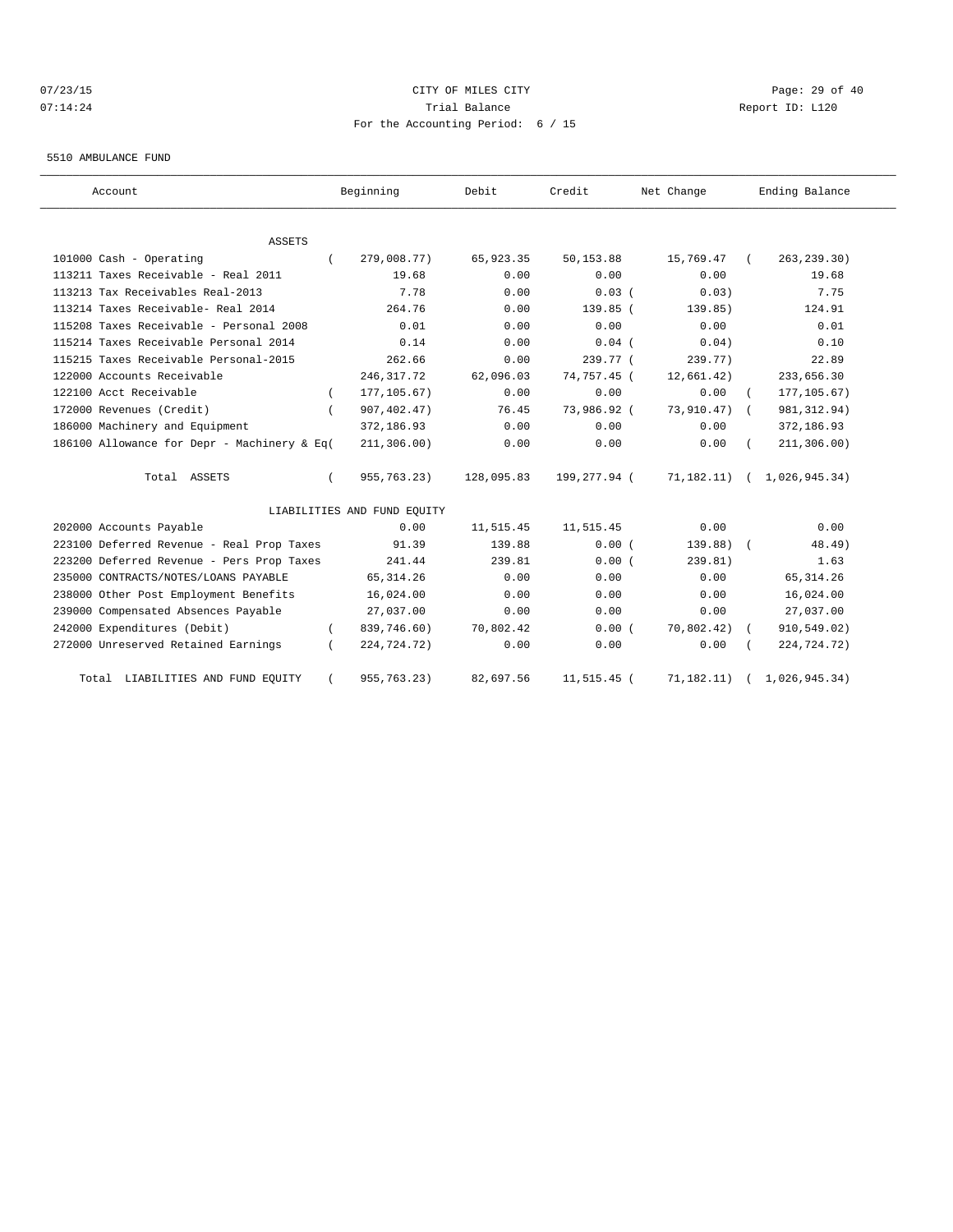# 07/23/15 Page: 30 of 40 07:14:24 **Trial Balance Constanting Constanting Constanting Constanting Constanting Constanting Constanting Constanting Constanting Constanting Constanting Constanting Constanting Constanting Constanting Constanting Cons** For the Accounting Period: 6 / 15

5610 AIRPORT OPERATING

| Account                                     | Beginning                   | Debit      | Credit        | Net Change   | Ending Balance |
|---------------------------------------------|-----------------------------|------------|---------------|--------------|----------------|
| <b>ASSETS</b>                               |                             |            |               |              |                |
| 101000 Cash - Operating                     | 25,609.34)                  | 62,000.00  | 42,320.77     | 19,679.23    | 5,930.11)      |
| 101100 Cash-FAA Grant/St Loan-2008          | 6,748.74                    | 0.00       | 0.00          | 0.00         | 6,748.74       |
| 102230 Cash - Surplus/Credit Card Acct      | 19,246.32                   | 12, 121.39 | $30.503.15$ ( | 18, 381, 76) | 864.56         |
| 103000 Petty Cash                           | 100.00                      | 0.00       | 0.00          | 0.00         | 100.00         |
| 113211 Taxes Receivable - Real 2011         | 11.57                       | 0.00       | 0.00          | 0.00         | 11.57          |
| 113213 Tax Receivables Real-2013            | 11.64                       | 0.00       | $0.05$ (      | 0.05)        | 11.59          |
| 113214 Taxes Receivable- Real 2014          | 397.16                      | 0.00       | 209.77 (      | 209.77)      | 187.39         |
| 115208 Taxes Receivable - Personal 2008     | 0.02                        | 0.00       | 0.00          | 0.00         | 0.02           |
| 115214 Taxes Receivable Personal 2014       | 0.22                        | 0.00       | $0.06$ (      | 0.06)        | 0.16           |
| 115215 Taxes Receivable Personal-2015       | 393.99                      | 0.00       | $359.66$ (    | 359.66)      | 34.33          |
| 122000 Accounts Receivable                  | 381.52                      | 12,426.00  | 0.00          | 12,426.00    | 12,807.52      |
| 132000 Due From Government (Short Term)     | 83, 213.00                  | 0.00       | 0.00          | 0.00         | 83, 213.00     |
| 141000 Prepaid Expense                      | 4,500.00                    | 0.00       | 0.00          | 0.00         | 4,500.00       |
| 172000 Revenues (Credit)<br>$\left($        | 566,001.22)                 | 0.00       | 56,044.24 (   | 56,044.24)   | 622,045.46)    |
| 181000 Land                                 | 19,983.00                   | 0.00       | 0.00          | 0.00         | 19,983.00      |
| 182000 Buildings                            | 677,537.00                  | 0.00       | 0.00          | 0.00         | 677,537.00     |
| 182100 Allowance for Depr - Buildings (Cre( | 337,537.00)                 | 0.00       | 0.00          | 0.00         | 337,537.00)    |
| 184000 Improvements Other Than Buildings    | 8,543,759.48                | 0.00       | 0.00          | 0.00         | 8,543,759.48   |
| 184100 Allowance for Depr - Imp Other Than( | 2, 207, 093.00)             | 0.00       | 0.00          | 0.00         | 2, 207, 093.00 |
| 186000 Machinery and Equipment              | 836, 463.59                 | 0.00       | 0.00          | 0.00         | 836, 463.59    |
| 186100 Allowance for Depr - Machinery & Eq( | 313,582.00)                 | 0.00       | 0.00          | 0.00         | 313,582.00)    |
| 188000 Const. Work in Progress-NE Wtr Line  | 27,005.00                   | 0.00       | 0.00          | 0.00         | 27,005.00      |
| Total ASSETS                                | 6,769,929.69                | 86,547.39  | 129,437.70 (  | 42,890.31)   | 6,727,039.38   |
|                                             | LIABILITIES AND FUND EQUITY |            |               |              |                |
| 202000 Accounts Payable                     | 0.00                        | 27,881.23  | 27,881.23     | 0.00         | 0.00           |
| 223100 Deferred Revenue - Real Prop Taxes   | 146.27                      | 209.82     | 0.00(         | 209.82)      | 63.55)         |
| 223200 Deferred Revenue - Pers Prop Taxes   | 362.21                      | 359.72     | 0.00(         | 359.72)      | 2.49           |
| 235150 LTrm Pay/MT Aeronautics              | 19,684.00                   | 0.00       | 0.00          | 0.00         | 19,684.00      |
| 238000 Other Post Employment Benefits       | 7,870.00                    | 0.00       | 0.00          | 0.00         | 7,870.00       |
| 239000 Compensated Absences Payable         | 3,693.00                    | 0.00       | 0.00          | 0.00         | 3,693.00       |
| 242000 Expenditures (Debit)                 | 498,835.13)                 | 42,320.77  | 0.00(         | 42,320.77)   | 541,155.90)    |
| 250600 Reserve for Replacement & Depreciat  | 18,913.67                   | 0.00       | 0.00          | 0.00         | 18,913.67      |
| 272000 Unreserved Retained Earnings         | 7,218,095.67                | 0.00       | 0.00          | 0.00         | 7,218,095.67   |
| Total LIABILITIES AND FUND EQUITY           | 6,769,929.69                | 70,771.54  | 27,881.23 (   | 42,890.31)   | 6,727,039.38   |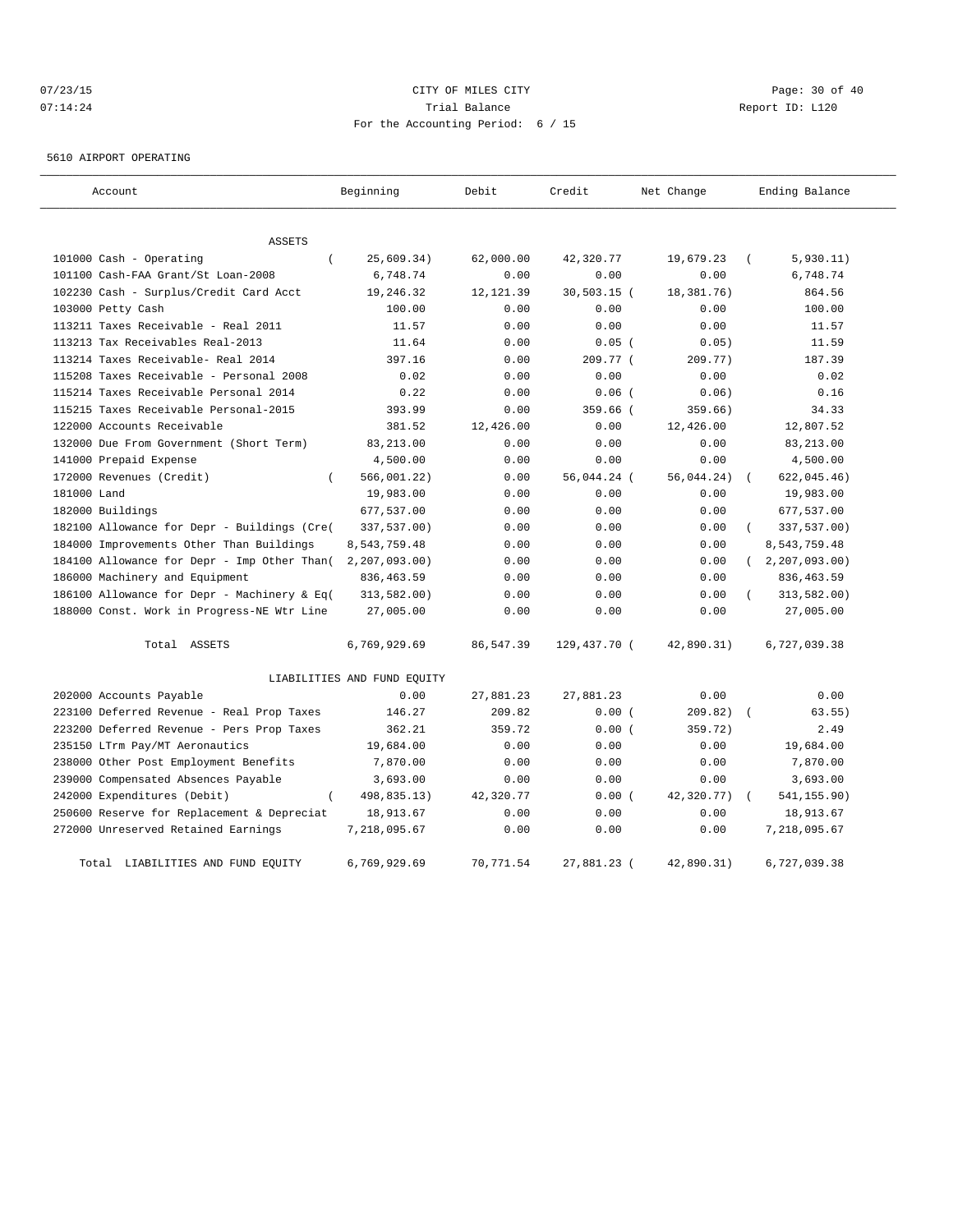# 07/23/15 Page: 31 of 40 07:14:24 **Trial Balance Constanting Constanting Constanting Constanting Constanting Constanting Constanting Constanting Constanting Constanting Constanting Constanting Constanting Constanting Constanting Constanting Cons** For the Accounting Period: 6 / 15

#### 6040 PUBLIC WORKS

| Account                              | Beginning                   | Debit     | Credit      | Net Change    | Ending Balance |
|--------------------------------------|-----------------------------|-----------|-------------|---------------|----------------|
|                                      |                             |           |             |               |                |
| ASSETS                               |                             |           |             |               |                |
| 101000 Cash - Operating              | 102,346.64                  | 39,250.85 | 20,069.41   | 19,181.44     | 121,528.08     |
| 172000 Revenues (Credit)             | 113, 108.13)                | 0.00      | 39,250.85 ( | 39,250.85)    | 152,358.98)    |
| Total ASSETS                         | 10,761.49)                  | 39,250.85 | 59,320.26 ( | $20,069.41$ ( | 30,830.90)     |
|                                      | LIABILITIES AND FUND EQUITY |           |             |               |                |
| 202000 Accounts Payable              | 0.00                        | 8,371.34  | 8,371.34    | 0.00          | 0.00           |
| 239000 Compensated Absences Payable  | 13,041.00                   | 0.00      | 0.00        | 0.00          | 13,041.00      |
| 242000 Expenditures (Debit)          | 136,904.72)                 | 20,069.41 | 0.00(       | 20,069.41)    | 156,974.13)    |
| 271000 Unreserved Fund Balance       | 16,366.78                   | 0.00      | 0.00        | 0.00          | 16,366.78      |
| 272000 Unreserved Retained Earnings  | 96,735.45                   | 0.00      | 0.00        | 0.00          | 96,735.45      |
| LIABILITIES AND FUND EQUITY<br>Total | 10,761.49)                  | 28,440.75 | 8,371.34 (  | 20,069.41)    | 30,830.90)     |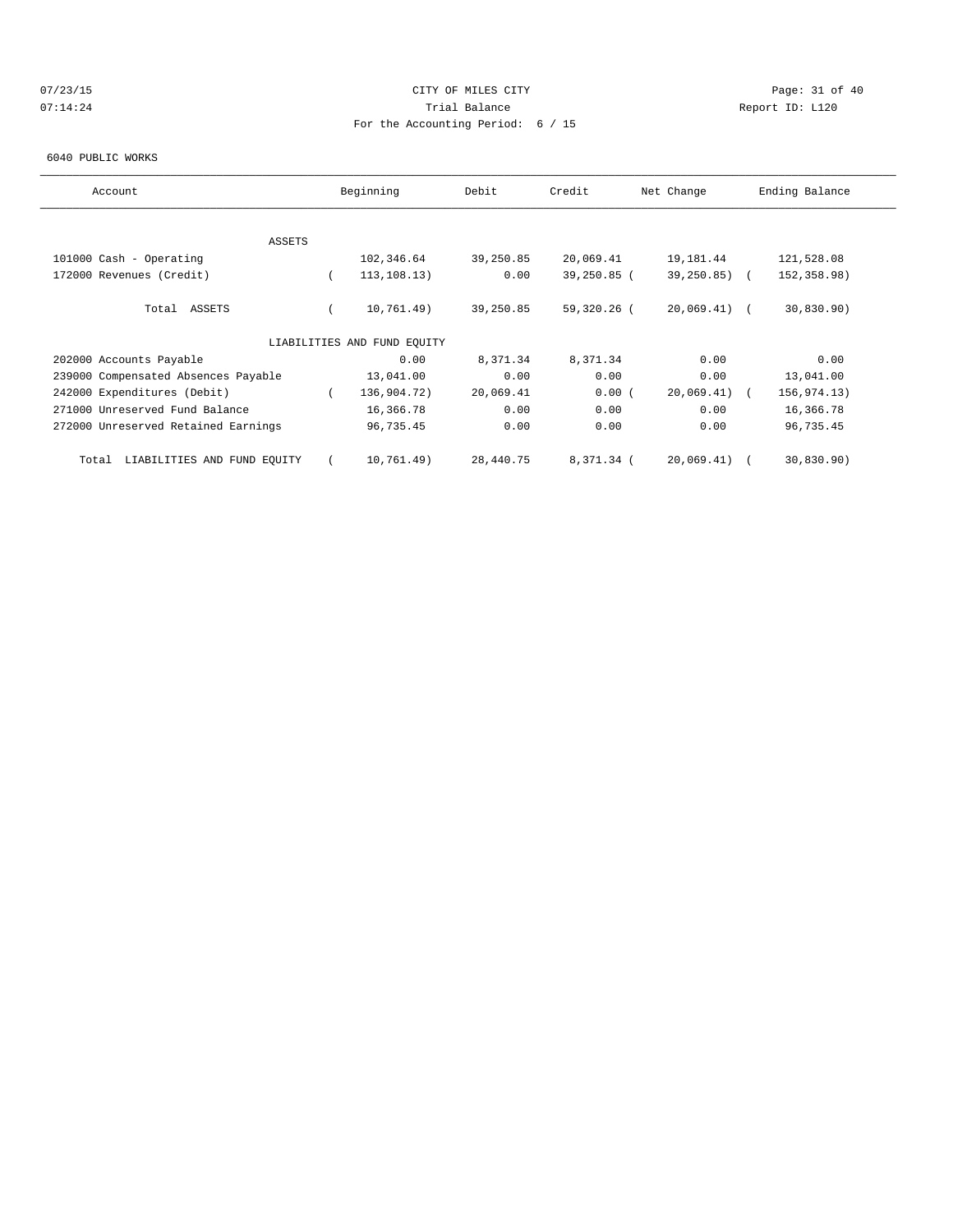# 07/23/15 Page: 32 of 40 07:14:24 **Trial Balance Constanting Constanting Constanting Constanting Constanting Constanting Constanting Constanting Constanting Constanting Constanting Constanting Constanting Constanting Constanting Constanting Cons** For the Accounting Period: 6 / 15

# 7370 TBID

| Account                              | Beginning                   | Debit    | Credit   | Net Change | Ending Balance |
|--------------------------------------|-----------------------------|----------|----------|------------|----------------|
|                                      |                             |          |          |            |                |
| ASSETS                               |                             |          |          |            |                |
| 101000 Cash - Operating              | 0.00                        | 3,403.00 | 3,403.00 | 0.00       | 0.00           |
|                                      |                             |          |          |            | 0.00           |
| Total ASSETS                         | 0.00                        | 3,403.00 | 3,403.00 | 0.00       |                |
|                                      | LIABILITIES AND FUND EQUITY |          |          |            |                |
| 202000 Accounts Payable              | 0.00                        | 3,403.00 | 3,403.00 | 0.00       | 0.00           |
| 212500 Due to Others                 | 0.00                        | 3,403.00 | 3,403.00 | 0.00       | 0.00           |
| LIABILITIES AND FUND EQUITY<br>Total | 0.00                        | 6,806.00 | 6,806.00 | 0.00       | 0.00           |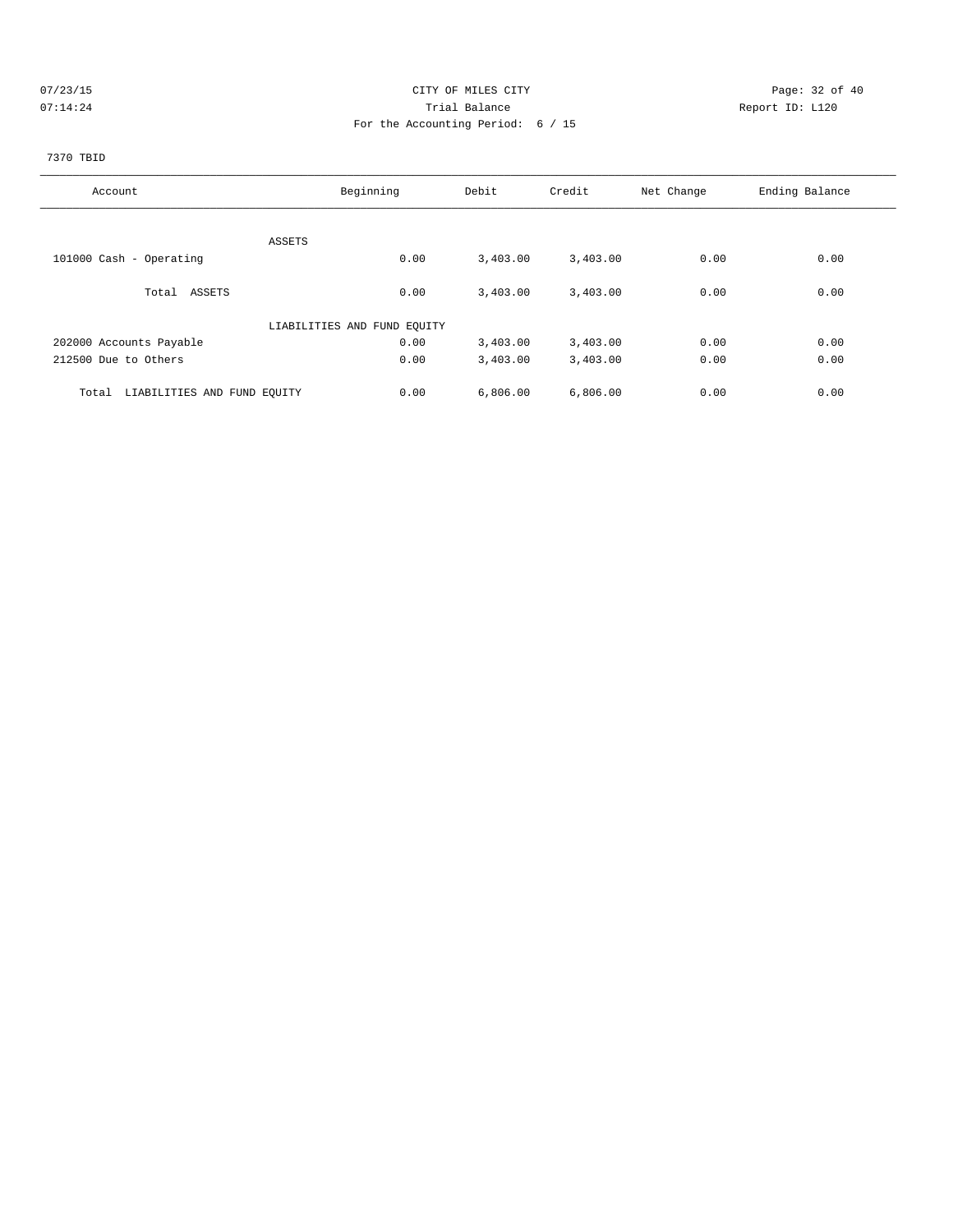## 7467 Law Enforcement Academy Surcharge

| Account                                   | Beginning                   | Debit    | Credit       | Net Change | Ending Balance |
|-------------------------------------------|-----------------------------|----------|--------------|------------|----------------|
|                                           |                             |          |              |            |                |
| ASSETS                                    |                             |          |              |            |                |
| 101000 Cash - Operating                   | 680.00                      | 510.00   | $1,190.00$ ( | 680.00)    | 0.00           |
|                                           |                             |          |              |            |                |
| Total ASSETS                              | 680.00                      | 510.00   | $1,190.00$ ( | 680.00     | 0.00           |
|                                           | LIABILITIES AND FUND EQUITY |          |              |            |                |
| 202000 Accounts Payable                   | 0.00                        | 1,190.00 | 1,190.00     | 0.00       | 0.00           |
| 212200 Due to Federal, Soc Sec & Medicare | 680.00                      | 1,190.00 | 510.00(      | 680.00     | 0.00           |
| LIABILITIES AND FUND EQUITY<br>Total      | 680.00                      | 2,380.00 | $1,700.00$ ( | 680.00     | 0.00           |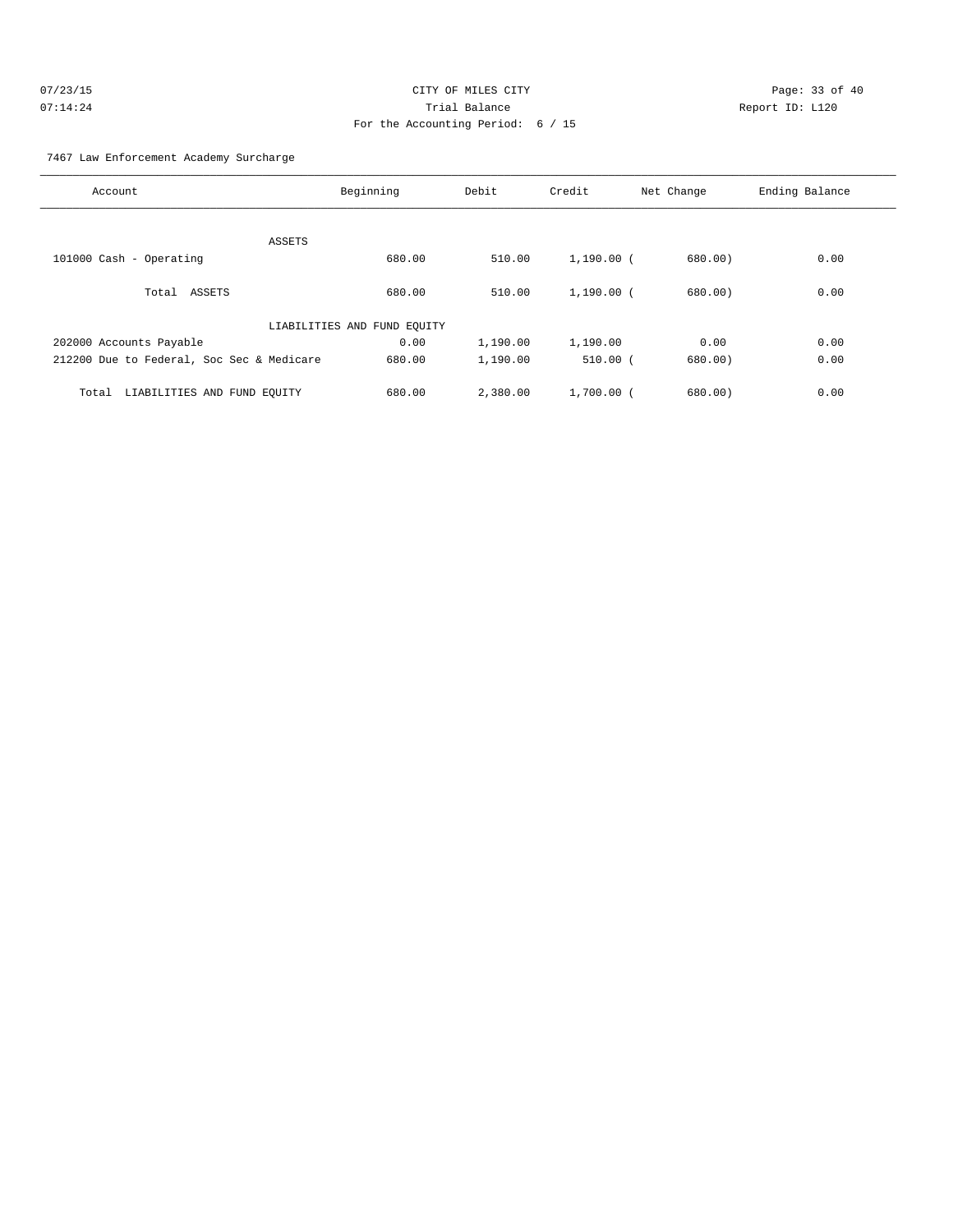| 07/23/15 | CITY OF MILES CITY                | Page: 34 of 40  |
|----------|-----------------------------------|-----------------|
| 07:14:24 | Trial Balance                     | Report ID: L120 |
|          | For the Accounting Period: 6 / 15 |                 |

### 7471 CIVIL LEGAL ASSIST/VICTIM DOM VIOLENCE PROG

| Account                              | Beginning                   | Debit    | Credit       | Net Change | Ending Balance |
|--------------------------------------|-----------------------------|----------|--------------|------------|----------------|
|                                      |                             |          |              |            |                |
| ASSETS                               |                             |          |              |            |                |
| 101000 Cash - Operating              | 1,796.50                    | 1,030.50 | 2,827.00 (   | 1,796.50)  | 0.00           |
|                                      |                             |          |              |            |                |
| Total ASSETS                         | 1,796.50                    | 1,030.50 | $2.827.00$ ( | 1,796.50)  | 0.00           |
|                                      | LIABILITIES AND FUND EQUITY |          |              |            |                |
| 202000 Accounts Payable              | 0.00                        | 2,827.00 | 2,827.00     | 0.00       | 0.00           |
| 212500 Due to Others                 | 1,796.50                    | 2,827.00 | $1,030.50$ ( | 1,796.50)  | 0.00           |
| LIABILITIES AND FUND EQUITY<br>Total | 1,796.50                    | 5,654.00 | $3,857.50$ ( | 1,796.50)  | 0.00           |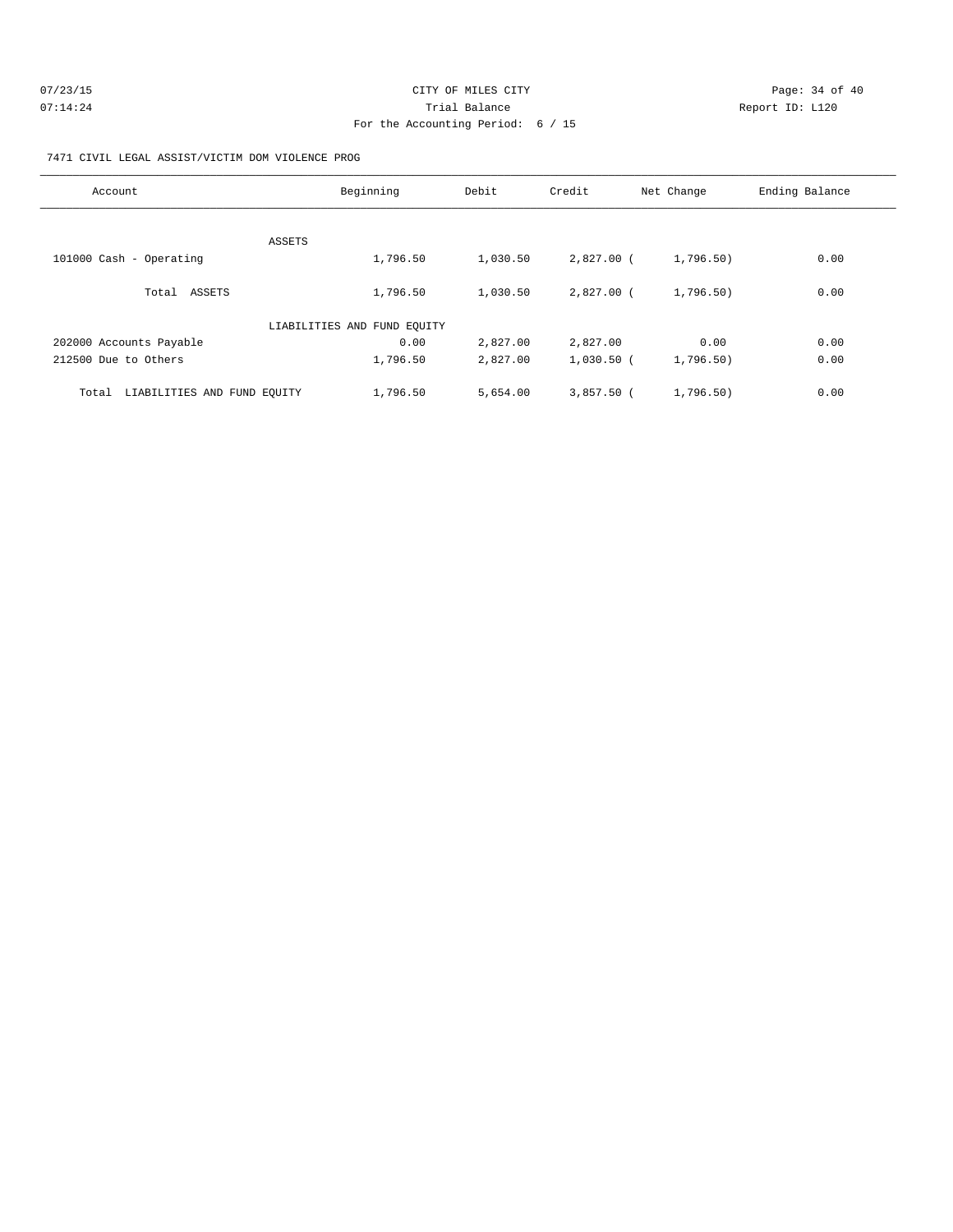# 07/23/15 Page: 35 of 40 07:14:24 **Trial Balance Constanting Constanting Constanting Constanting Constanting Constanting Constanting Constanting Constanting Constanting Constanting Constanting Constanting Constanting Constanting Constanting Cons** For the Accounting Period: 6 / 15

7910 PAYROLL FUND

| Account                                   | Beginning                   | Debit      | Credit       | Net Change | Ending Balance |  |
|-------------------------------------------|-----------------------------|------------|--------------|------------|----------------|--|
|                                           |                             |            |              |            |                |  |
| <b>ASSETS</b>                             |                             |            |              |            |                |  |
| 101000 Cash - Operating                   | 99,845.13                   | 536,743.21 | 485, 225. 14 | 51,518.07  | 151,363.20     |  |
| Total ASSETS                              | 99,845.13                   | 536,743.21 | 485,225.14   | 51,518.07  | 151,363.20     |  |
|                                           |                             |            |              |            |                |  |
|                                           | LIABILITIES AND FUND EQUITY |            |              |            |                |  |
| 201000 Warrants Payable                   | 69,935.00                   | 92,456.22  | 173,884.42   | 81,428.20  | 151,363.20     |  |
| 212200 Due to Federal, Soc Sec & Medicare | 0.00                        | 81,831.88  | 81,831.88    | 0.00       | 0.00           |  |
| 212202 Due to State Unemployment          | 2,885.67                    | 4,709.97   | 1,824.30 (   | 2,885.67)  | 0.00           |  |
| 212203 Due to Worker's Compensation       | 27,024.46                   | 44,402.62  | 17,378.16 (  | 27.024.46  | 0.00           |  |
| 212204 Due to State Income Tax            | 0.00                        | 17,605.00  | 17,605.00    | 0.00       | 0.00           |  |
| 212205 due to MPORS-GABA                  | 0.00                        | 14,307.21  | 14,307.21    | 0.00       | 0.00           |  |
| 212207 Due to AFLAC, AFLAC PRETAX         | 0.00                        | 429.63     | 429.63       | 0.00       | 0.00           |  |
| 212208 Due to Health Ins, Dental, Vision  | 0.00                        | 56,430.74  | 56,430.74    | 0.00       | 0.00           |  |
| 212209 Due to PERS Retirement             | 0.00                        | 32,995.52  | 32,995.52    | 0.00       | 0.00           |  |
| 212210 Due to FURS-GABA Retirement        | 0.00                        | 12,758.50  | 12,758.50    | 0.00       | 0.00           |  |
| Total LIABILITIES AND FUND EQUITY         | 99,845.13                   | 357,927.29 | 409, 445.36  | 51,518.07  | 151, 363, 20   |  |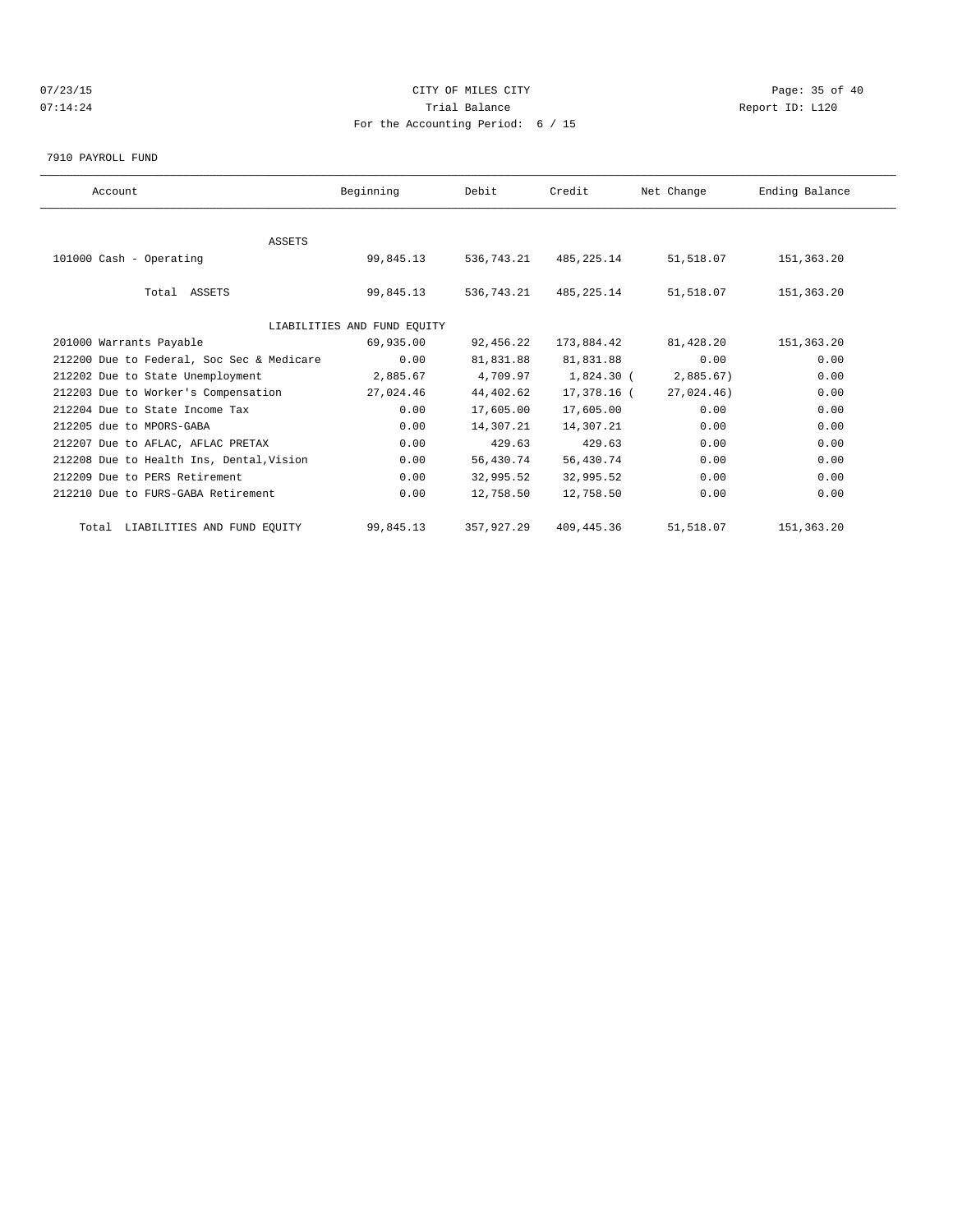| 07/23/15 | CITY OF MILES CITY                | Page: 36 of 40  |
|----------|-----------------------------------|-----------------|
| 07:14:24 | Trial Balance                     | Report ID: L120 |
|          | For the Accounting Period: 6 / 15 |                 |
|          |                                   |                 |

#### 7930 CLAIMS FUND

| Account                              | Beginning                   | Debit        | Credit       | Net Change | Ending Balance |
|--------------------------------------|-----------------------------|--------------|--------------|------------|----------------|
|                                      |                             |              |              |            |                |
|                                      |                             |              |              |            |                |
|                                      | ASSETS                      |              |              |            |                |
| 101000 Cash - Operating              | 244,675.18                  | 946,643.38   | 846, 276. 25 | 100,367.13 | 345,042.31     |
|                                      |                             |              |              |            |                |
| ASSETS<br>Total                      | 244,675.18                  | 946,643.38   | 846, 276, 25 | 100,367.13 | 345,042.31     |
|                                      |                             |              |              |            |                |
|                                      | LIABILITIES AND FUND EQUITY |              |              |            |                |
| 201000 Warrants Payable              | 244,675.18                  | 846, 276. 25 | 946,643.38   | 100,367.13 | 345,042.31     |
|                                      |                             |              |              |            |                |
| LIABILITIES AND FUND EOUITY<br>Total | 244,675.18                  | 846, 276. 25 | 946,643.38   | 100,367.13 | 345,042.31     |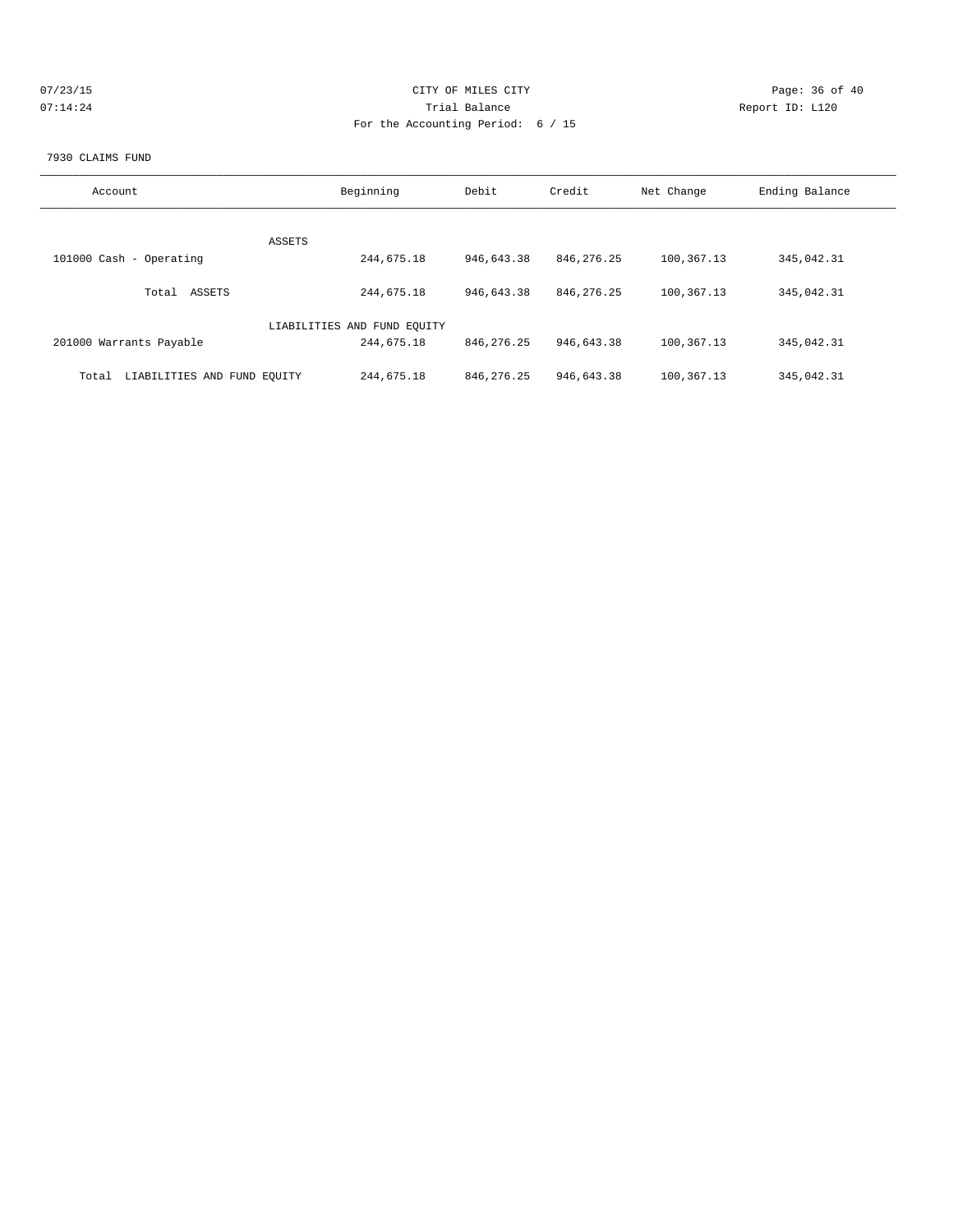# 07/23/15 Page: 37 of 40 07:14:24 **Trial Balance Constanting Constanting Constanting Constanting Constanting Constanting Constanting Constanting Constanting Constanting Constanting Constanting Constanting Constanting Constanting Constanting Cons** For the Accounting Period: 6 / 15

7980 CUSTER CO WATER & SEWER DISTRICT

| Account                                 | Beginning | Debit      | Credit     | Net Change | Ending Balance |  |  |
|-----------------------------------------|-----------|------------|------------|------------|----------------|--|--|
|                                         |           |            |            |            |                |  |  |
|                                         | ASSETS    |            |            |            |                |  |  |
| 101000 Cash - Operating                 | 0.00      | 13,594.11  | 13,594.11  | 0.00       | 0.00           |  |  |
| 122000 Accounts Receivable              | 15,216.98 | 13,676.43  | 13,594.11  | 82.32      | 15,299.30      |  |  |
| Total ASSETS                            | 15,216.98 | 27, 270.54 | 27,188.22  | 82.32      | 15,299.30      |  |  |
| LIABILITIES AND FUND EQUITY             |           |            |            |            |                |  |  |
| 202000 Accounts Payable                 | 0.00      | 13,594.11  | 13,594.11  | 0.00       | 0.00           |  |  |
| 211020 Due to Custer Water & Sewer Dist | 15,216.98 | 13,594.11  | 13,676.43  | 82.32      | 15,299.30      |  |  |
| LIABILITIES AND FUND EQUITY<br>Total    | 15,216.98 | 27,188.22  | 27, 270.54 | 82.32      | 15,299.30      |  |  |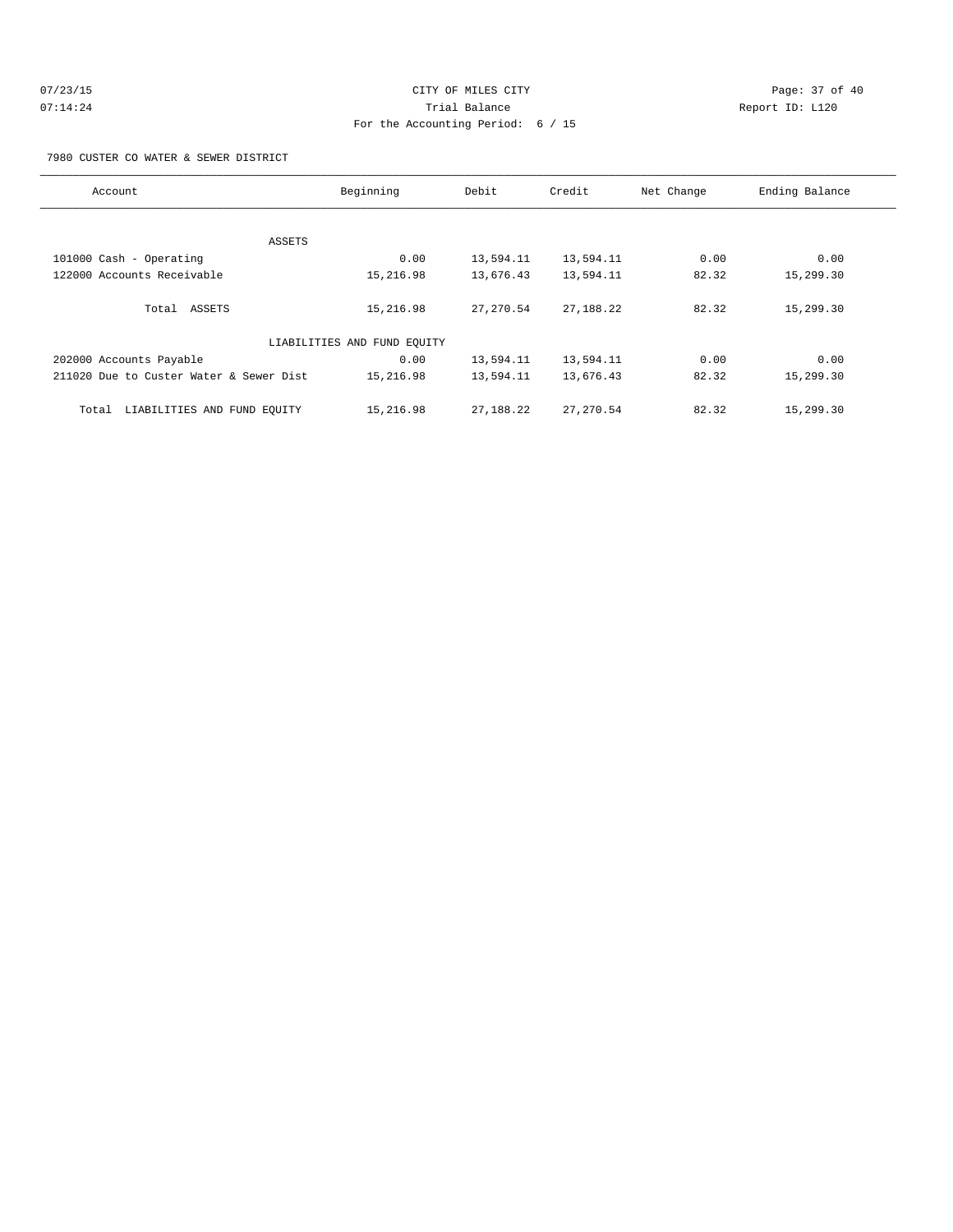| 07/23/15 | CITY OF MILES CITY                | Page: 38 of 40  |
|----------|-----------------------------------|-----------------|
| 07:14:24 | Trial Balance                     | Report ID: L120 |
|          | For the Accounting Period: 6 / 15 |                 |
|          |                                   |                 |

7981 Interest Clearing

| Account                              | Beginning                   | Debit    | Credit     | Net Change | Ending Balance |
|--------------------------------------|-----------------------------|----------|------------|------------|----------------|
| ASSETS                               |                             |          |            |            |                |
| 101000 Cash - Operating              | 1,150.89                    | 1,233.62 | 2,384.51 ( | 1,150.89)  | 0.00           |
| Total ASSETS                         | 1,150.89                    | 1,233.62 | 2,384.51 ( | 1,150.89)  | 0.00           |
|                                      | LIABILITIES AND FUND EQUITY |          |            |            |                |
| 212500 Due to Others                 | 1,150.89                    | 2,384.51 | 1,233.62 ( | 1,150.89)  | 0.00           |
| LIABILITIES AND FUND EQUITY<br>Total | 1,150.89                    | 2,384.51 | 1,233.62 ( | 1,150.89)  | 0.00           |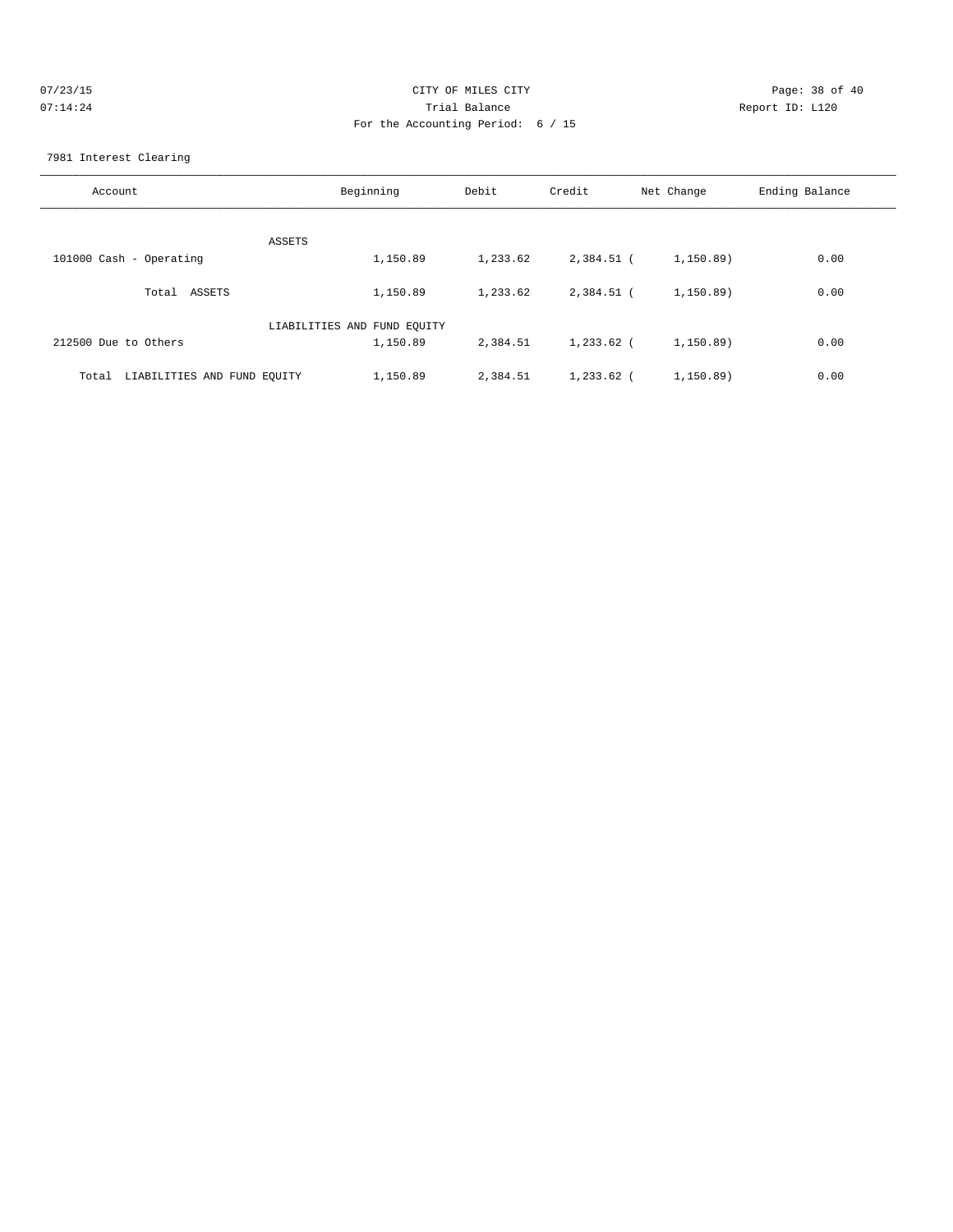# 07/23/15 Page: 39 of 40 07:14:24 **Trial Balance Constanting Constanting Constanting Constanting Constanting Constanting Constanting Constanting Constanting Constanting Constanting Constanting Constanting Constanting Constanting Constanting Cons** For the Accounting Period: 6 / 15

### 9000 GENERAL FIXED ASSETS GROUP OF ACCOUNTS FUND

| Account                                                    | Beginning                   | Debit | Credit | Net Change | Ending Balance  |
|------------------------------------------------------------|-----------------------------|-------|--------|------------|-----------------|
|                                                            |                             |       |        |            |                 |
| ASSETS                                                     |                             |       |        |            |                 |
| 181000 Land                                                | 526,599.00                  | 0.00  | 0.00   | 0.00       | 526,599.00      |
| 182000 Buildings                                           | 1,986,836.00                | 0.00  | 0.00   | 0.00       | 1,986,836.00    |
| 182100 Allowance for Depr - Buildings (Cre(                | 684,991.00)                 | 0.00  | 0.00   | 0.00       | 684,991.00)     |
| 186000 Machinery and Equipment                             | 3,038,732.00                | 0.00  | 0.00   | 0.00       | 3,038,732.00    |
| 186100 Allowance for Depr - Machinery & Eq(                | 1,463,750.00)               | 0.00  | 0.00   | 0.00       | 1,463,750.00)   |
| 187000 Infrastructure                                      | 33,670,108.00               | 0.00  | 0.00   | 0.00       | 33,670,108.00   |
| 187100 Allowance For Depreciation - Infras( 16,321,771.00) |                             | 0.00  | 0.00   | 0.00       | (16,321,771.00) |
| Total ASSETS                                               | 20, 751, 763.00             | 0.00  | 0.00   | 0.00       | 20, 751, 763.00 |
|                                                            | LIABILITIES AND FUND EQUITY |       |        |            |                 |
| 280000 INVESTMENT IN GENERAL FIXED ASSETS                  | 20,751,763.00               | 0.00  | 0.00   | 0.00       | 20, 751, 763.00 |
| LIABILITIES AND FUND EQUITY<br>Total                       | 20,751,763.00               | 0.00  | 0.00   | 0.00       | 20, 751, 763.00 |